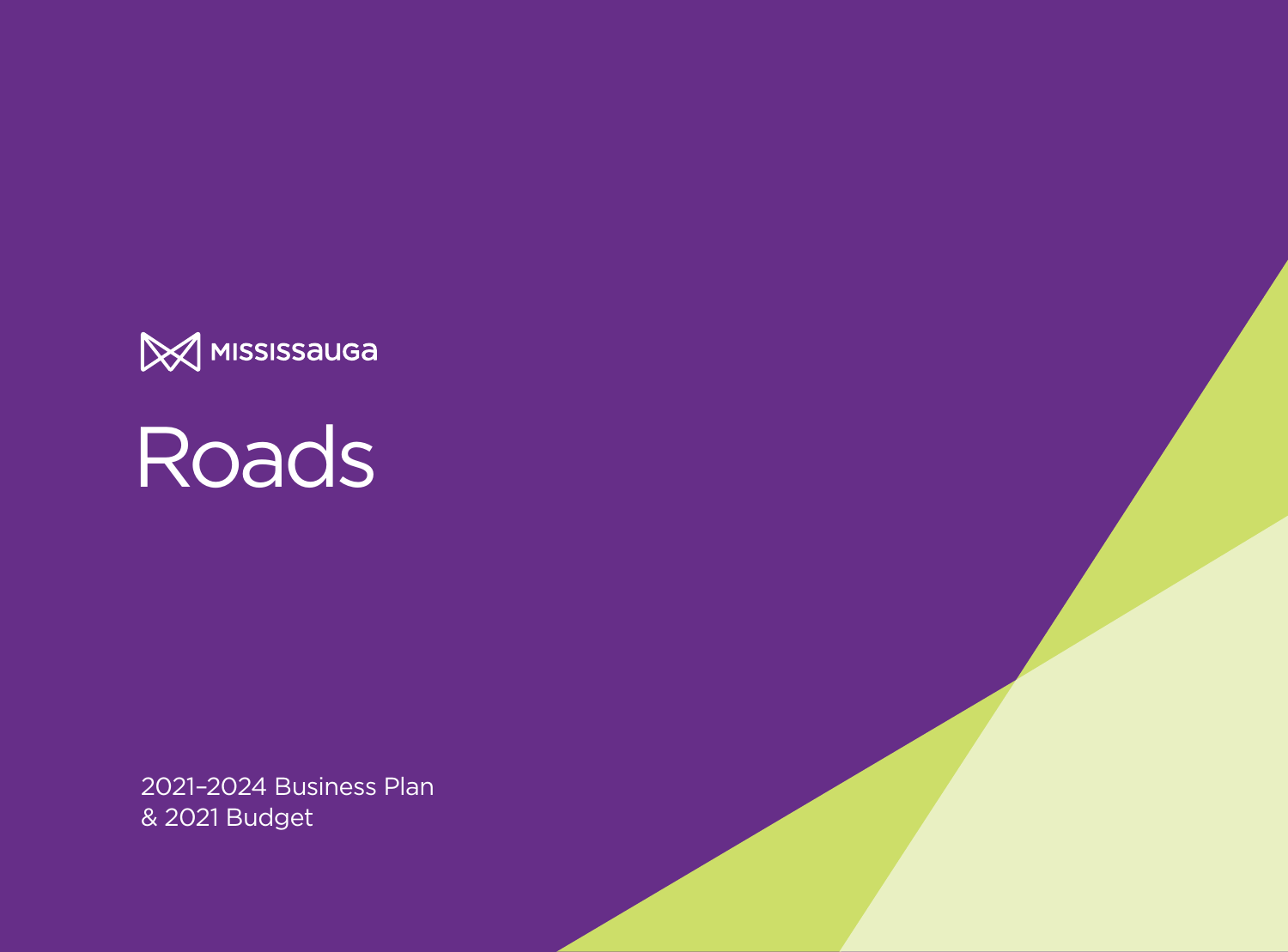## **Foreword**

## **Our Vision for the Future**

Mississauga will inspire the world as a dynamic and beautiful global city for creativity and innovation, with vibrant, safe and connected communities; where we celebrate the rich diversity of our cultures, historic villages, Lake Ontario and the Credit River Valley. A place where people choose to be.

Mississauga City Council approved Our Future Mississauga; a Strategic Plan to achieve this vision over a 40-year timeframe. The City engaged over 100,000 people to develop this Vision Statement. To achieve this vision the City has identified five Strategic Pillars for Change: **move**, **belong**, **connect**, **prosper**, and **green**. Each year the City proposes various initiatives that are aligned with the Strategic Pillars and are intended to bring us closer to fulfilling our vision for the future. The City delivers over 300 services which are consolidated into 16 Service Areas (including the Stormwater Program) that are outlined in this Plan. The 2021-2024 Business Plan and 2021 Budget document details how and where the City plans to allocate resources to deliver programs and services.

The City is committed to providing programs and services cost effectively. In this Plan we have outlined measures that will help assess the quality, efficiency and customer satisfaction that our services achieve. The results help inform decisions on resource allocations and direct program offerings, and improve service delivery to ensure our vision is efficiently realized.

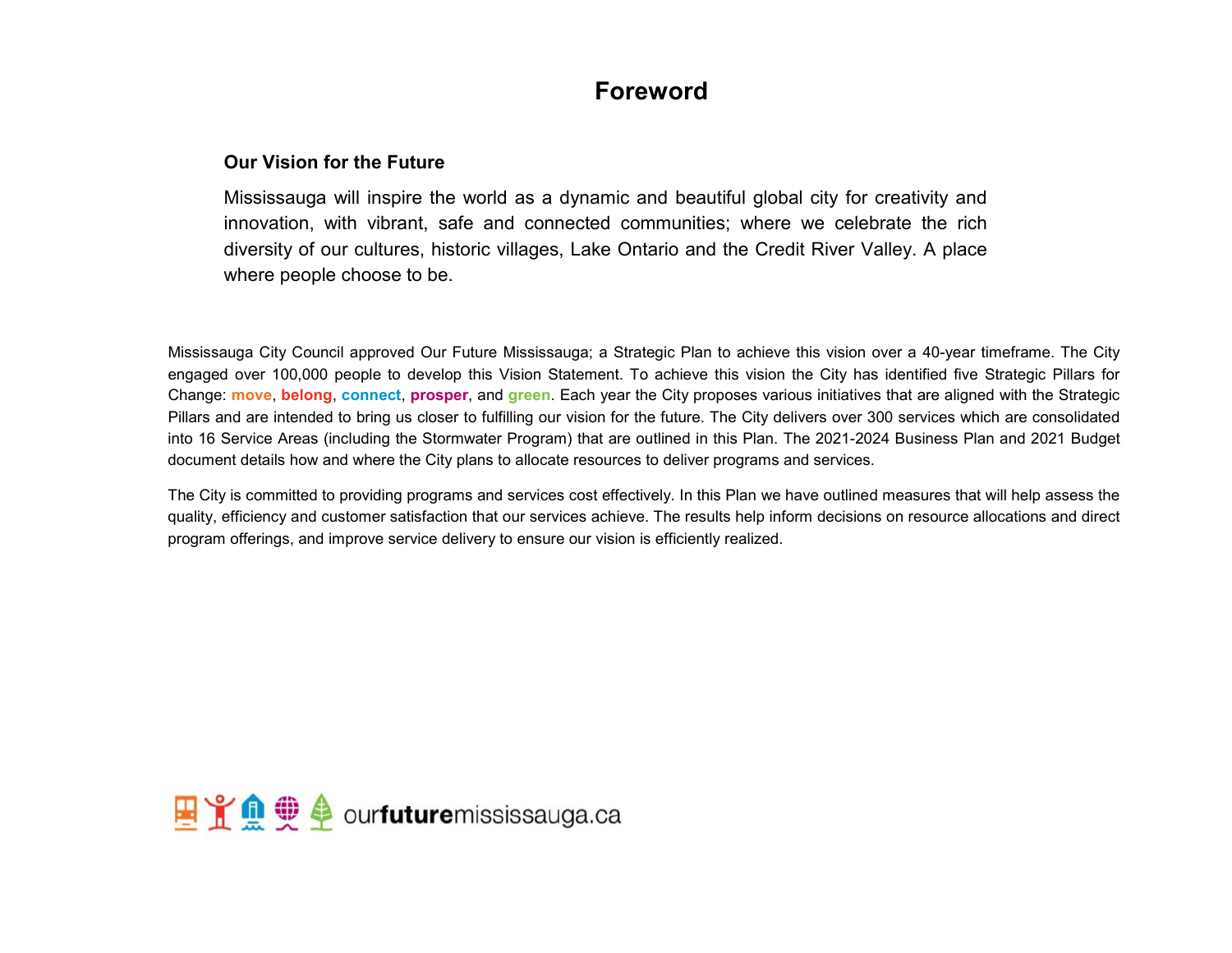| <b>Table of Contents</b> |  |
|--------------------------|--|
|                          |  |
|                          |  |
|                          |  |
|                          |  |
|                          |  |
|                          |  |
|                          |  |
|                          |  |
|                          |  |
|                          |  |
|                          |  |
|                          |  |
|                          |  |
|                          |  |
|                          |  |
|                          |  |
|                          |  |
|                          |  |
|                          |  |
|                          |  |
|                          |  |
|                          |  |
|                          |  |
|                          |  |
|                          |  |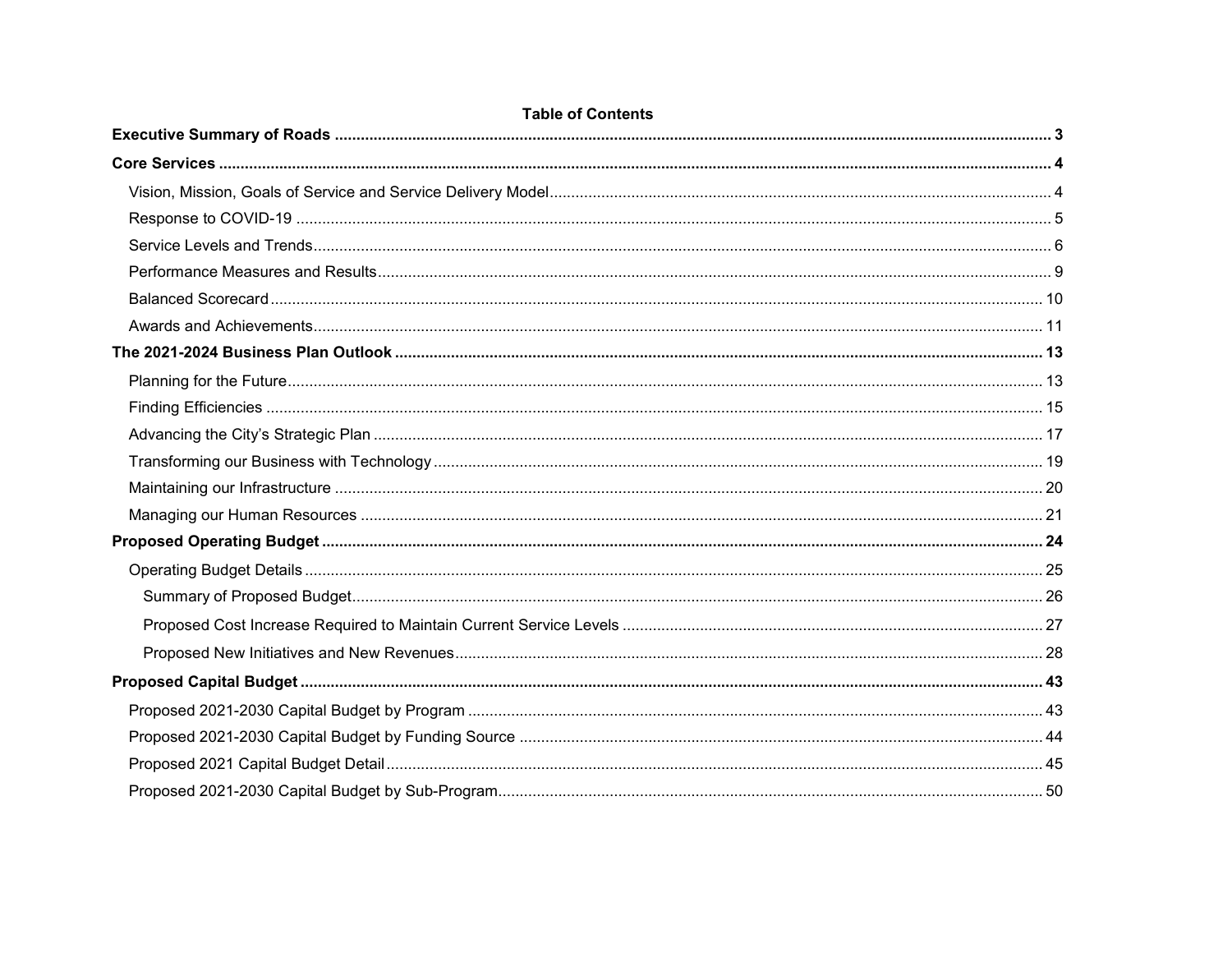

# <span id="page-3-0"></span>**Executive Summary of Roads**

**Mission:** To plan, develop, construct and maintain a multi-modal transportation system which efficiently and safely moves people and goods, respects the environment, supports the development of Mississauga as a  $21<sup>st</sup>$  century city and serves the municipality's social, economic and physical needs.

#### **Services we provide:**

- Planning, design, construction, operation and maintenance of roadways, bridges, cycling network, sidewalks, noise walls and related infrastructure
- Management of the City's traffic signals, streetlighting, municipal parking, and fleet of vehicles (with the exception of transit and fire vehicles)

With a continued focus on urban mobility, asset management, service delivery, and our people and culture, the Roads Service Area is poised to continue to provide responsible road-related infrastructure services.

#### **Interesting facts about this service:**

- Our transportation infrastructure is the largest asset owned and operated by the City of Mississauga with a replacement value of \$5 billion and is made up of bridges, culverts, roads, noise walls, the active transportation network, public parking lots, and the streetlight and traffic signal systems
- The City has 5,682 lane kilometres of road network
- The City's cycling network includes approximately 594 kilometres of multi-use trails, park paths, bicycle lanes and signed bike routes
- The cycling network laid out in the 2018 Cycling Master Plan update will result in 897 kilometres of infrastructure to be built over 27 years

### **Highlights of the Business Plan include:**

- Progressing toward Vision Zero by making capital and operating investments to implement the Transportation Master Plan (TMP) and its Action Plan
- Continuing Transit Project Assessment Processes (TPAPs) and Environmental Assessments (EAs) for key transit projects – Dundas Bus Rapid Transit (BRT), Lakeshore Higher Order Transit (HOT) and the Downtown Mississauga Terminal and Transitway Connection (DMTTC)
- Capital investments in major roads such as the Goreway Grade Separation and Active Transportation facilities
- Maintaining service levels by making operating investments, and improving customer service through Lean initiatives
- Developing a robust, comprehensive and integrated asset management plan for all road-related infrastructure including addressing the ongoing pressures on our Roadway Rehabilitation Program
- Ongoing work on the Yard Master Plan to determine the long-term yard replacement/upgrade strategy
- Continuing investment in the streetlighting program

| Net Investment (\$000s)      | 2021   | 2022   | 2023   | 2024   |
|------------------------------|--------|--------|--------|--------|
| Operating                    | 66,766 | 67,803 | 68,612 | 67,851 |
| Capital                      | 85,039 | 82.312 | 80,026 | 77,355 |
| <b>Full Time Equivalents</b> | 475.9  | 493.9  | 505.4  | 510.4  |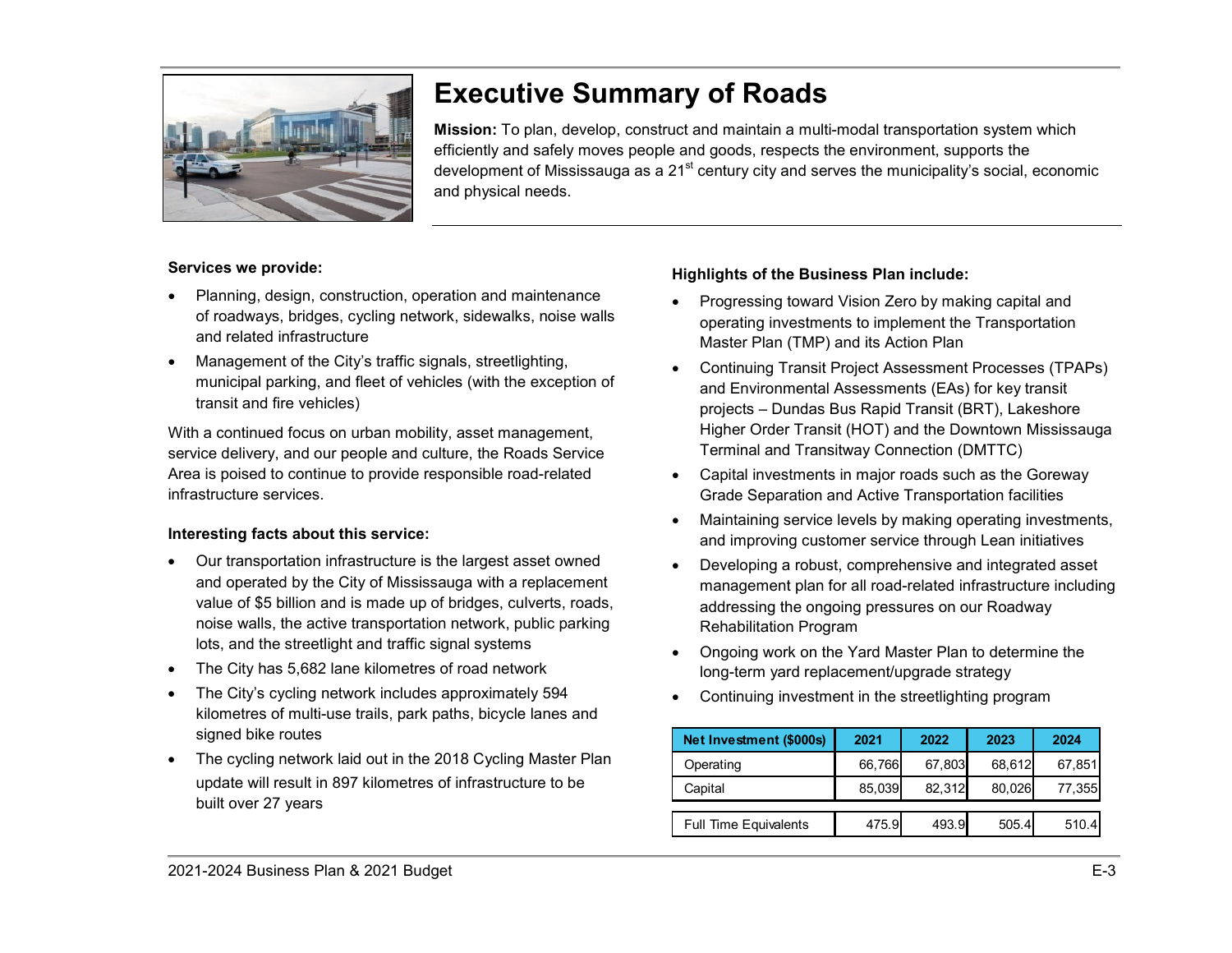# <span id="page-4-0"></span>**Core Services**

## <span id="page-4-1"></span>**Vision, Mission, Goals of Service and Service Delivery Model**

#### **Vision**

To deliver a world-class transportation network while upholding community standards and enhancing quality of life.

#### **Mission**

To plan, develop, construct and maintain a multi-modal transportation system which efficiently and safely moves people and goods, respects the environment, supports the development of Mississauga as a  $21<sup>st</sup>$  century city and serves the municipality's social, economic and physical needs.

#### **Goals of Service**

- **Maintain** our infrastructure in a state of good repair, with focus on a safe and efficient urban mobility system
- **Plan, design, and construct** an adaptable transportation network for all users and modes of transport
- **Deliver** quality and timely departmental services
- **Apply** progressive asset management practices to achieve cost containment and value for money
- **Recognize and develop** employees and create an empowered employee culture to meet current and future challenges

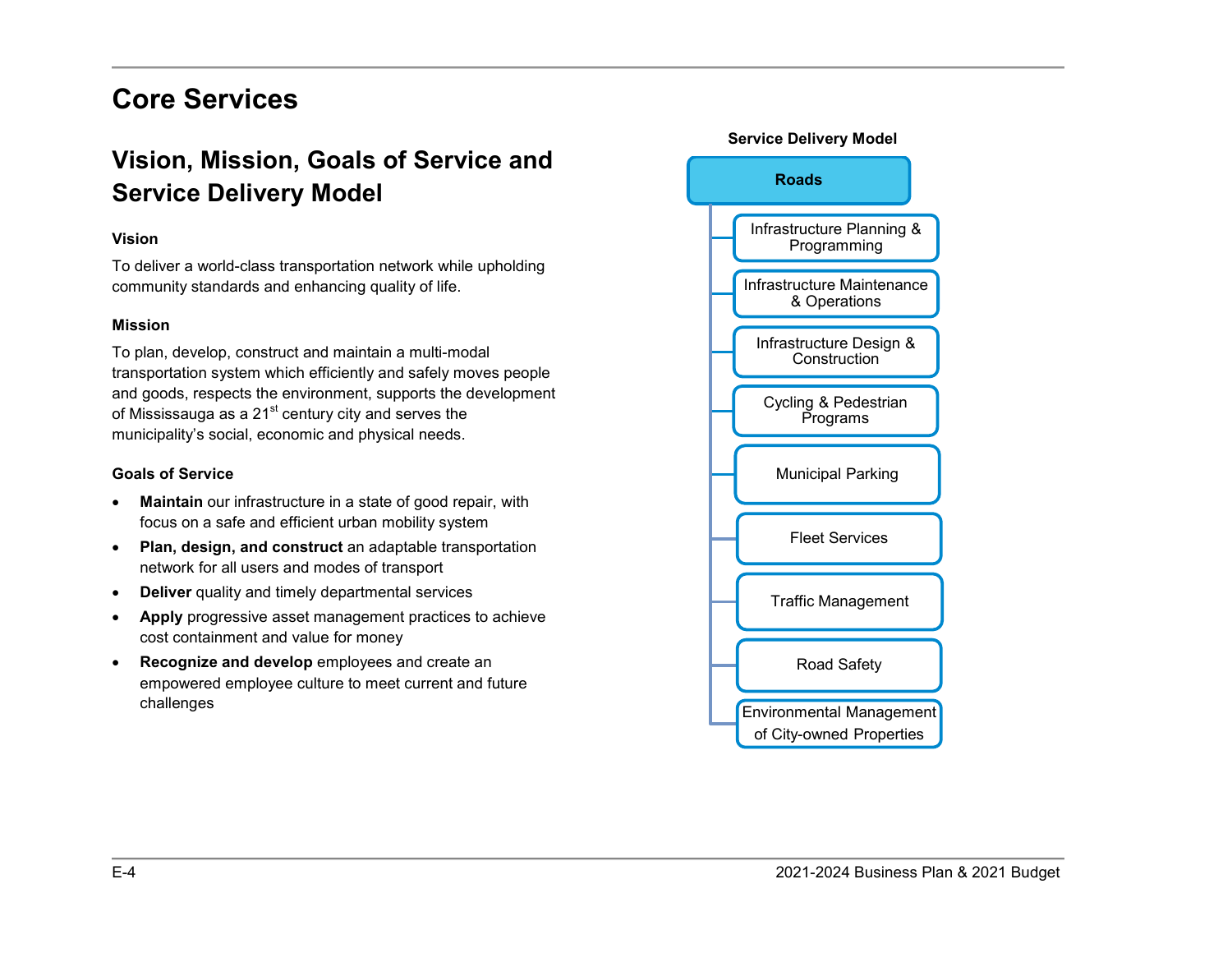## <span id="page-5-0"></span>**Response to COVID-19**

Roads teams have continued working throughout the COVID-19 pandemic to provide services to Mississauga residents and businesses, performing emergency and essential work and supporting the work of other divisions across the City. During the pandemic, Roads teams have managed the increased service demand and urgency in a resilient, innovative and safe manner.

## **Resilient and Adaptive Solutions**

Essential Services teams have kept up with demand by adapting staffing to manage onsite tasks and diverting staff resources where possible to focus on priority work. The various sections have stepped up to maintain satellite work sites at Works yards, implementing rotating shifts to allow response to after-hours service requests and to ensure that critical seasonal and maintenance work is ongoing to keep City infrastructure in good, safe condition. Teams have adapted their workspaces to follow COVID-19 safety guidelines, established new vehicle cleaning protocols and procured required personal protective equipment and cleaning supplies, in addition to delivering regular services and maintaining City vehicles.

## **Innovative, Creative and Attentive Service**

Working offsite, teams have continued to provide services through mobile technology and innovative business solutions. Staff have remotely managed the Advanced Transportation Management System (ATMS) and the municipal parking system; reviewed and commented on all *Planning Act* applications digitally; electronically tendered and awarded all construction contracts; and developed "virtual" public consultation strategies. Moreover, staff have continued to administer contracts both from home and on the road, ensuring important repair work and construction of new infrastructure remains effective, efficient and fiscally responsible.

## **Safety and Customer Service**

Staff health, wellness and safety have remained a top priority in delivering essential services. By adapting existing business processes to allow customers and staff to interact virtually, and as a result safely, the review and approval of various applications continued uninterrupted. This allowed essential construction to continue on City roadways.

Roads staff have supported urgent and essential tasks in massive numbers, often responding overnight or within 48 hours. They helped in executing the City's temporary park closures, printing and installing hundreds of signs; putting up barriers at parking lots, facilities and parks; and erecting temporary Active Transportation lanes, all while continuing important daily work. Speed management was also advanced by using new treatments such as bollards and quiet streets. Throughout the pandemic, routine operations and maintenance have continued on critical infrastructure such as traffic signals and streetlights.



*Installation of temporary Active Transportation Lane on King Street in Cooksville*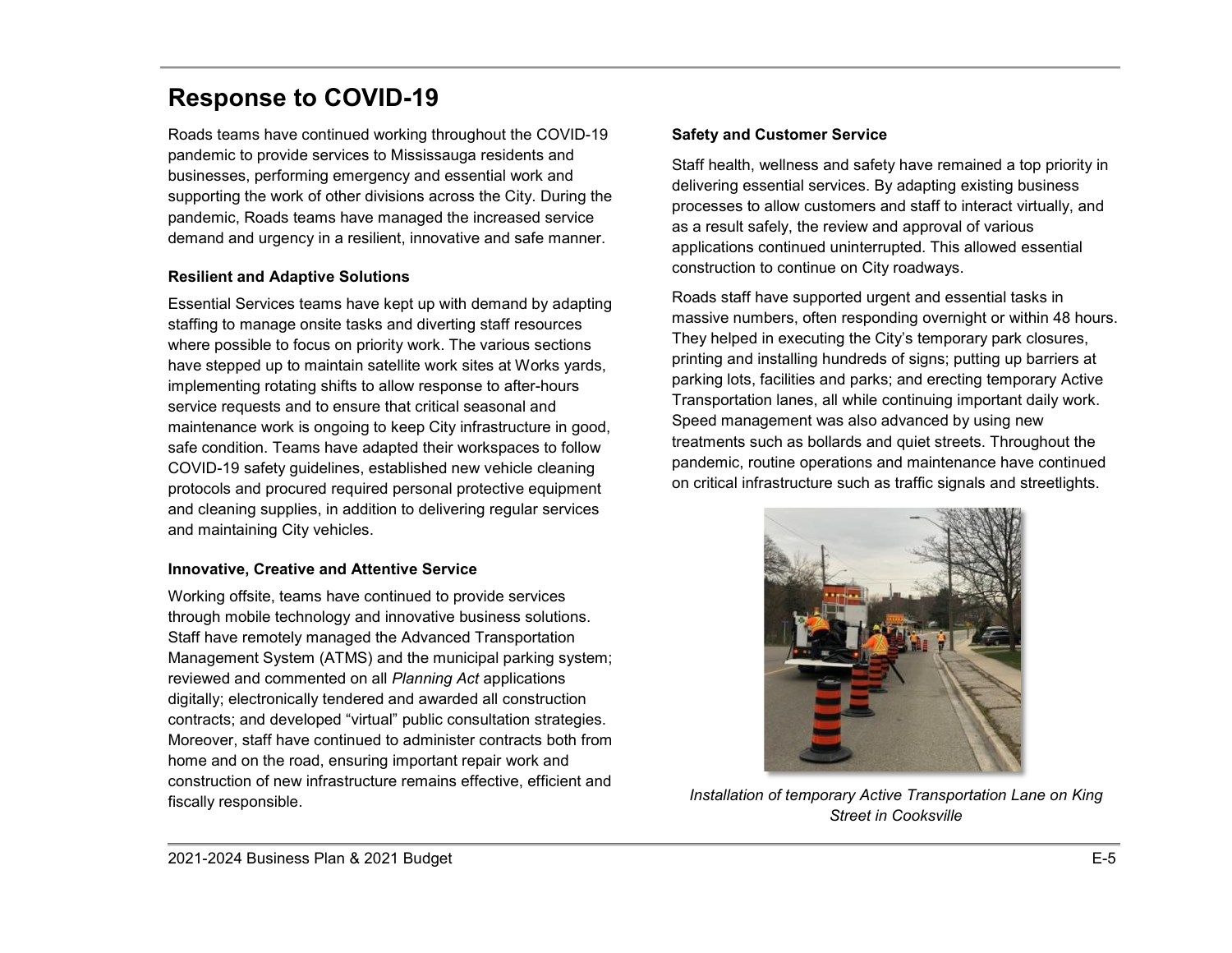## <span id="page-6-0"></span>**Service Levels and Trends**

The management of infrastructure assets is accomplished through a number of operational activities; the existing service levels for these activities are summarized below.

**Infrastructure Programming:** Develop an appropriate 10-year Capital Budget in accordance with lifecycle asset management practices and meet budget preparation and construction timelines.

**Long-range Planning and Policy Development:** Develop and implement appropriate plans and strategies to guide decisionmaking.

**Transportation Master Plan:** The City's first Transportation Master Plan (TMP) was approved in 2019 and identifies 91 action items that will allow Mississauga to achieve its vision for mobility for 2041. There are 57 action items that are to be initiated in the first five years, six of which have been completed.

**Road Safety:** The TMP places a great emphasis on road safety and has identified 32 action items that will improve safe conditions for all road users and support Vision Zero, 24 of which are to be initiated in the first five years.

**Traffic Control Signals:** Repair or replace all traffic control signals within times specified in the Minimum Maintenance Standards.

**Pavement Marking Maintenance:** Re-apply all white pavement lines on streets twice per year and all yellow pavement lines on streets once per year.

**Roadway Sign Maintenance:** Replace all stop signs that are broken, damaged, illegible, improperly oriented or missing within three hours of being notified.

**Active Transportation:** Plan annual sidewalk and cycling network programs in accordance with the Cycling Master Plan and transit accessibility priorities. Develop and implement

transportation demand management initiatives to encourage and foster sustainable transportation.

**Winter Maintenance:** Clear all major arterial and collector roads, priority sidewalks and bus stops within 12-24 hours, and residential roads within 24-36 hours, depending on accumulation.

**Customer Service:** Respond to all emergency-related service requests as soon as practical, and investigate all non-emergency service requests within three days and respond within 10 days.

**Bridges and Culverts:** Inspect all bridges and culverts every two years (by a qualified engineer) and maintain in a safe condition.

**Average Road Network Condition:** Assess roadway pavement conditions every four to five years in accordance with provincial and industry standards, and maintain in a safe condition.

**Traffic Management:** Manage traffic operations in accordance with provincial regulations and design standards.

**Streetlighting:** Maintain and operate the streetlight network in accordance with established service response times. Respond to malfunctioning lamps within the range of 24 hours to 10 business days based on the location and quantity.

**Capital Construction:** Adhere to all provincial standards and codes for construction and safety.

**Municipal Parking**: As Mississauga grows through intensification, the Parking Master Plan provides the City with the framework for developing, maintaining, and managing municipal parking infrastructure.

**Fleet Services:** Ensure that vehicles and equipment are ready when required. Maintain an excellent compliance rating with our Ministry of Transportation fleet inspections and Commercial Vehicle Operator's Registration. Green the fleet.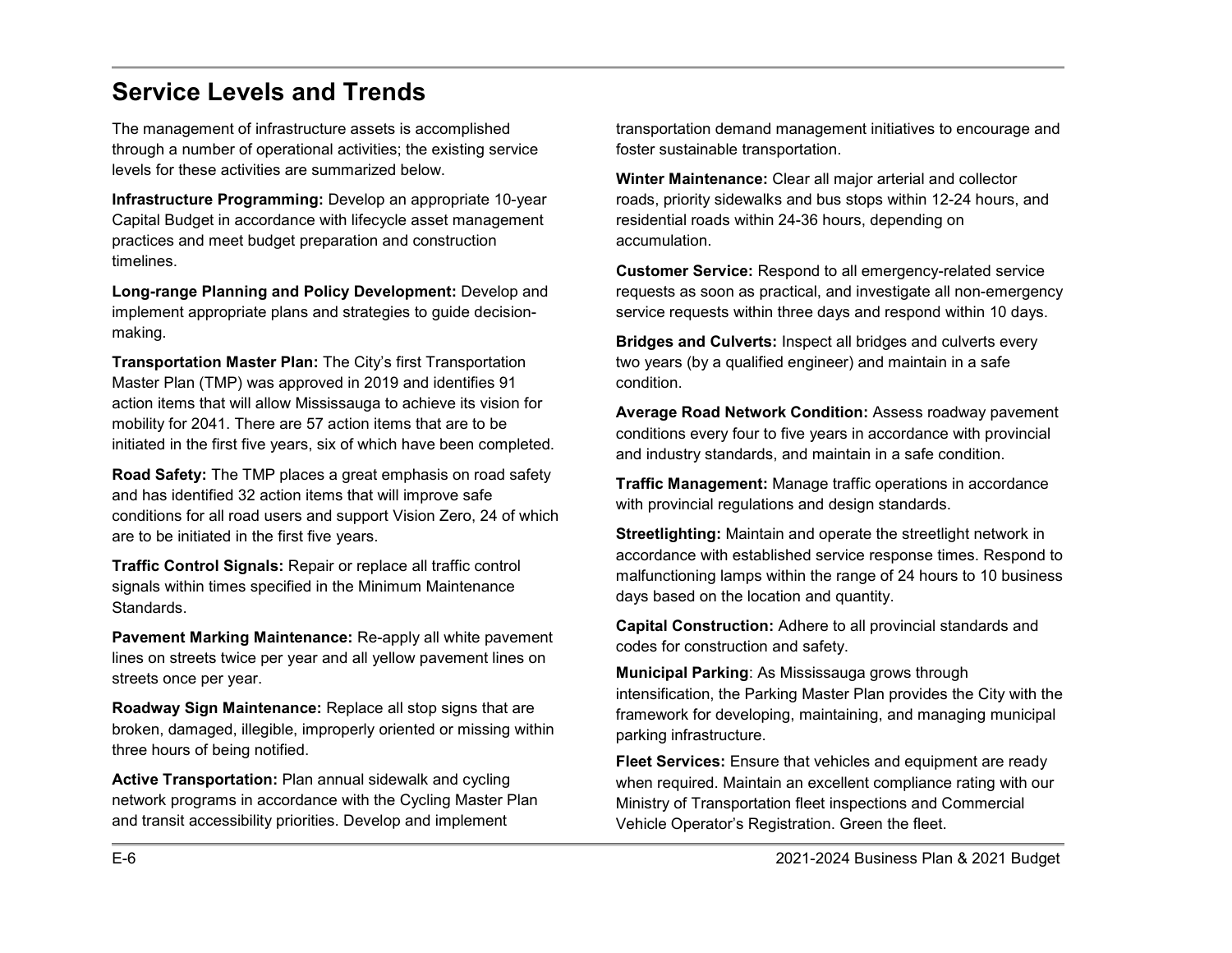#### **Trends**

Mississauga continues to mature as a city. Aging infrastructure, public demand for increased road safety and the need to balance service levels with affordability pose significant pressures and challenges for this Service Area.

The Roads Service Area, in partnership with Corporate Asset Management, continues to work on the Asset Management Plans for the City's infrastructure to meet the requirements of Ontario Regulation 588/17, Asset Management Planning for Municipal Infrastructure. The Asset Inventory and Management Program will accelerate the City's current plans to prepare inventories, condition assessments, replacement values, and management plans for all City-owned assets within municipal roads and other rights-of-way. It will also streamline and improve the way the City uses technology to manage and access asset inventory information, improve service delivery processes, and improve decision-making for maintenance and renewal investments.

The City approved a comprehensive Transportation Master Plan (TMP) in 2019 to address all aspects of transportation in Mississauga over the next 25 years, and its implementation is underway. The TMP developed a consolidated vision for the future of mobility in Mississauga and established an overarching policy framework and action plan to guide investment in transportation infrastructure and services. As more people travel to, from, around and through Mississauga without driving their own cars, the City looks for new ways to enhance our existing infrastructure, so that past investments continue to serve present needs well into the future.

### *"In Mississauga, everyone and everything will have the freedom to move safely, easily, and efficiently to anywhere at any time*."

Road Safety remains a high priority and can be seen in City Council's decision to adopt Vision Zero, a framework that focuses on preventing and ultimately eliminating all pedestrian, cyclist and

motorist fatalities and injuries on city streets. In a Vision Zero city, safety is prioritized over factors that traditionally influence transportation decision-making, such as cost, vehicle speed and delay, and vehicular level of service. The Neighbourhood Area Speed Limit Project, an initiative approved by Council, will lower neighbourhood speed limits city-wide in an effort to reduce vehicle operating speeds and create safer neighbourhood roadways. In order to achieve operating speeds appropriate for lower speed limits, the implementation of a robust Neighbourhood Speed Management Program is necessary.



The Roads Service Area continues to invest in infrastructure enhancements to support Vision Zero, including Automated Speed Enforcement (ASE), Automated School Bus Cameras, and pursuing a future technology in the form of Red Light Cameras. On June 24, 2020, Council approved the implementation of ASE, an important technology tool intended to supplement existing police enforcement in order to reduce vehicle speeds and deliver on the actions in our TMP and advance Vision Zero. The City is taking a thoughtful and planned approach to implementing ASE in Mississauga to ensure it is aligned with new provincial regulations and effective for years to come.

The ongoing development of a proactive Advanced Transportation Management System (ATMS) will allow the City to actively monitor travel conditions, influence the operation of traffic signals, disseminate information and interact with transportation modes and agencies, with an overall view to reducing congestion and its effects on the road network.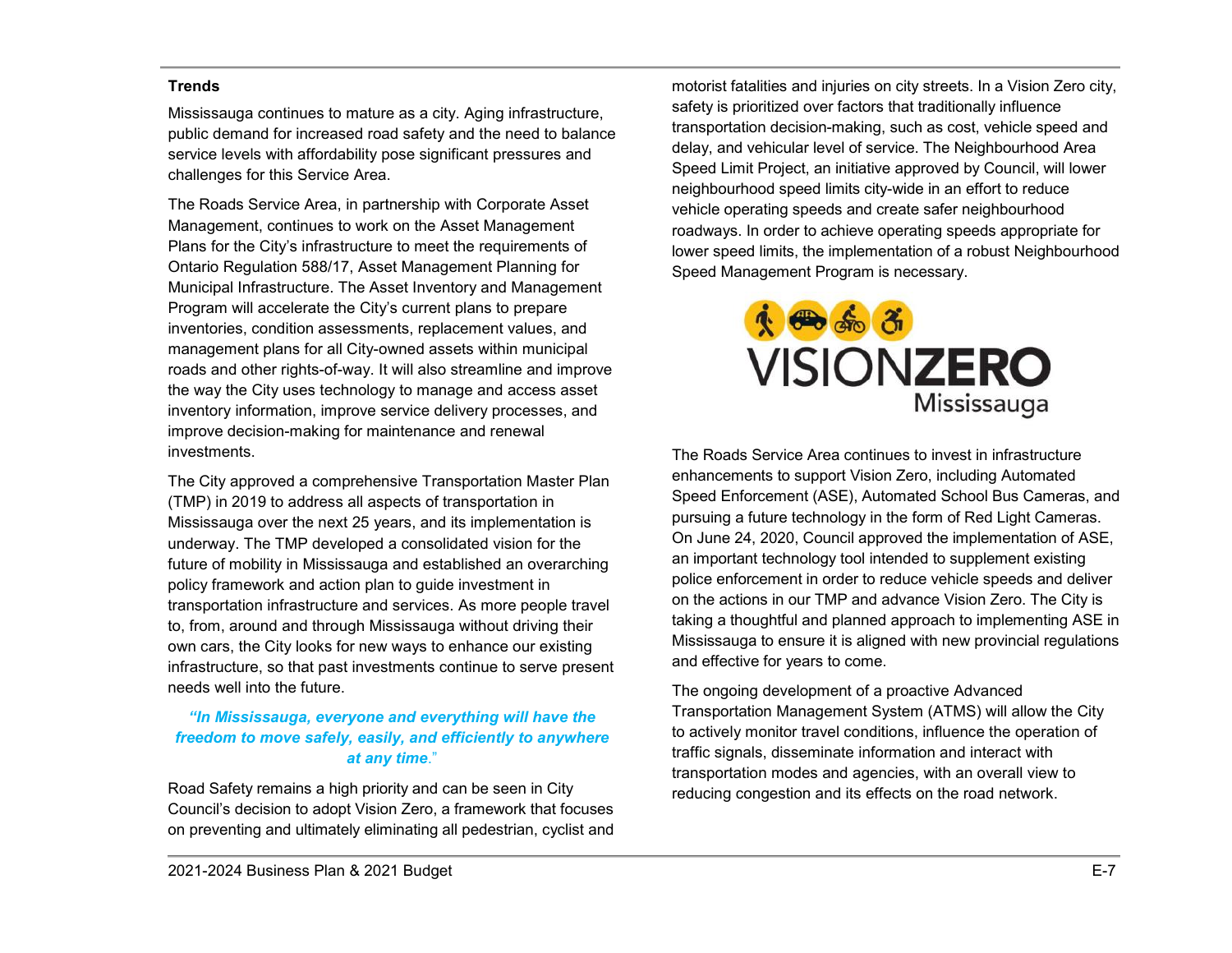A key component of mobility within Mississauga now and in the future is ensuring that appropriate investments are made in higher order transit initiatives. As a result, the City is carrying out Transit Project Assessment Processes (TPAPs) and Environmental Assessments (EAs) for key transit projects – Dundas BRT, Lakeshore HOT Corridor and the Downtown Mississauga Terminal and Transitway Connection (DMTTC). Funding for these projects can be found in the Transit Service Area; however, the projects themselves will be delivered by staff within the Roads Service Area to ensure full integration with all of the City's transit and road network initiatives. The completion of these studies will position the projects well to obtain funding from senior levels of government and to proceed to detailed design and construction.

There is a growing need for the City to provide municipal parking to meet increasing demand and for city-building. To assist with this, the City completed its first Parking Master Plan and Implementation Strategy (PMPIS), which was approved by Council in 2019. The plan outlines how local parking will evolve as the City continues to grow and transform, and provides direction on the purpose and intent of parking policy and operations. Implementation of the PMPIS will improve the state of parking in the City by right-sizing requirements and modernizing parking permits and permissions that will support the City's Strategic Plan.

As a result of increasing public demand for accessible infrastructure, coupled with legislative requirements, Mississauga is becoming a more accessible city. There is pressure on the Roads Service Area to design, operate and maintain accessible road-related infrastructure. Meeting and exceeding these accessibility standards, and providing mobility options for everyone, is an evolving practice for this Service Area.

Overarching themes for the Roads Service Area continue to be public safety, responsible delivery, and maintenance of infrastructure in a state of good repair. Accessibility is also

affecting maintenance, particularly winter maintenance – the Service Area is making bus stops and priority sidewalks more accessible by conducting winter maintenance sooner. In addition, in November 2021 the new winter maintenance contract will be in place which provides for more effective and efficient winter maintenance and enhanced salt management practices.



*Snow plowing on priority sidewalk*

A modern Fleet Management Information system (FMIS) will be implemented in 2022. 'Faster' is the FMIS that Fleet Services and Fire Services use to manage the lifecycle, from acquisition to disposal, of all Fleet assets. An upgrade to 'Faster WEB' will support the ongoing efforts in both Fleet Services and Fire Services to find efficiencies, lower the total cost of ownership and maximize the value of each asset.

Looking internally, with changing trends in workforce demographics, it is critical for the City to proactively implement talent management and succession planning strategies. There are several initiatives underway to attract, develop and retain staff within the Roads Service Area. These include internship programs, in-house training opportunities, and divisional support resources.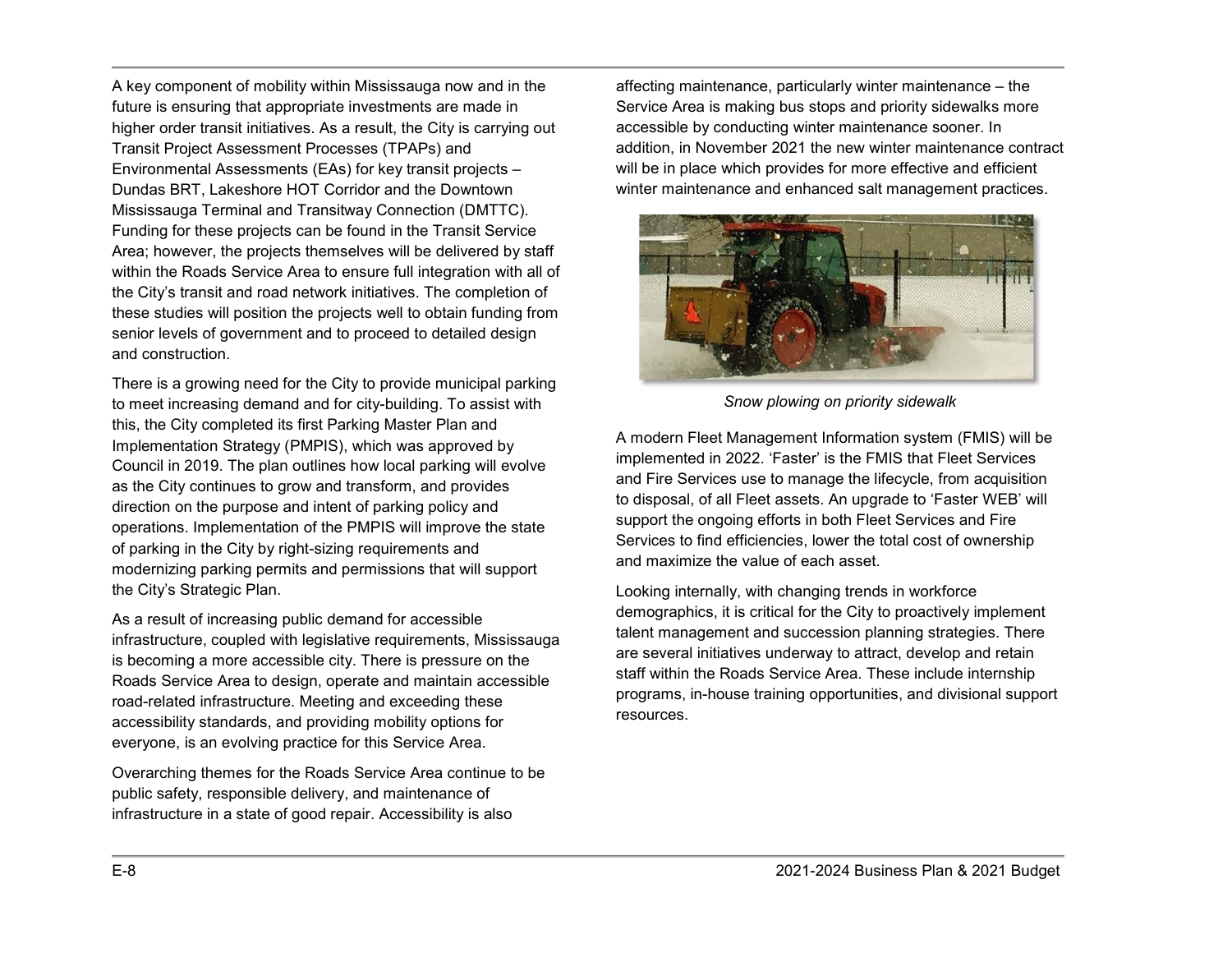## <span id="page-9-0"></span>**Performance Measures and Results**

The City of Mississauga is committed to delivering services economically and efficiently. The City's performance measures are used to help assess how well we are doing at achieving our goals and where we need to improve operations. The results also inform decision-making and strengthen accountability.

#### **Balanced Scorecard**

A Balanced Scorecard groups measures in four key areas of an organization's performance: Financial, Customer, Employee, and Business Process. By paying attention to all four areas, an organization can retain balance in its performance and ensure that it is moving toward the attainment of its goals.

Below are descriptions of the measures tracked in the Roads Balanced Scorecard. The Balanced Scorecard table that follows shows trends since 2017 and expected outcomes up to 2024.

#### **Financial Measures**

*Average road and bridge/culvert maintenance cost per m2 of surface area* is a measure of the City's ability to manage cost pressures associated with aging infrastructure, while providing consistent services levels.

A*verage winter maintenance operating cost per lane km* is a measure of the City's ability to balance winter maintenance operating costs with defined service levels.

*Annual gross parking revenue* is a measure that describes the revenue the City realizes from fees charged for parking. Any surplus parking revenues are transferred to the parking reserves and funds from the reserves are used for parking improvements, initiatives and capital projects.

#### **Customer Measures**

*Citizen satisfaction with road services* indicates how satisfied residents are with road safety, streetlighting, snow removal, and the pedestrian-friendliness and cyclist-friendliness of roads.

*Citizen satisfaction with road safety* indicates how satisfied residents are with their perceived level of safety while using the roads for various modes of transportation and leisure.

#### **Employee Measures**

The Employee Engagement Survey is completed once every three years (2018, 2021 and 2024).

*Overall job engagement* indicates the extent to which employees feel engaged in decision-making at the City.

*Employee satisfaction* measures the extent to which employees value, enjoy, and believe in what they do.

#### **Business Process Measures**

*Percentage of roads in good condition or better* measures the City's ability to manage lifecycle asset management programs for roads. Pavement condition surveys are conducted every four to five years, whereby a condition rating based on Ontario Ministry of Transportation standards is applied to every Cityowned road in Mississauga. For this measure, there is a minimum service level target of 70 per cent.

*Percentage of bridges and culverts in good condition or better* is a measure that indicates the City's ability to manage lifecycle asset management programs for bridges and culverts. Mandatory bridge and culvert condition surveys are performed every two years, whereby a condition rating is applied to every City-owned bridge and culvert in Mississauga. For this measure, there is a minimum service level target of 85 per cent.

*Percentage of time that winter maintenance response times are met* measures the frequency with which the City meets its service level objectives for winter operations.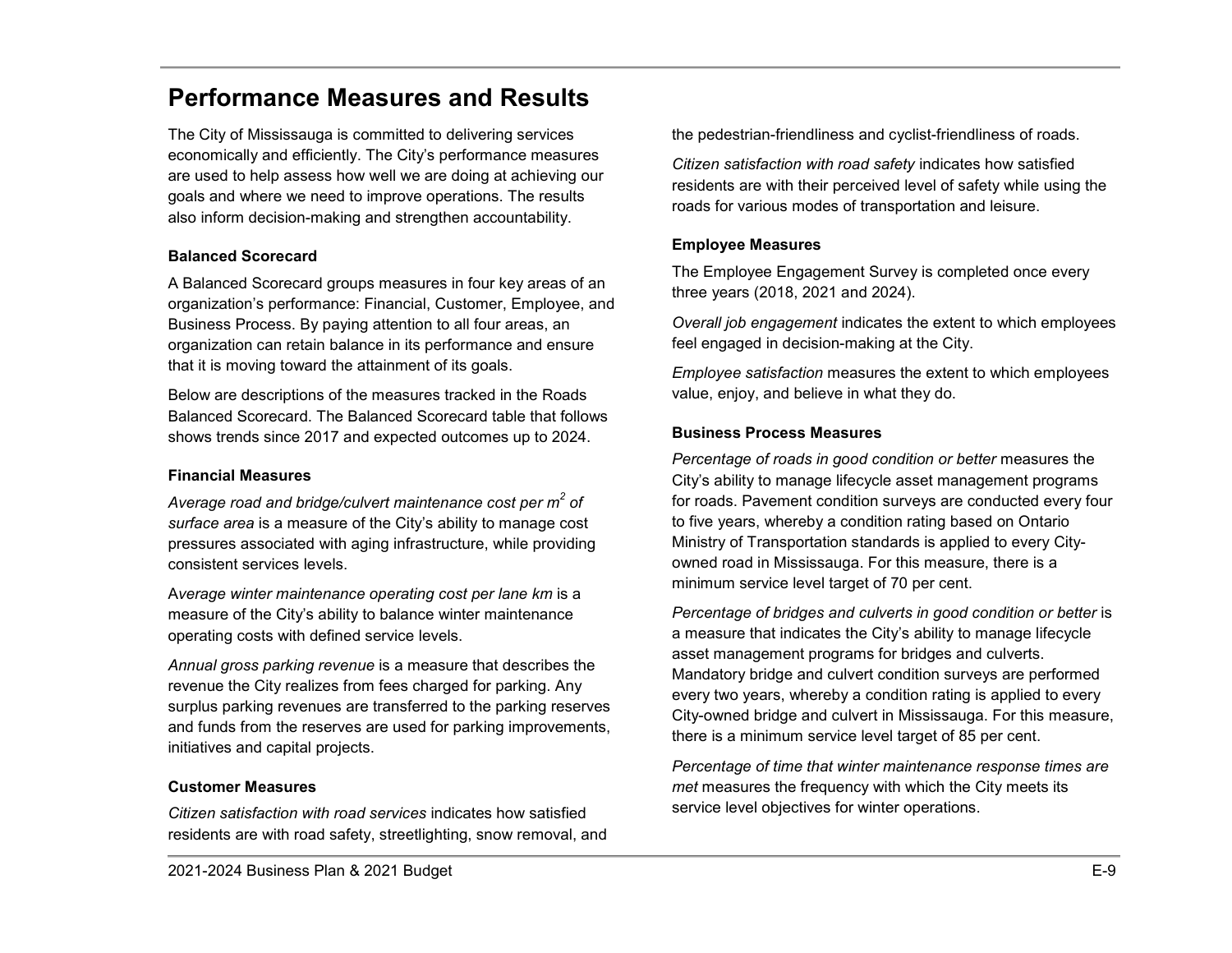## <span id="page-10-0"></span>**Balanced Scorecard**

| <b>Measures for Roads</b>                                                        | 2017<br>(Actual) | 2018<br>(Actual) | 2019<br>(Actual) | 2020<br>(Plan) | 2021<br>(Plan) | 2022<br>(Plan) | 2023<br>(Plan) | 2024<br>(Plan) |
|----------------------------------------------------------------------------------|------------------|------------------|------------------|----------------|----------------|----------------|----------------|----------------|
| <b>Financial:</b>                                                                |                  |                  |                  |                |                |                |                |                |
| Average road operating cost per<br>lane km <sup>2</sup>                          | \$2,155          | \$1,922          | \$1,866          | \$1,959        | \$2,057        | \$2,160        | \$2,268        | \$2,382        |
| Average bridge/culvert<br>maintenance cost per m <sup>2</sup> of surface<br>area | \$4.38           | \$5.50           | \$5.49           | \$5.77         | \$6.05         | \$6.36         | \$6.67         | \$7.01         |
| Average winter maintenance<br>operating cost per lane km                         | \$3,595          | \$3,955          | \$4,408          | \$4,408        | \$4,591        | \$4,897        | \$4,980        | \$5,065        |
| Annual gross parking revenue<br>(\$000s)                                         | \$2,449          | \$2,383          | \$2,700          | \$1,874        | \$1,829        | \$2,439        | \$2,439        | \$2,439        |
| <b>Customer:</b>                                                                 |                  |                  |                  |                |                |                |                |                |
| Citizen satisfaction with road<br>services <sup>2</sup>                          | 70%              | N/A              | 69%              | N/A            | 68%            | N/A            | 67%            | N/A            |
| Citizen satisfaction with road<br>$s$ afety <sup>2</sup>                         | 79%              | N/A              | 73%              | N/A            | 75%            | N/A            | 77%            | N/A            |
| <b>Employee:</b>                                                                 |                  |                  |                  |                |                |                |                |                |
| Overall job engagement                                                           | N/A              | 70%              | N/A              | N/A            | 72%            | N/A            | N/A            | 74%            |
| Employee satisfaction                                                            | N/A              | 75%              | N/A              | N/A            | 77%            | N/A            | N/A            | 79%            |
| <b>Business Process:</b>                                                         |                  |                  |                  |                |                |                |                |                |
| Percentage of roads in<br>good condition or better <sup>1</sup>                  | 62%              | 62%              | 51%              | 49%            | 45%            | 43%            | 41%            | 39%            |
| Percentage of bridges and culverts<br>in good condition or better $1,3$          | 86%              | 86%              | 83%              | 85%            | 85%            | 85%            | 85%            | 85%            |
| Percentage of time that winter<br>maintenance response times are<br>met          | 100%             | 100%             | 100%             | 100%           | 100%           | 100%           | 100%           | 100%           |

 $^{\rm 1}$  Municipal Performance Measurement Program (MPMP) definitions are used

 $^{\text{2}}$  The Mississauga Citizen Satisfaction Survey is completed once every two years (2017, 2019, 2021, and 2023)

 $3$  This measure has been modified in the current Business Plan to include bridges together with culverts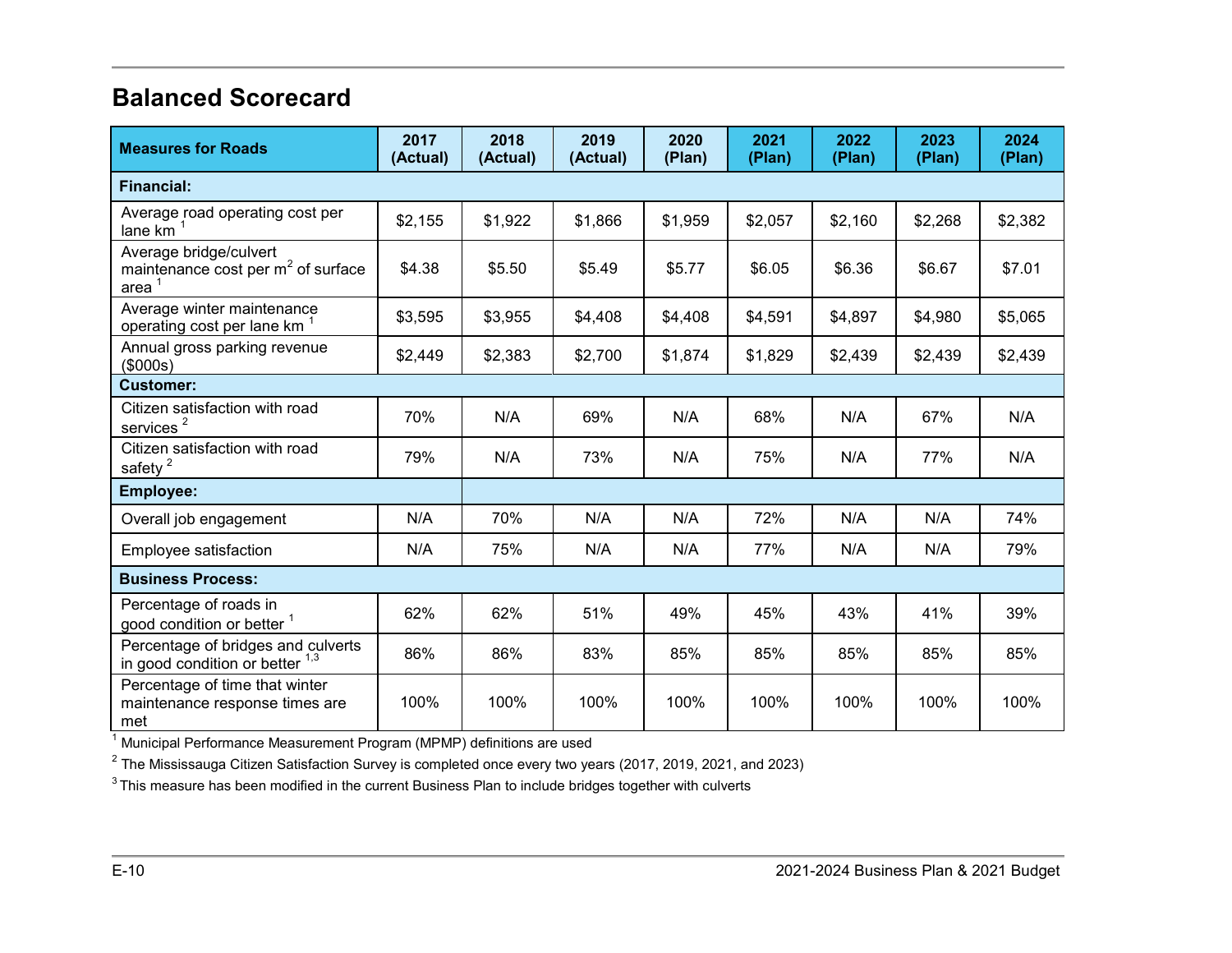## <span id="page-11-0"></span>**Awards and Achievements**

## **Awards**

The City's first Transportation Master Plan was recognized by the Ontario Traffic Council (OTC) with its **2020 Transportation Planning Project of the Year Award**. This plan outlines a vision, six goals and over 90 action items to guide the future of the City's transportation system from today to 2041.

The Institute of Transportation Engineers (ITE) awarded the **2019 ITE Toronto Section Project of the Year** to the Lakeshore Connecting Communities Transportation Master Plan. The plan sets out a long-term vision for transit and corridor improvements along Lakeshore Road from 2020 to 2041 that will support waterfront development.



*ITE 2019 Project of the Year Award – Lakeshore Connecting Communities*

A cross-departmental team led by the Works Operations and Maintenance Division was the recipient of the City's **2019 Corporate Award** for Innovative Business Solutions for the Public Utilities Co-ordination Committee's new online review and permit application system.

All four works yards received the Award for Continuing Excellence in Storage in 2019 from the Salt Institute in recognition of superior environmental management of the salt storage facilities.

## **Achievements**

Since the approval of the Transportation Master Plan in May 2019, six short-term actions have been completed and 51 actions are underway.



*Transportation Master Plan Implementation*

A one-side on-street Parking Pilot Project has been implemented in Ward 10, in partnership with the Enforcement Division, to assist in snow removal operations. This has resulted in improved response times and a reduction in instances of local roadways being left incompletely cleared due to snow clearing equipment being unable to pass.

The City's commitment to Vision Zero, a strategy identified in the TMP to eliminate all traffic fatalities and injuries, has been advanced with the installation of physical traffic calming (speed humps) on 13 roadways. As of September 2020, passive traffic calming measures have been installed at 307 locations (64 pavement marking applications, 243 speed awareness device deployments). The Neighbourhood Area Speed Limit Project has been implemented in the first 12 neighbourhoods.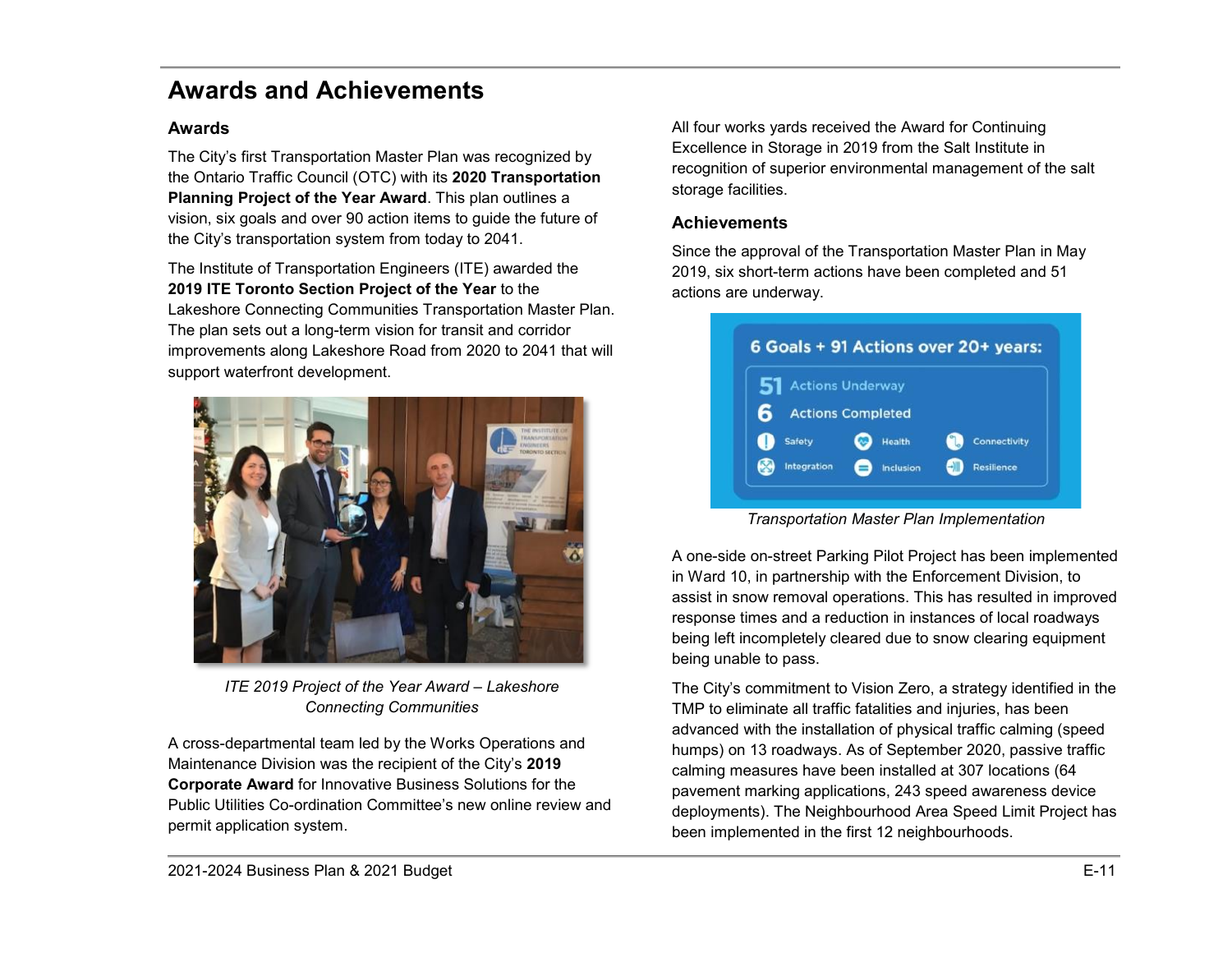

*Traffic calming on Redstone Road*

The construction of the Second Line West Active Transportation Bridge over Highway 401 has been completed. It opened to pedestrians and cyclists in the summer of 2020.



*Second Line West Active Transportation Bridge over Highway 401*

Greening our fleet:

The replacement of ice resurfacers in the City's recreation facilities with fully electric units is being continued. There will

be six Battery Electric Ice Resurfacers serving City ice rinks by the end of 2020

- Two fully electric salt storage stackers have been added at Works yards, and are ready for winter maintenance of City roads and sidewalks
- The City's first all-electric grass maintenance crew was created, featuring battery electric zero-turn mowers, trimmers, blowers, and push mowers

The construction of the Torbram Road grade separations at the Metrolinx and CN rail crossings near Rena Road was substantially completed in August 2020. The \$100 million, fiveyear project provides safe pedestrian and vehicle traffic movement across both busy rail crossings by eliminating the level crossing.



*Completion of Torbram Road grade separation*

The Road Occupancy Permit By-law has been redesigned to clearly define permit requirements, ensure protection of City infrastructure and improve administration and enforcement.

## **Emergency and Unplanned Projects**

The Roads Service Area continues its involvement in leading the response to significant weather events including high water levels along Lake Ontario and monitoring and responding to Flood Alerts.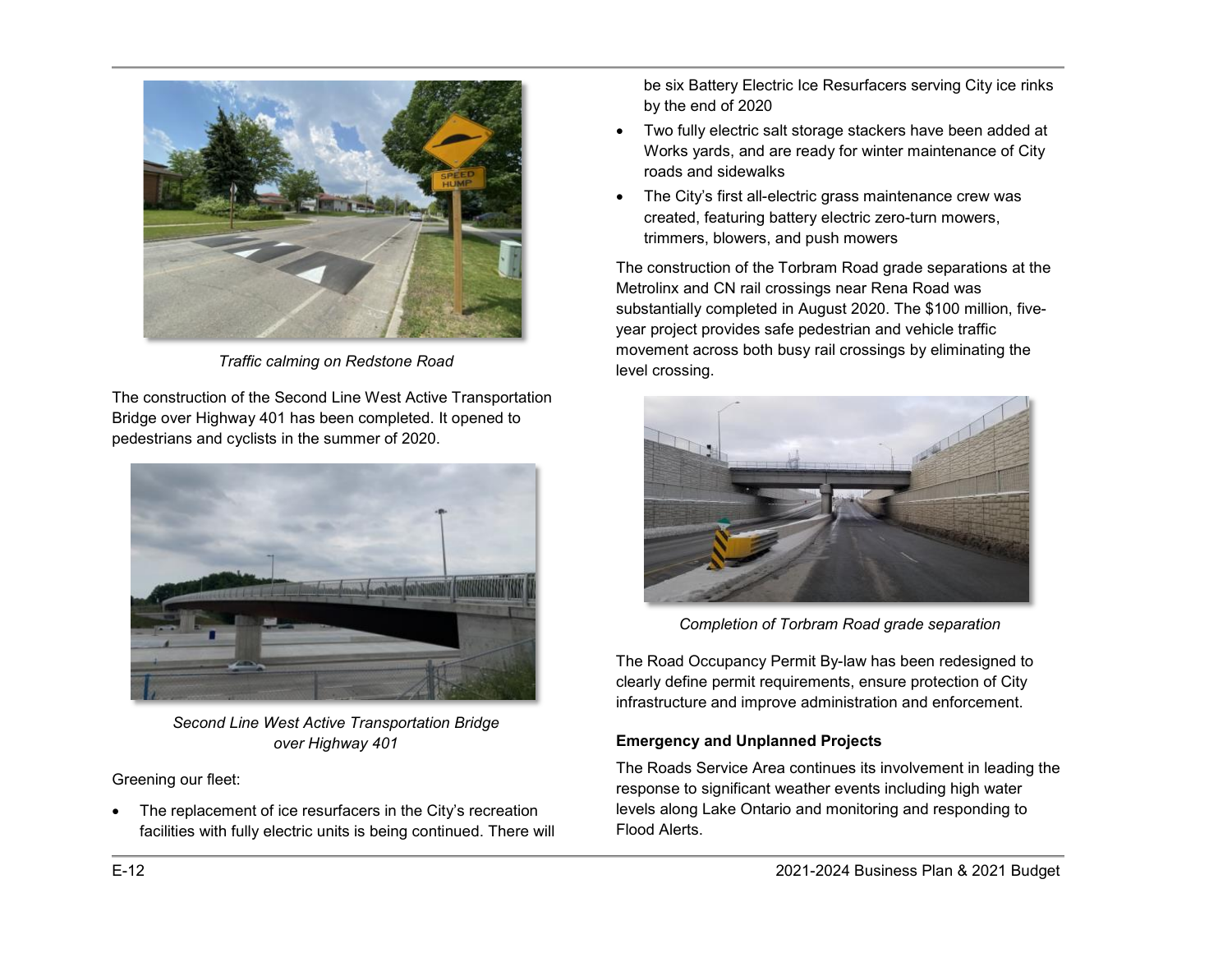# <span id="page-13-0"></span>**The 2021-2024 Business Plan Outlook**

# <span id="page-13-1"></span>**Planning for the Future**

## **Urban Mobility**

The City landscape is changing. Future transit and infrastructure demands require planning, development and implementation of our forward-thinking Master Plans (the Transportation, Cycling and Pedestrian Master Plans) to position ourselves as a progressive Service Area and municipality. As part of this, Roads will be looking to deliver on the short-term action plan items coming out of the TMP over the next few years.

Regional transit planning, with a focus on multi-modal transportation, is a key element of our Master Plans. The City will be initiating or continuing TPAPs and EAs for the Dundas BRT, the Lakeshore HOT Corridor and the DMTTC in 2021. These transit projects will build on the extensive public stakeholder engagement that was conducted as part of the Dundas Connects Master Plan and Lakeshore Connecting Communities Transportation Master Plan. Funding for these projects can be found in the Transit Service Area's Business Plan and Budget.



*Changing Lanes graphic*

The City has initiated the *Changing Lanes* Project, which will update, develop and implement new tools to ensure our streets are safe and more convenient for all users. The scope of the project includes development of a new road classification system and "Complete Streets" guidelines, as well as prioritizing street improvement projects and updating the City's road design standards.

With the implementation of the Hurontario Light Rail Transit (HuLRT) Project, there will be additional long-term operations and maintenance costs associated with the enhanced streetscape and "Complete Street" requirements of the project that will have to be accommodated within future operating budgets. Additional operations and maintenance costs will arise from wider sidewalks, boulevard cycling facilities, decorative paving treatments, and enhanced crosswalk paving treatments; street furniture including benches, bike racks, and waste receptacles; and bollards, retaining walls and noise walls. Additional snow removal will also be required within the boulevard areas to address the cycling facilities, wider sidewalks and general lack of snow storage opportunities with the enhanced streetscape elements.



*Rendering of the HuLRT Port Credit stop*

Phased implementation of the Cycling Master Plan will allow the City to continually improve its multi-modal transportation system and resources available to residents. Implementation strategies and funding for initiatives such as the Transportation Demand Management Strategy and the Tour de Mississauga will encourage the use of more sustainable transportation options including cycling, walking, using transit and carpooling.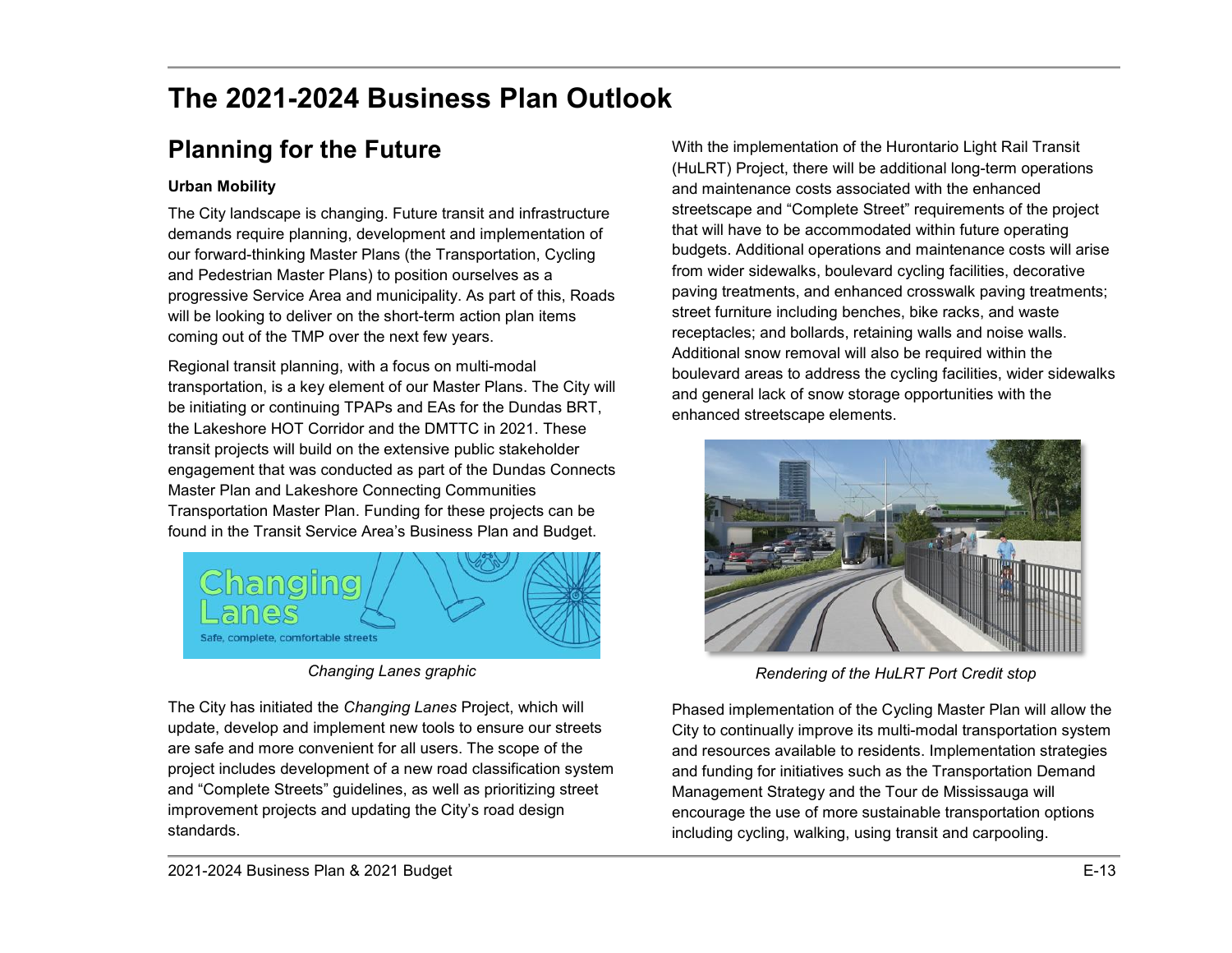#### **Asset Management**

In 2017, the Province of Ontario introduced Ontario Regulation 588/17, Asset Management Planning for Municipal Infrastructure, which came into effect on January 1, 2018. The regulation required all municipalities to prepare and publish the following: a Strategic Asset Management Policy by July 1, 2019; enhanced Asset Management Plans for core infrastructure – which includes roads and bridges – by July 1, 2021; and enhanced Asset Management Plans for all remaining non-core assets by July 1, 2023.

On June 5, 2019, the City's Strategic Asset Management Policy was approved by Council and in 2020, the Roads Service Area, in partnership with the Corporate Asset Management Office, has worked towards completing the Asset Management Plans for the City's roads and bridges.

In 2021, the Roads Service Area will be turning its attention towards developing Asset Management Plans for the non-core assets within the service area. The Business Services Business Plan includes funding to advance asset inventory and management plans for traffic signals, street lights, municipal parking facilities, road signage, sidewalks, multi-use trails, and other infrastructure within the municipal public right-of-way beginning in 2021. Central to this plan is the collection of detailed right-of-way infrastructure information using mobile Laser imaging, Detection And Ranging (LiDAR) technology. This technology scans the various assets within the right-of-way with sufficient detail to identify and locate them, so they may be compiled into inventories. The Business Services Business Plan has also identified funding to enable the Roads Service Area to use the compiled inventories to start to develop management plans for all of its non-core assets. Development of Asset Management Plans for non-core assets will be prioritized, and plans for higher-priority non-core assets will be completed by July 1, 2023. Future iterations of the City's Asset Management Plans will continue to be expanded to capture all Roads-related assets.

#### **Service Delivery**

The City has grown substantially over the last 20 years and development continues to intensify. In addition, demand for roads maintenance and higher service levels is increasing, particularly for winter maintenance. In order for the Roads Service Area to meet maintenance and operational service levels in the coming years, a Yards Master Plan is being developed with a view to determining the Roads and the Parks, Forestry & Environment Service Areas' short-, medium- and long-term yard requirements.

Given the more urban and congested environment of the City, the review of development applications and their transportationrelated components has become more complex in nature. Investment in an additional Development Construction Technologist is planned for 2021 in order to meet service level standards for the review of development applications and building permits.

#### **People and Culture**

The Roads Service Area is actively preparing for the coming changes in our workplace demographics. With 26 per cent of our workforce being eligible to retire in the next five years, effective succession planning and talent management strategies are essential. These strategies will also be integral to fostering a culture of employee innovation and satisfaction going forward.

The Works, Operations and Maintenance (WOM) Division continues to implement its Supervisory Development Program, which ensures that we develop staff to be ready to take on more responsible roles.

Building on the success of the Engineering Internship Program, a Technologist Internship Program was initiated in 2019 and its expansion is proposed in 2024. The program allows us to develop trained and knowledgeable technologists that will be qualified to take on permanent positions that become available due to retirements.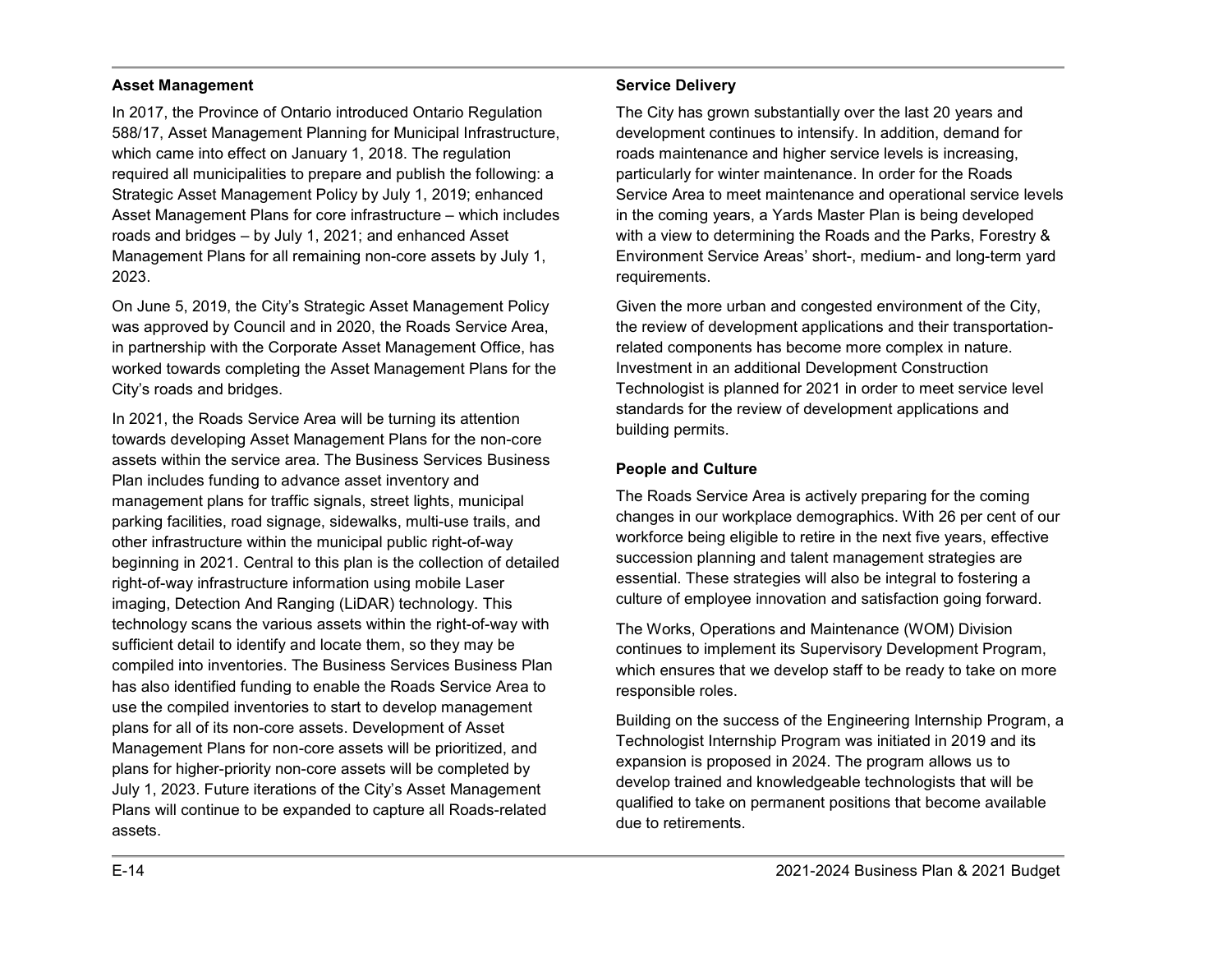## <span id="page-15-0"></span>**Finding Efficiencies**

#### **Lean Program**

The City's Lean Program focuses on strengthening the organization's culture of continuous improvement and instills Lean concepts and principles as a way of work in every Service Area. The program focuses on maximizing customer value and minimizing waste along with empowering staff at all levels to problem-solve on a daily basis. Since becoming permanent in 2016, the Lean program has produced such enhancements as improved customer experience, faster processing times, higher quality and lower costs.

Highlights of the many projects and improvements completed include:

- Public Utilities Co-ordinating Committee (PUCC) Process updated and improved current business processes and technical solutions to reduce turnaround time for PUCC review by 77 per cent, resulting in a projected five year benefit of \$4.7 million in cost gains
- Engineering Submissions: Subdivisions/Lifting of 'H' Applications – reduced the lead time by 64 per cent by consolidating the Planning Application review, Agreement review and Engineering Submission review into one stream, resulting in freed staff capacity of 2,089 hours per year and a cost avoidance of \$117,657
- Signs and Pavement Markings Intake Process reduced the touch time for the Supervisors to assess service requests by 61 per cent and maximized the functionality of INFOR to improve tracking of work, which resulted in an annual cost benefit of \$200,000; 3,200 hours of staff capacity freed; and 10,480 pieces of paper eliminated
- Consulting Services Roster reduced lead time by more than 90 per cent by streamlining the procurement process, resulting in nearly 1,000 hours saved and an annual cost avoidance of \$62,500
- Traffic Signals Communications freed up 1,233 hours of staff time and realized a cost avoidance of \$59,700 by proactively implementing traffic congestion mitigation measures as they pertain to road construction projects
- Delegation of Authority to Staff for Traffic Regulation Changes – reduced lead time by 97 per cent and staff touch time by 89 per cent by eliminating the requirement for a formal corporate report, providing designated authority to the Commissioner to approve. This resulted in an annual cost avoidance of \$20,400 and in 295 hours saved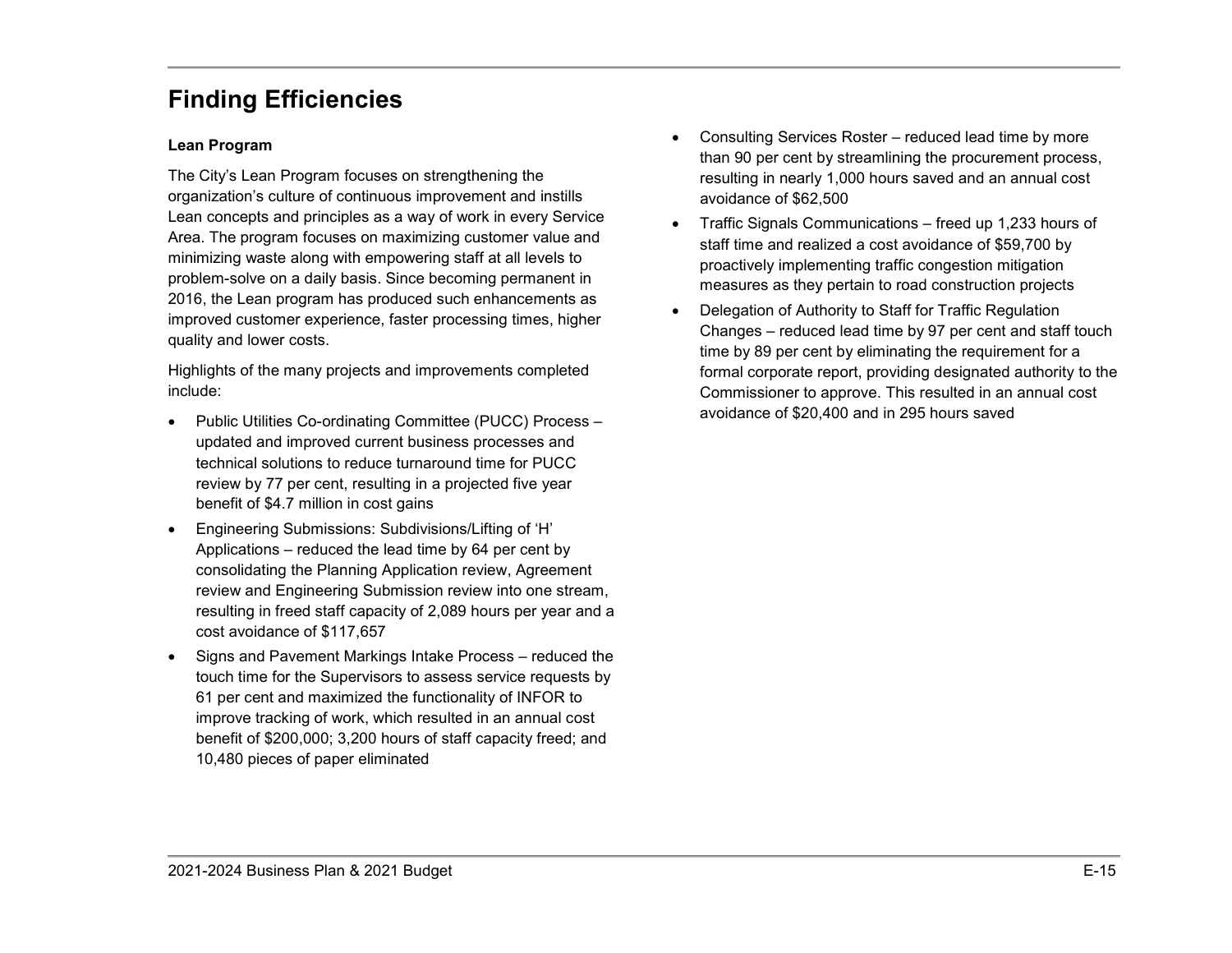|                                              | <b>Completed Initiatives</b>                                                                                                                                                                                                                                                                                                                                                | <b>Total Benefits</b>              |                   |              |                                                                                                                                                                                                            |              |  |  |
|----------------------------------------------|-----------------------------------------------------------------------------------------------------------------------------------------------------------------------------------------------------------------------------------------------------------------------------------------------------------------------------------------------------------------------------|------------------------------------|-------------------|--------------|------------------------------------------------------------------------------------------------------------------------------------------------------------------------------------------------------------|--------------|--|--|
| <b>Improvement Type</b>                      | $2014 -$<br>2018                                                                                                                                                                                                                                                                                                                                                            | 2019                               | Up to Sep<br>2020 | <b>Total</b> | <b>Type</b>                                                                                                                                                                                                | <b>Total</b> |  |  |
| Small Improvements                           | 208                                                                                                                                                                                                                                                                                                                                                                         | 206                                | $69^{\degree}$    | 483          | <b>Cost Savings and Avoidance</b>                                                                                                                                                                          | \$3,975,114  |  |  |
| Rapid Improvements                           | 6                                                                                                                                                                                                                                                                                                                                                                           | 9                                  | $\overline{7}$    | 22           | <b>Customer Service Improvements</b>                                                                                                                                                                       | 303          |  |  |
| Projects                                     | $\overline{7}$                                                                                                                                                                                                                                                                                                                                                              | 3                                  | 2                 | 12           | Safety Improvements                                                                                                                                                                                        | 98           |  |  |
| Total                                        | 221                                                                                                                                                                                                                                                                                                                                                                         | 218                                | 78                | 517          | <b>Environmental Improvements</b>                                                                                                                                                                          | 154          |  |  |
| <b>In-progress Initiative</b>                | <b>Goals of the Initiative</b>                                                                                                                                                                                                                                                                                                                                              |                                    |                   |              |                                                                                                                                                                                                            |              |  |  |
| <b>Streetlighting Recoverable</b>            |                                                                                                                                                                                                                                                                                                                                                                             | parties for damage costs           |                   |              | Review and streamline the current process by processing invoices for damaged streetlighting<br>infrastructure within the limitation period allowed by law, thereby increasing revenue recovered from third |              |  |  |
| <b>Access Modification Permit</b><br>Process |                                                                                                                                                                                                                                                                                                                                                                             | for adherence to service levels    |                   |              | Improve the quality of information dissemination; reduce the efforts required for managing requests and                                                                                                    |              |  |  |
| <b>Storm ON1Call Review</b>                  |                                                                                                                                                                                                                                                                                                                                                                             |                                    |                   |              | Reduce staff time in preparing, processing and storing documentation by 30 per cent, and reduce the<br>overall lead time for administration and field staff by 20 per cent                                 |              |  |  |
| Signage and Markings in                      |                                                                                                                                                                                                                                                                                                                                                                             |                                    |                   |              | Reduce or eliminate the lag time between the end of the capital construction component and the                                                                                                             |              |  |  |
| <b>Capital Projects</b>                      |                                                                                                                                                                                                                                                                                                                                                                             | installation of signs and markings |                   |              |                                                                                                                                                                                                            |              |  |  |
| <b>Bids Pricing Data Collection</b>          | Standardize spreadsheet that designers use to get prices and apply Lean 5S tool principles to reduce the<br>amount of search time by 20 per cent, improve accuracy and update pricing by 20 per cent, decrease the<br>number of steps in manual entry by 20 per cent, use a central repository common to all users and access<br>more data to make more confident estimates |                                    |                   |              |                                                                                                                                                                                                            |              |  |  |

Due to COVID-19, staff have been focused on sustaining critical operations. As a result, many improvements and innovations have not yet been fully logged into the system, impacting the reported results.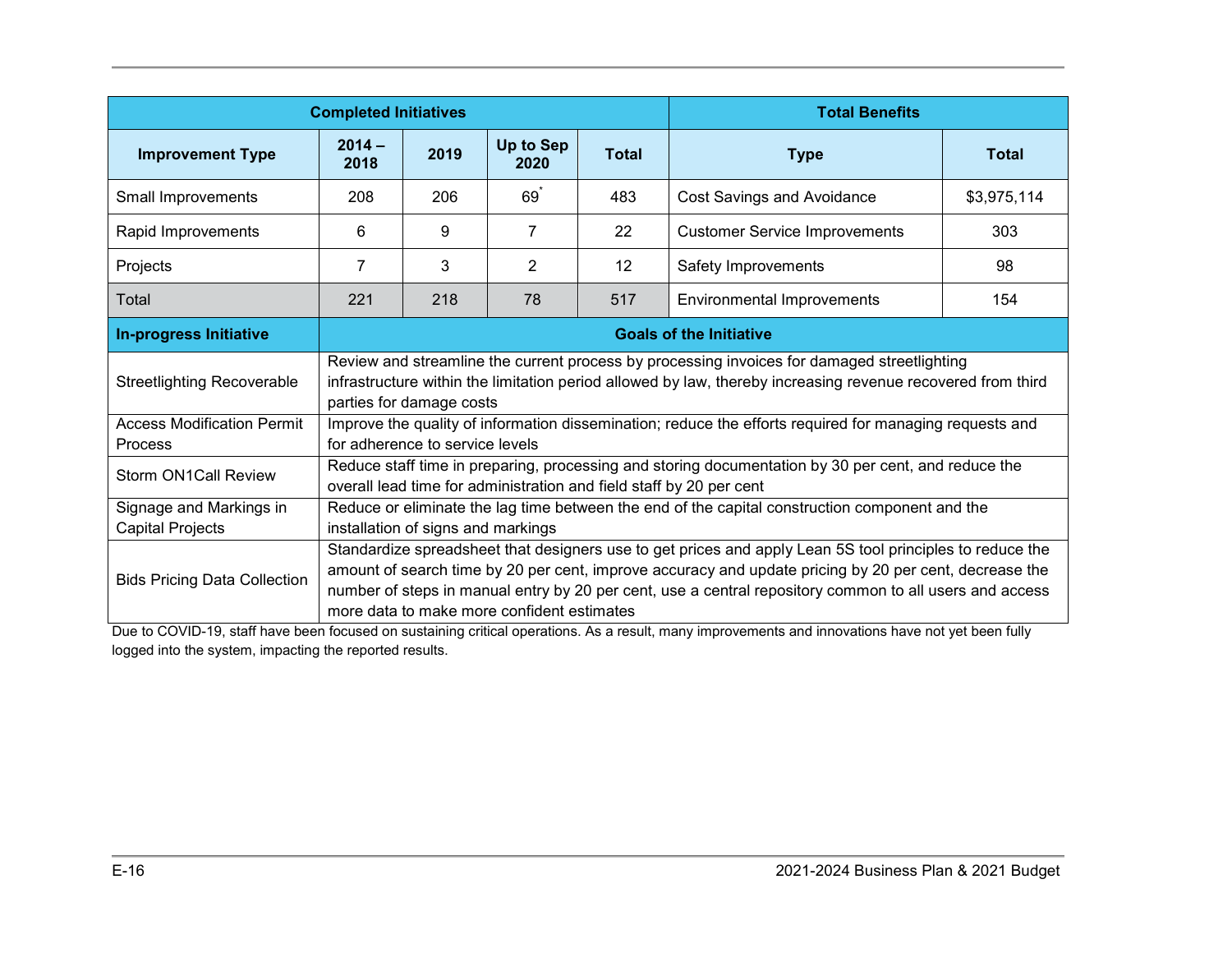## <span id="page-17-0"></span>**Advancing the City's Strategic Plan**

The City's Vision and Strategic Plan are the starting points for our annual business planning and budgeting cycle. The 40-year Strategic Plan, Our Future Mississauga, is built on five pillars -– **move, belong, connect, prosper, and green**. Business Plans are designed to strengthen aspects of these pillars to support the attainment of Mississauga's Vision.

Below are examples of how the initiatives of the Roads Service Area relate to the Strategic Plan pillars.

## move – developing a transit oriented city

- Actively developing and implementing master plans, programs and projects that encourage transit usage, including the TMP, the Transportation Demand Management Strategy, and various Metrolinx initiatives
- Initiating/continuing TPAPs and EAs for the Dundas BRT, Lakeshore HOT corridor and the DMTTC
- The ATMS will allow staff to better respond to changing traffic conditions, and adjust traffic signals at busier times to keep the City moving. ATMS will also allow Transit Signal Priority at some intersections to provide more priority to buses
- Municipal Parking through the PMPIS will improve the state of parking in the City by right-sizing requirements and modernizing parking permits and permissions that will support the City's Strategic Plan
- Prioritizing faster winter maintenance on priority sidewalks and at bus stops

## belong – ensuring youth, older adults and new immigrants thrive

• Continuing to meet and exceed *Accessibility for Ontarians with Disabilities Act* requirements through the installation of tactile warning strips and audible pedestrian signals

• Ensuring those with accessibility needs can navigate the public right-of-way safely during construction works on City streets

## connect – completing our neighbourhoods

- Advancing our Vision Zero goals through the recruitment of our Vision Zero Program Lead and initiating the various safety-related action items identified in the TMP
- Environmental assessments are underway to complete our road network
- Sidewalk improvement initiatives keep our existing network in a state of good repair, allowing residents to navigate sidewalks safely and increasing walkability in neighbourhoods
- Improving how we communicate with residents and property owners about our Capital Works Program will ensure that they are kept informed and allow the construction projects to be delivered safely and efficiently
- Effectively addressing vehicle operating speeds will keep our residents connected in an environment made safer for everyone
- Enhancing how development applications are processed will ensure the City's ongoing support of intensification, and ensure conformance with the provincial Growth Plan
- The 2018 Cycling Master Plan provides a framework for increasing the amount of safe, connected, convenient and comfortable cycling infrastructure that will contribute to safer cycling in our city and ultimately achieve our vision of increasing the number of residents who choose to cycle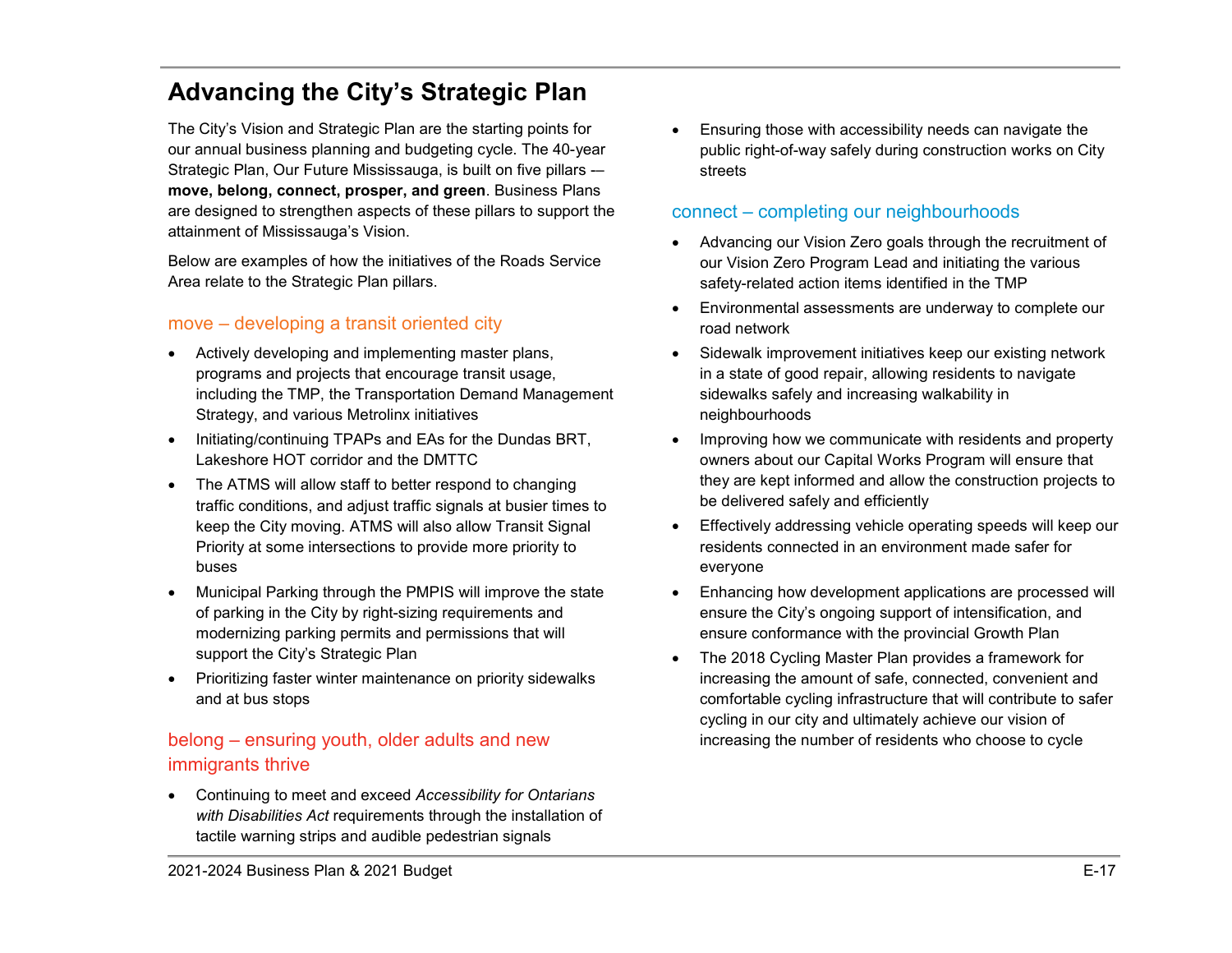## prosper – cultivating creative and innovative businesses

- Providing a road, transit, and pedestrian network that supports our corporate centres to ensure fast and efficient access to these employment nodes
- Businesses rely on strong utility infrastructure day-to-day and Technical Services resourcing is being requested to improve monitoring of utility companies' compliance to industry, City and provincial standards

## green – living green

- Cycling and walking are embedded in our Strategic Plan; cycling and pedestrian facilities translate into a healthier, more environmentally-friendly, multi-modal city
- The phased implementation of the Cycling Master Plan and the development of Pedestrian and Transportation Demand Management Strategies ensure that more green infrastructure and transportation options are to come
- Improved monitoring of maintenance works by utility companies will support the City's commitment to protecting the environment, including the proper restoration of sod/grass and protection of trees
- The Fleet Operator Training program will align with the Climate Change Action Plan (CCAP) by developing and implementing a driver training program that will reduce fuel consumption and vehicle idling
- Strengthening the LED streetlight system performance will lead to reduced energy consumption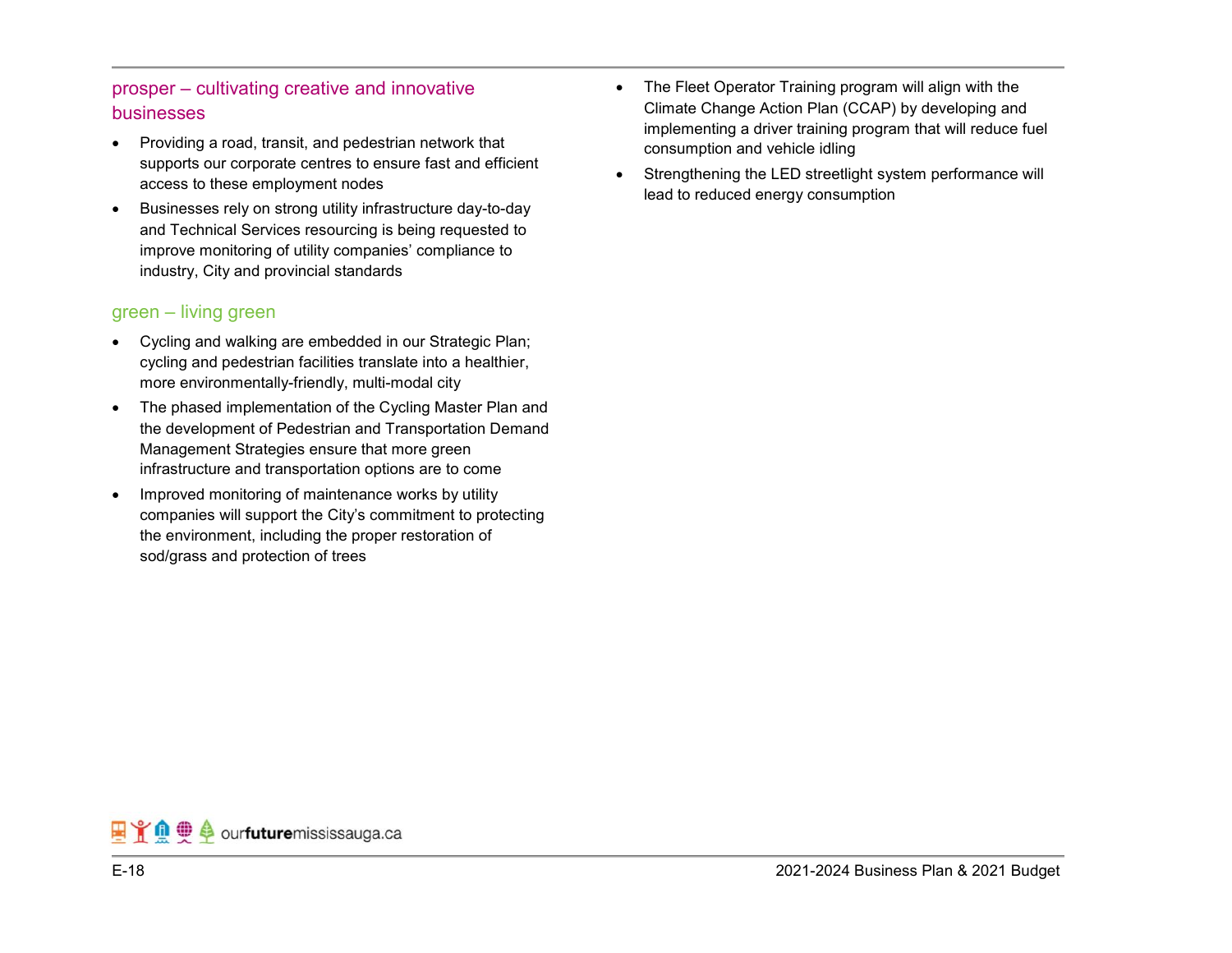## <span id="page-19-0"></span>**Transforming our Business with Technology**

Technology plays a critical role in the delivery of efficiencies for the Roads Service Area. Through updating existing technology systems and bringing new systems online, the Roads Service Area will continue to improve service delivery and focus on increasing efficiencies, for internal business processes and for our residents as well.

## **Achieving Cost Savings and Driving Efficiencies**

## *Fleet Management Information System*

A modern Fleet Management Information system (FMIS) will be implemented in 2022. An upgrade to 'Faster WEB' will support the ongoing efforts in both Fleet Services and Fire to find efficiencies, lower the total cost of ownership and maximize the value of each asset.

## *Telematics Project*

A new Telematics (TMX) contract will be implemented for the winter of 2020/2021. The potential return on investment for a new TMX solution directly relates to successful implementation, contract management and system management to achieve the initial goals of reducing idling and winter road salt consumption.

## *Smart Streetlight Monitoring System*

The City incorporated advanced streetlighting technology into its infrastructure, which allows remote controlling and monitoring of streetlights, reducing electricity and maintenance costs. The Streetlighting Unit is participating in a 5G Pilot Project to explore how, where, and when 5G will be deployed within the City.

## **Leveraging Technology to Improve Service Delivery**

## *Advanced Transportation Management System (ATMS)*

Implementation of the ATMS continues with a demonstration pilot of **Intelligent Transportation System (ITS)** initiatives along

the Dundas Street corridor between Ninth Line and Mississauga Road. The pilot will enable adaptive/responsive traffic controls to automatically adjust traffic signal timing and provide motorists with prevailing travel times. The ongoing development of a proactive ATMS will allow the City to actively monitor travel conditions, influence the operation of traffic signals, disseminate information and interact with transportation modes and agencies, with an overall view to reducing congestion and its effects on the road network.

## *PUCC Dynamic Portal*

A new Public Utilities Co-ordination Committee (PUCC) INFOR Dynamic Portal will replace outdated manual business processes, automating them and enabling the PUCC members to use the City's system and co-ordinate work effectively and efficiently.

## *MIRA for Service Requests*

The Service Request process for the Signs and Pavement Marking Unit has shifted to Mississauga Internal Request Application (MIRA), which is an automated system that ensures requests include important details, helps create work orders and tracks production and budget from project start through installation.

## *Automated Speed Enforcement (ASE)*

Traffic Management continues to invest in infrastructure enhancements to support Vision Zero, including Automated Speed Enforcement, Automated School Bus Cameras, and pursuing a future technology in the form of Red Light Cameras. Council approved the implementation of ASE on June 24, 2020. ASE is an important technology tool intended to supplement existing police enforcement in order to reduce vehicle speeds and deliver on the actions in our Transportation Master Plan.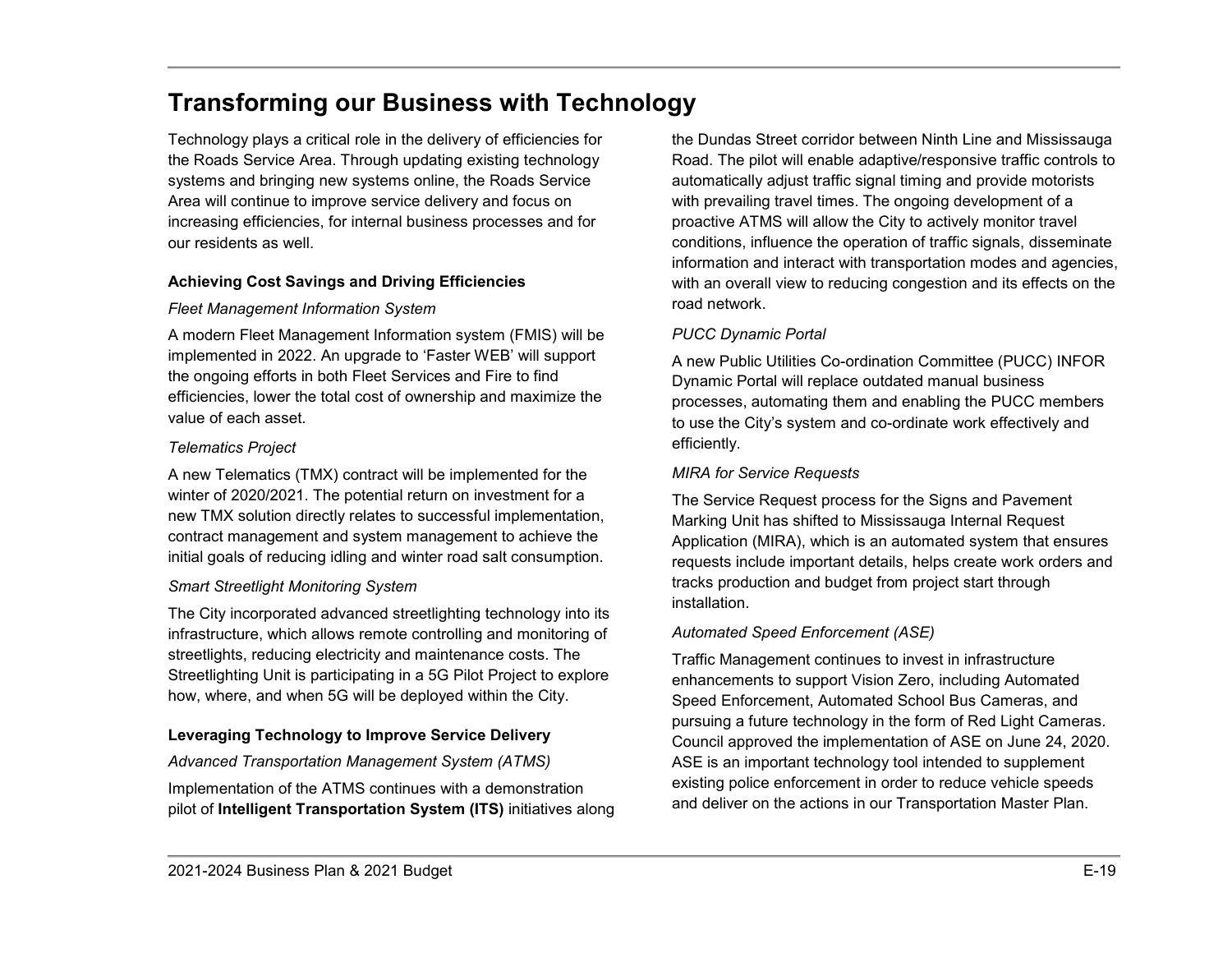## <span id="page-20-0"></span>**Maintaining our Infrastructure**

To ensure our infrastructure is responsibly maintained, we must define a reasonable state of good repair and set priorities to maintain this state of good repair. This involves addressing growth concerns and developing an economic lens for infrastructure.

Many initiatives are planned in order to both maintain and support Mississauga's infrastructure needs. These include the following planned and proposed Budget Requests.

### **Improvement to Capital Works Program Delivery (BR #5986)**

The average annual approved and forecasted budget (2020- 2023) for the Roads and Stormwater capital programs is \$123 million. This dollar volume of work necessitates an increase in the current staff complement in order to ensure the ongoing delivery of these critical programs.

### **Integrated Road Infrastructure Projects – Project Coordinator (BR #8488)**

Over the next five years, approximately 118.5 kilometres or 32 per cent of the City's major collector and arterial roads will require pavement rehabilitation. This will provide a significant number of opportunities to address other infrastructure renewal and improvement needs concurrently within the roadway corridor. This new position will support the delivery of the Integrated Roadway Infrastructure Program by strategically aligning, co-ordinating and programming capital renewal and improvement needs and opportunities for design and construction.

## **Streetlighting Unit Staffing (BR #8494)**

The City's Streetlighting program includes the design, installation, modernization and overall maintenance of its 50,977 streetlights. Operation and monitoring of the centralized control system will detect the streetlighting state of operation, identify

malfunctions and efficiently resolve them. There is a need to have sufficient staff to manage and maintain streetlighting infrastructure at the acceptable level of service.

#### **Yards Master Plan**

To meet future demand for higher maintenance and operational service levels, a Yards Master Plan is being developed to determine the Roads and Parks, Forestry & Environment Service Areas' short-, medium- and long-term yard requirements.

#### **What have we done?**

The following infrastructure improvements and accomplishments have been achieved over the past year in order to maintain our infrastructure in a state of good repair:

- Rehabilitated 62 streets and six bridge/culvert structures
- Installed 7.0 kilometres of multi-use trails at nine locations
- Installed 1.8 kilometres of new sidewalks at four locations
- Inspected all 276 of the City's bridge/culvert structures
- Installed 1.2 kilometres of new noise barriers
- Built and/or improved 1.4 kilometres of bike lanes
- Installed 17 bicycle cross-rides
- Completed one intersection improvement
- Installed two new traffic signals
- Completed one EA and two Master Plans
- Serviced approximately 2,000 active building permit files and 76 servicing/municipal works/development/condominium agreements
- Processed 64 rezoning applications, 22 draft plan of subdivision applications, 24 condominium applications, 602 site plan applications, and approximately 20 developmentrelated agreements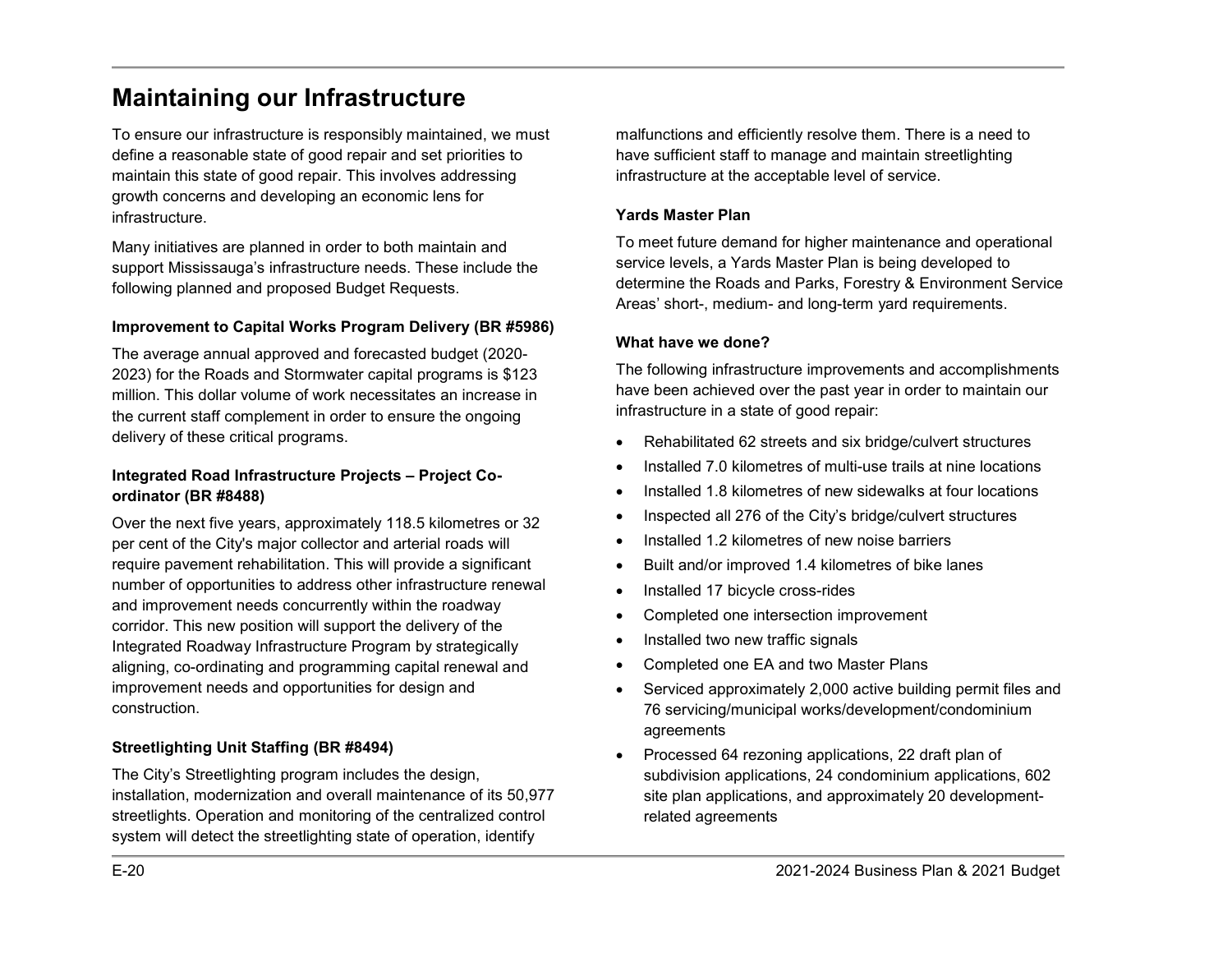## <span id="page-21-0"></span>**Managing our Human Resources**

### **Workforce Analytics**

The Roads Service Area faces similar challenges to those experienced by other large operational environments when it comes to competing for, attracting and retaining skilled talent to address growth needs and manage impending turnover due to retirements. Twenty-six per cent of Roads Service Area staff are eligible to retire in the period 2021-2024. Roads has introduced talent management and succession planning programs targeted at addressing the anticipated significant turnover of staff in key areas.

#### **Our Structure**

The Roads Service Area is made up of three divisions, which in tandem provide effective and efficient planning, design, construction, operation, maintenance and overall governance of Mississauga's roadways, bridges, sidewalks and related infrastructure:

- Infrastructure Planning and Engineering Services (IPES)
- Traffic Management and Municipal Parking (TMMP)
- Works, Operations and Maintenance (WOM)

#### **Our Talent**

The Roads Service Area is made up of a mix of highly skilled technical staff with various professional backgrounds, complemented by highly dedicated front-line service delivery staff. The following is being done to foster a culture of motivated career development and employee engagement and innovation:

• Roads Service Area staff are trained on continuous improvement and project management best practices (e.g., Lean, Project Management Professional certification)

Support is provided to staff to gain and maintain relevant accreditation, e.g., Professional Engineer (P. Eng.), Project Management Professional (PMP) designations

#### **Critical Roles/Functions to Achieve Business Goals**

Engineers and Technologists play critical roles in delivering the services within the Roads Service Area. The roles that they fulfill include: Capital Project Managers, who are responsible for the design, construction and rehabilitation of roads, bridges, culverts and active transportation infrastructure; Transportation Project Engineers, who carry out Environmental Assessment Studies for modifications to our road network and co-ordinate major road projects; and Traffic Planning Technologists, who review traffic operations impacts of development applications. Additional key roles within the Service Area include Geotechnical and Contract Compliance Co-ordinators, and Surveyors and Inspectors, who provide services to Capital Works, Maintenance Contracts, Development Construction and other key clients.

## **Talent Needs**

As workforce demographics continue to change, the Roads Service Area has introduced initiatives to address turnover and obtain the best candidates for future positions. The following initiatives have been put in place to manage the future changes to our workforce:

- Talent management and succession planning programs targeted at addressing the anticipated significant turnover of staff in key areas
- The Supervisory development program, introduced in 2017 by WOM, which ensures that we continue to develop staff to be ready to take on more responsible roles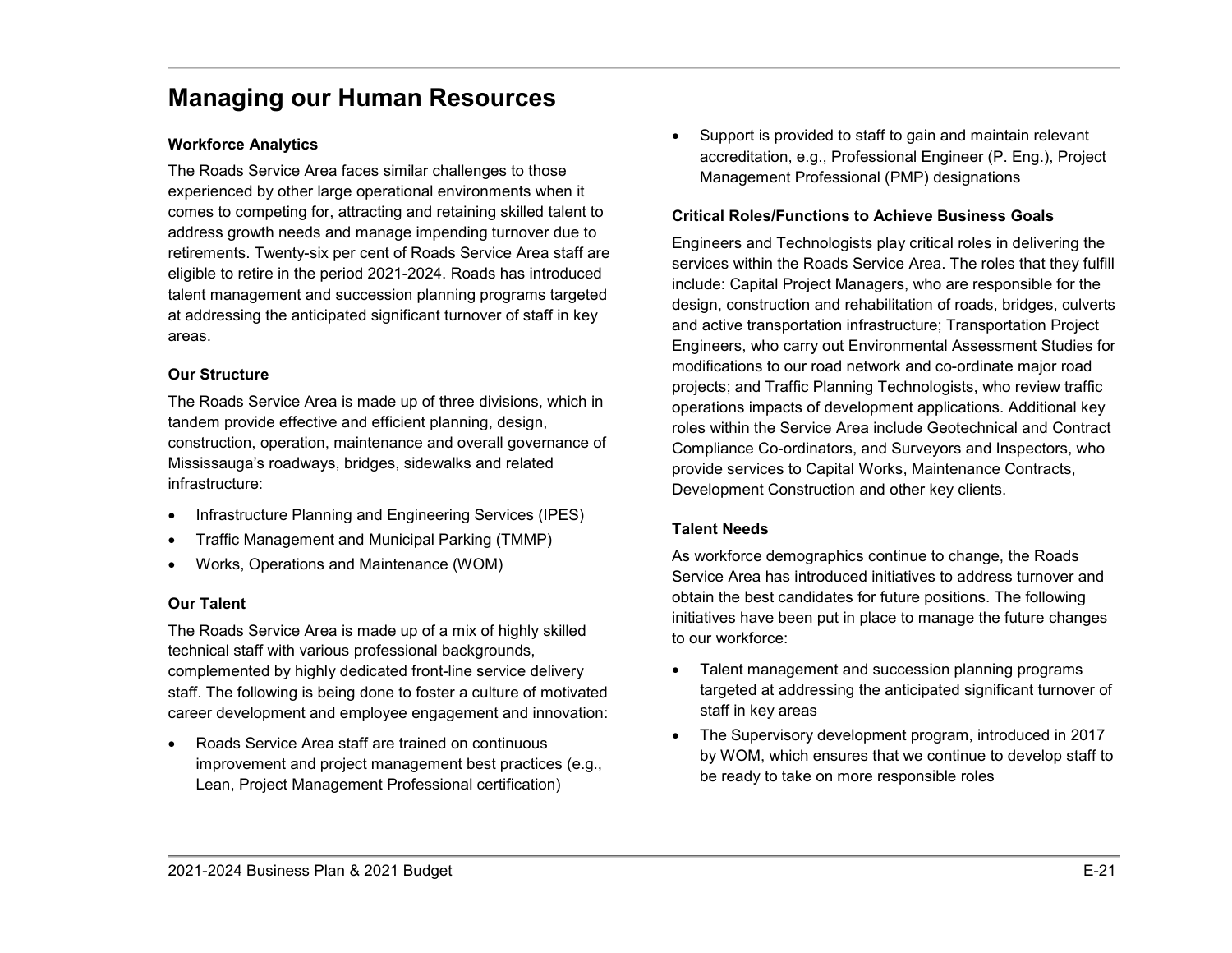- Leveraging of co-op student opportunities and relationshipbuilding with local technical school communities
- The Engineer-in-Training Internship Program, which was introduced in 2016 and which has produced three graduates who have now secured permanent positions within the Department, demonstrating the success of the Program. A second cohort of Engineering Interns started in the Fall of 2020 in order to ensure the continued training and development of people with civil engineering skill sets for upcoming positions within the Roads Service Area
- The Technologist Internship Program, introduced in 2019, which aims to produce trained, experienced and certified Technologists that are qualified to take on permanent positions that become available due to retirements

In addition to fostering excellence in our current dynamic workforce, there are upcoming needs to strategically expand and redesign our workforce. With a growing city, it is essential to expand and redesign the workforce accordingly so we can continue to provide the services necessary to design, construct, operate and maintain the City's road-related assets. Within the four-year budget cycle, the following requests for new full-time staff positions are included:

- One Capital Works Project Manager, one Engineering Specialist and one Field Ambassador in 2021; and one Business Advisor and one Supervisor, Design and Contract Administration in 2022 will provide the staffing level required to deliver future Capital Programs (BR #5986)
- One new Supervisor, one Technologist, one Bench Technician and two Field Technicians in the Streetlighting Unit in 2022 to manage the streetlighting programs and maintain infrastructure at the acceptable level of service (BR #8494)
- Four new FTEs in Technical Services including a Permit Technical Co-ordinator, Customer Service Representative, Inspector and Technical Systems Specialist in 2021 will be responsible for the administration, approval, oversight and inspection of a new Road Occupancy Permit (ROP) type for utility-related maintenance works, as well as being responsible for the investigation, inspection and resolution of non-compliance issues that arise from issued ROPs (BR #8522)
- Four Service Technicians, one Fleet Supervisor and one Junior Manager (existing position conversion) in 2022 to have the resources required for a new afternoon shift in Fleet Services. Introducing an afternoon shift will expand the capacity and hours of service without capital cost, reduce equipment downtime and position Fleet Services for efficiency as the fleet continues to grow (BR #8520)
- One new Project Co-ordinator in 2022 to support the delivery of the Integrated Roadway Infrastructure Program (BR #8488)
- One new Development Engineering & Construction Technologist in 2021 in order to meet service level expectations in addressing the increased complexity and effort associated with processing development applications and building permits (BR #8552)
- One Technologist and one Communications Advisor in 2022 to provide the necessary capacity for administration of an enhanced Automated Speed Enforcement (ASE) program; and for the operation and maintenance of ASE field equipment (BR #8556)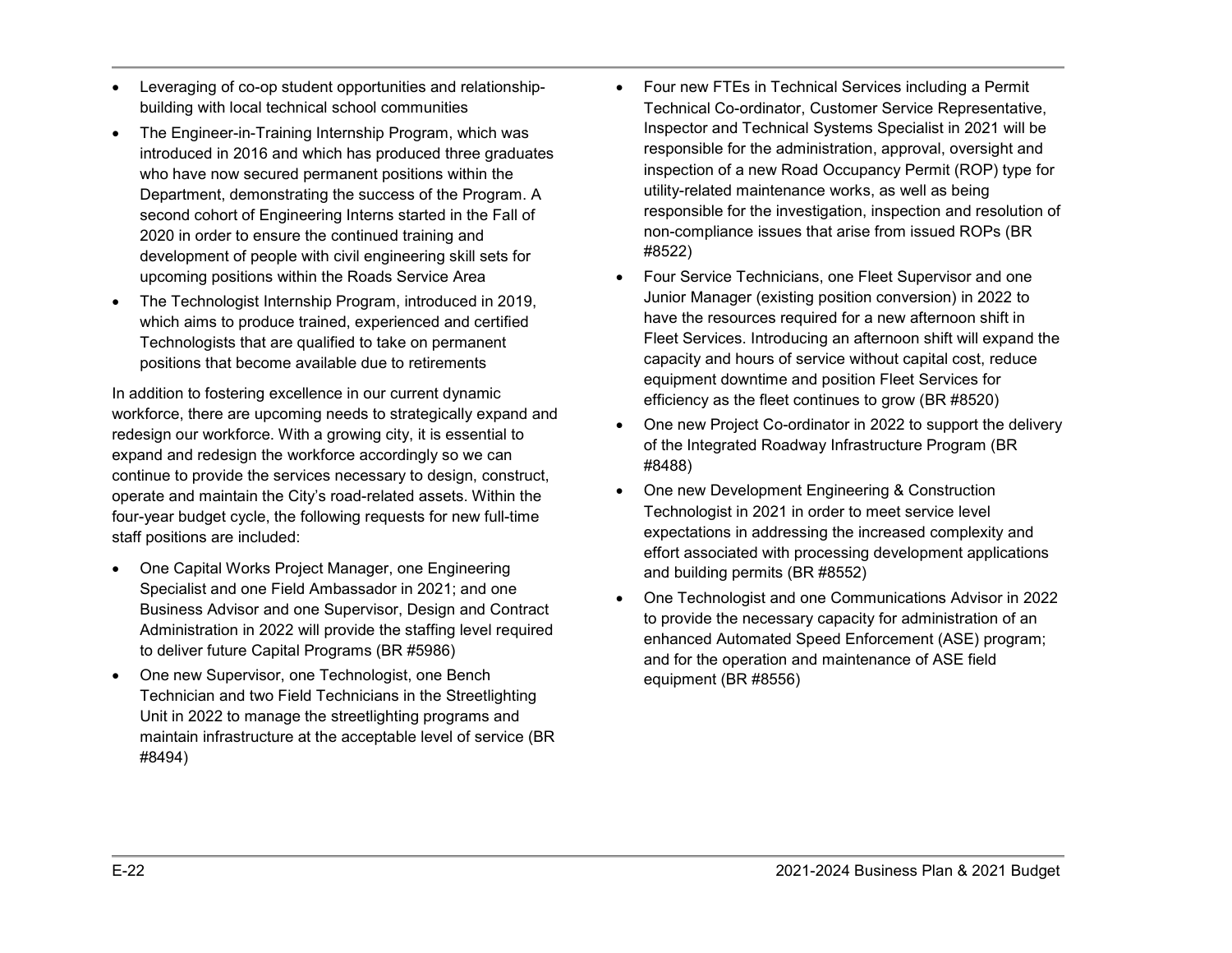| Program                                          | 2020  | 2021  | 2022  | 2023  | 2024  |
|--------------------------------------------------|-------|-------|-------|-------|-------|
| <b>Cleaning and Litter Pick-up</b>               | 1.9   | 1.9   | 1.9   | 1.9   | 1.9   |
| <b>Corporate Fleet Maintenance</b>               | 28.5  | 28.5  | 33.5  | 36.0  | 37.0  |
| <b>Crossing Guards</b>                           | 82.7  | 82.7  | 82.7  | 82.7  | 82.7  |
| <b>Infrastructure Planning &amp; Engineering</b> | 79.0  | 82.0  | 85.0  | 84.0  | 87.0  |
| <b>Maintenance Control</b>                       | 133.4 | 137.4 | 137.4 | 137.4 | 135.4 |
| <b>Road Sidewalk Maintenance</b>                 | 0.0   | 0.0   | 0.0   | 2.0   | 2.0   |
| <b>Municipal Parking</b>                         | 7.0   | 7.0   | 7.0   | 10.0  | 10.0  |
| Streetlighting                                   | 3.0   | 3.0   | 8.0   | 8.0   | 8.0   |
| <b>Survey &amp; Inspection</b>                   | 59.8  | 61.8  | 61.8  | 61.8  | 61.8  |
| <b>Traffic Management</b>                        | 83.6  | 71.6  | 73.6  | 78.6  | 81.6  |
| <b>Winter Maintenance</b>                        | 3.1   | 3.1   | 3.1   | 3.1   | 3.1   |
| <b>Total Service Distribution</b>                | 481.9 | 478.9 | 493.9 | 505.4 | 510.4 |

## **Proposed Full Time Equivalent Staffing Distribution by Program**

Note: Numbers may not balance due to rounding.

\*Road Sidewalk Maintenance is included within Maintenance Control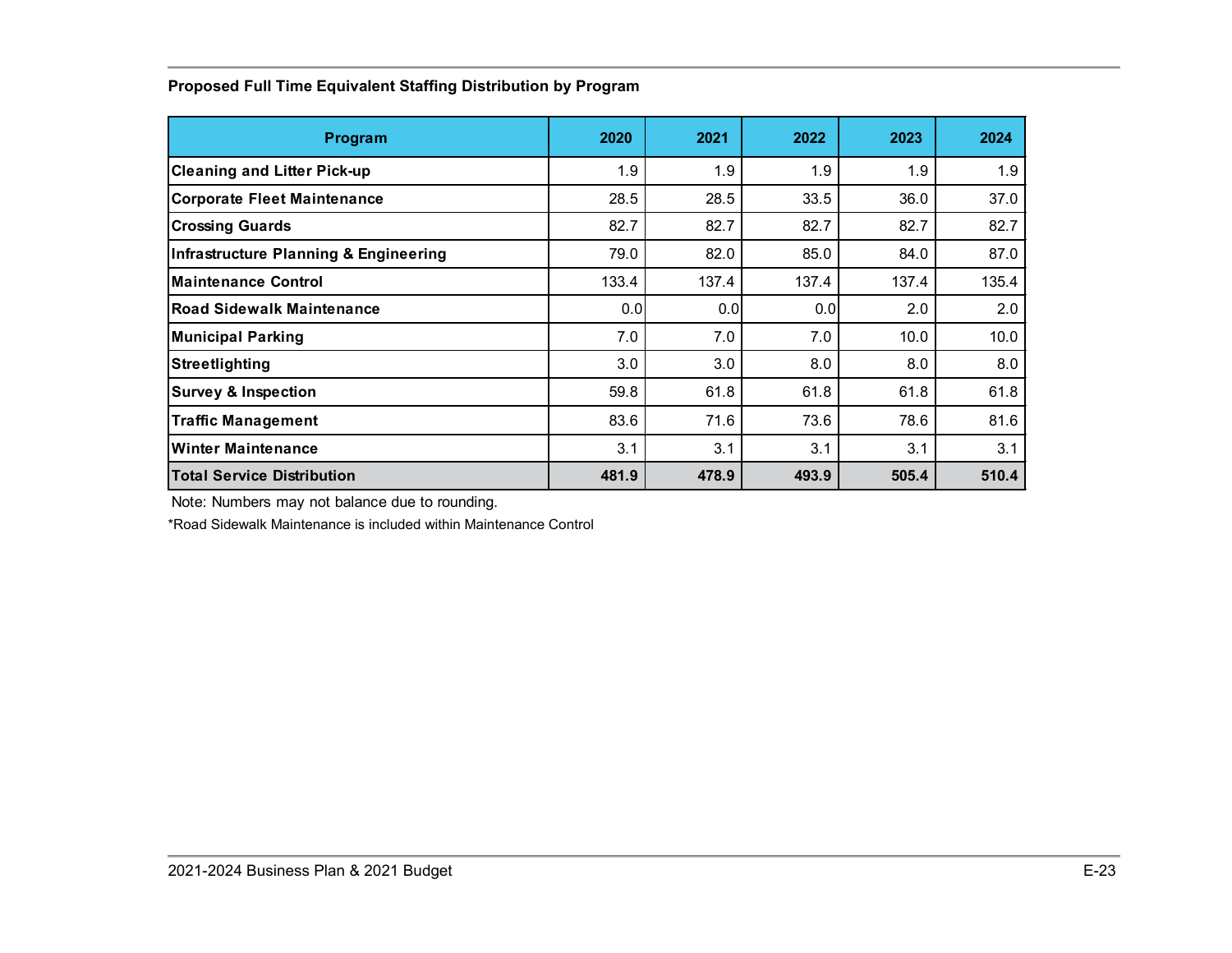# <span id="page-24-0"></span>**Proposed Operating Budget**

This part of the Business Plan sets out the financial resources required to deliver the proposed 2021-2024 Business Plan. Information is provided by major expenditure and revenue category as well as by program. The costs to maintain existing service levels and operationalize prior decisions are identified separately from proposed changes. The budget for 2020 was \$66.1 million and the proposed budget for 2021 is \$66.7 million.

#### **Total Changes to Maintain Current Service Levels**

The impact of maintaining current service levels for the Roads Service Area is a net increase of \$1,051,000. Highlights include:

- Increase of \$264,000 reflecting labour adjustments and other fringe benefit increases
- Increase of \$767,000 in Contractor cost for Base New Winter Maintenance Contract
- Decrease of \$300,000 for Priority Sidewalk and Bus Stop clearing reserve transfer due to New Winter Maintenance **Contract**
- Increase of \$330,000 in Contractor cost due to the annualization of Automated Speed Enforcement (ASE) Program
- Increase of \$230,000 in revenue for Road Permits
- Decrease of \$300,000 in Contract cost due to New Street Sweeping Contract

#### **Efficiencies and Cost Savings**

Highlights:

- Savings of \$194,000 in parts and materials for the Telematics Project were annualized
- \$10,000 in other budget reductions were identified by staff

#### **New Initiatives**

Three new initiatives are proposed for 2021, with a net revenue impact of \$198,000. They are:

- Improvement to Capital Works Program (BR #5986)
- Technical Services Cost Recovery (BR #8522)
- Improvement to Development Application Review, Building Permit Review & Inspection Process (BR #8552)

## **Proposed Changes for 2021 Net Operating Budget by Category**

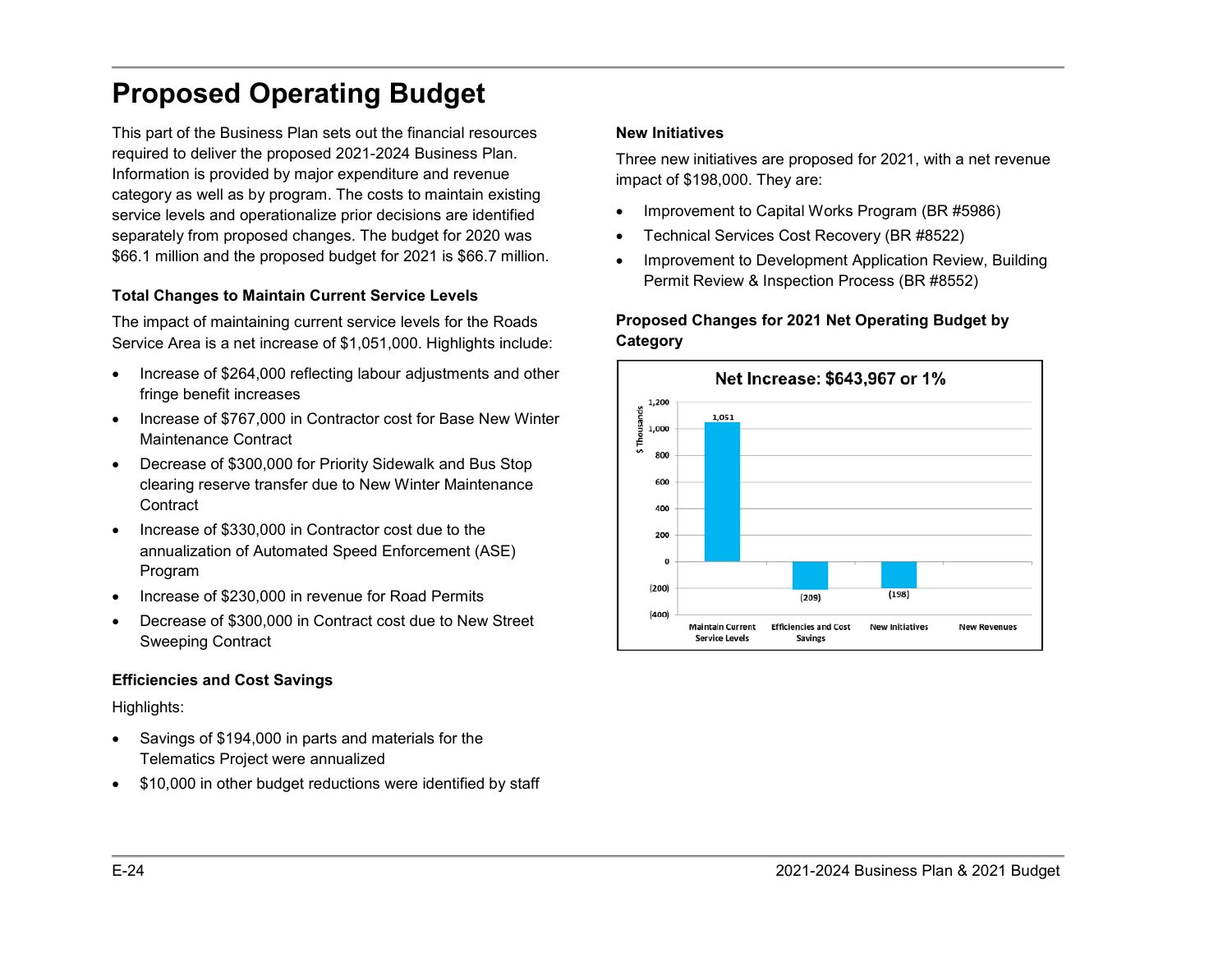## <span id="page-25-0"></span>**Operating Budget Details**

The following table identifies the budgeted and forecasted operating expenditures and revenues for 2021-2024, as well as the 2020 Budget and the 2019 Actuals by major program within the Service Area.

## **Proposed Budget by Program**

| <b>Description</b>                                                                | 2019<br><b>Actuals</b><br>(\$000s) | 2020<br><b>Budget</b><br>(\$000s) | 2021<br><b>Proposed</b><br><b>Budget</b><br>(\$000s) | 2022<br><b>Forecast</b><br>(\$000s) | 2023<br><b>Forecast</b><br>\$000s | 2024<br><b>Forecast</b><br>(\$000s) |
|-----------------------------------------------------------------------------------|------------------------------------|-----------------------------------|------------------------------------------------------|-------------------------------------|-----------------------------------|-------------------------------------|
| <b>Expenditures to Deliver Current Services</b>                                   |                                    |                                   |                                                      |                                     |                                   |                                     |
| <b>Bridges &amp; Watercourses</b>                                                 | 370                                | 387                               | 387                                                  | 387                                 | 387                               | 387                                 |
| Cleaning and Litter Pick-up                                                       | 3,361                              | 3,909                             | 3,659                                                | 3,663                               | 3,665                             | 3,667                               |
| Corporate Fleet Maintenance                                                       | 189                                | 198                               | 239                                                  | 287                                 | 343                               | 399                                 |
| <b>Crossing Guards</b>                                                            | 3,093                              | 3,546                             | 3,609                                                | 3,668                               | 3,728                             | 3,788                               |
| Infrastructure Planning & Engineering                                             | 4,408                              | 6,257                             | 6,568                                                | 6,636                               | 6,761                             | 6,932                               |
| Maintenance Control                                                               | 10.740                             | 9,329                             | 9,543                                                | 9,704                               | 9,934                             | 10,164                              |
| <b>Municipal Parking</b>                                                          | 2,351                              | 2,322                             | 2,467                                                | 2,418                               | 2,376                             | 2,386                               |
| Road Sidewalk Maintenance                                                         | 9,890                              | 10,455                            | 10,455                                               | 10,455                              | 10,455                            | 10,455                              |
| Streetlighting                                                                    | 5,044                              | 6,351                             | 6,408                                                | 6,060                               | 6,111                             | 6,162                               |
| Survey & Inspection                                                               | 1,163                              | 1,529                             | 1,574                                                | 1,760                               | 1,889                             | 2,000                               |
| <b>Traffic Management</b>                                                         | 12,721                             | 13,477                            | 13,436                                               | 13,539                              | 13,660                            | 13,783                              |
| <b>Winter Maintenance</b>                                                         | 26,547                             | 25,021                            | 25,695                                               | 26,040                              | 26,053                            | 26,057                              |
| <b>Total Expenditures</b>                                                         | 79,877                             | 82,779                            | 84,040                                               | 84,615                              | 85,361                            | 86,179                              |
| <b>Revenues</b>                                                                   | (17, 385)                          | (14, 252)                         | (15, 026)                                            | (14, 976)                           | (14, 926)                         | (14, 926)                           |
| Transfers From Reserves and Reserve Funds                                         | (1,050)                            | (2, 405)                          | (2,050)                                              | (150)                               | (150)                             | (150)                               |
| New Initiatives and New Revenues                                                  |                                    |                                   | (198)                                                | (1,686)                             | (1,673)                           | (3,252)                             |
| <b>Proposed Net Budget Including New</b><br><b>Initiatives &amp; New Revenues</b> | 61,442                             | 66,122                            | 66,766                                               | 67,803                              | 68,612                            | 67,851                              |

| Changes by<br>Year<br>Budaet<br>'Expenditures |  | 2%    | $1\%$ | $1\%$ | $1\%$   |
|-----------------------------------------------|--|-------|-------|-------|---------|
| Changes by<br>Proposed Net Budget<br>Year     |  | $1\%$ | 2%    | $1\%$ | $(1\%)$ |

Note: Numbers may not balance due to rounding.

\*Road Sidewalk Maintenance is included within Maintenance Control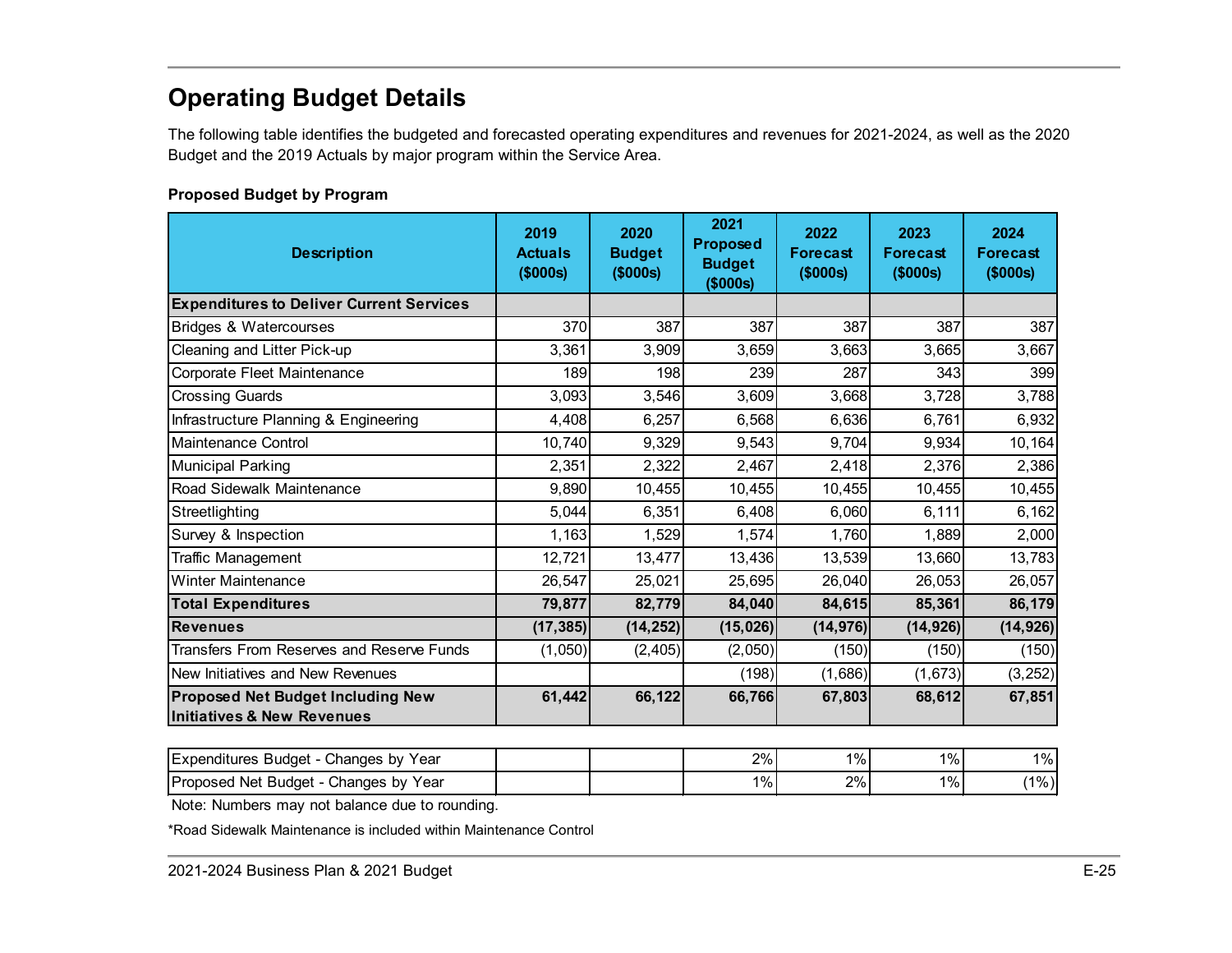#### <span id="page-26-0"></span>**Summary of Proposed Budget**

The following table shows the proposed budget changes by description and category. Costs (labour; operational costs; and facility, IT and support costs) and revenues are shown by category with the approved 2020 budget for comparison. The three columns to the far right of the table show the totals proposed for 2021 and their dollar and percentage changes over 2020. The second table summarizes the proposed 2021 budget and 2022-2024 forecasts.

#### **Summary of Proposed 2021 Budget (\$000s)**

| <b>Description</b>                                | 2020<br><b>Approved</b><br><b>Budget</b> | <b>Maintain</b><br><b>Current</b><br><b>Service</b><br><b>Levels</b> | <b>Efficiencies</b><br>and Cost<br><b>Savings</b> | <b>Annualized</b><br><b>Prior Year's</b><br><b>Budget</b><br><b>Decisions</b> | <b>Operating</b><br>Impact of<br><b>New</b><br><b>Capital</b><br><b>Projects</b> | <b>Proposed</b><br><b>New</b><br><b>Initiatives</b><br>and New<br><b>Revenues</b> | <b>Special</b><br><b>Purpose</b><br><b>Levies</b> | <b>Proposed</b><br>2021<br><b>Budget</b> | \$ Change<br><b>Over 2020</b> | % Change<br><b>Over 2020</b> |
|---------------------------------------------------|------------------------------------------|----------------------------------------------------------------------|---------------------------------------------------|-------------------------------------------------------------------------------|----------------------------------------------------------------------------------|-----------------------------------------------------------------------------------|---------------------------------------------------|------------------------------------------|-------------------------------|------------------------------|
| Labour and Benefits                               | 33,812                                   | (68)                                                                 |                                                   | 332                                                                           |                                                                                  | 338                                                                               |                                                   | 34.414                                   | 602                           | 2%                           |
| <b>Operational Costs</b>                          | 47,565                                   | 883                                                                  | (204)                                             | 331                                                                           |                                                                                  | 16 <sup>1</sup>                                                                   |                                                   | 48.591                                   | 1,025                         | 2%                           |
| Facility, IT and Support Costs                    | 242                                      |                                                                      |                                                   |                                                                               |                                                                                  |                                                                                   |                                                   | 242                                      |                               | 0%                           |
| <b>Transfer To Reserves &amp; Reserve Funds</b>   | 1.160                                    | (13)                                                                 |                                                   |                                                                               |                                                                                  |                                                                                   |                                                   | 1.148                                    | (13)                          | $-1%$                        |
| <b>Total Gross Expenditures</b>                   | 82.779                                   | 803                                                                  | (204)                                             | 662                                                                           |                                                                                  | 354                                                                               | 01                                                | 84.394                                   | 1,615                         | 2%                           |
| <b>Total Revenues</b>                             | (14,252)                                 | (354)                                                                | (5)                                               | (415)                                                                         |                                                                                  | (552)                                                                             | Οl                                                | (15, 578)                                | (1,326)                       | 9%                           |
| <b>Transfer From Reserves &amp; Reserve Funds</b> | (2,405)                                  | 355                                                                  |                                                   |                                                                               |                                                                                  |                                                                                   |                                                   | (2,050)                                  | 355                           | $-15%$                       |
| <b>Total Net Expenditures</b>                     | 66,122                                   | 803                                                                  | (209)                                             | 247                                                                           |                                                                                  | (198)                                                                             | 01                                                | 66,766                                   | 644                           | 1%                           |

#### **Summary of Proposed 2021 Budget and 2022-2024 Forecasts (\$000s)**

| <b>Description</b>                     | 2019<br><b>Actuals</b> | 2020<br><b>Approved</b><br><b>Budget</b> | 2021<br><b>Proposed</b><br><b>Budget</b> | 2022<br><b>Forecast</b> | 2023<br><b>Forecast</b> | 2024<br><b>Forecast</b> |
|----------------------------------------|------------------------|------------------------------------------|------------------------------------------|-------------------------|-------------------------|-------------------------|
| Labour & Benefits                      | 32,023                 | 33,812                                   | 34,414                                   | 36,394                  | 38,617                  | 40,282                  |
| <b>Operational Costs</b>               | 46,357                 | 47,565                                   | 48,591                                   | 51.348                  | 54,029                  | 56,439                  |
| Facility, IT and Support Costs         | 209                    | 242                                      | 242                                      | 242                     | 242                     | 242                     |
| Transfer To Reserves & Reserve Funds   | 1.288                  | 1.160                                    | 1.148                                    | 1.146                   | 1.144                   | 1,142                   |
| <b>Total Gross Expenditures</b>        | 79.877                 | 82.779                                   | 84,394                                   | 89,130                  | 94,032                  | 98,105                  |
| <b>Total Revenues</b>                  | (17, 385)              | (14, 252)                                | (15,578)                                 | (21, 176)               | (25, 270)               | (30, 104)               |
| Transfer From Reserves & Reserve Funds | (1,050)                | (2,405)                                  | (2,050)                                  | (150)                   | (150)                   | (150)                   |
| <b>Total Net Expenditures</b>          | 61,422                 | 66,122                                   | 66,766                                   | 67,803                  | 68,612                  | 67,851                  |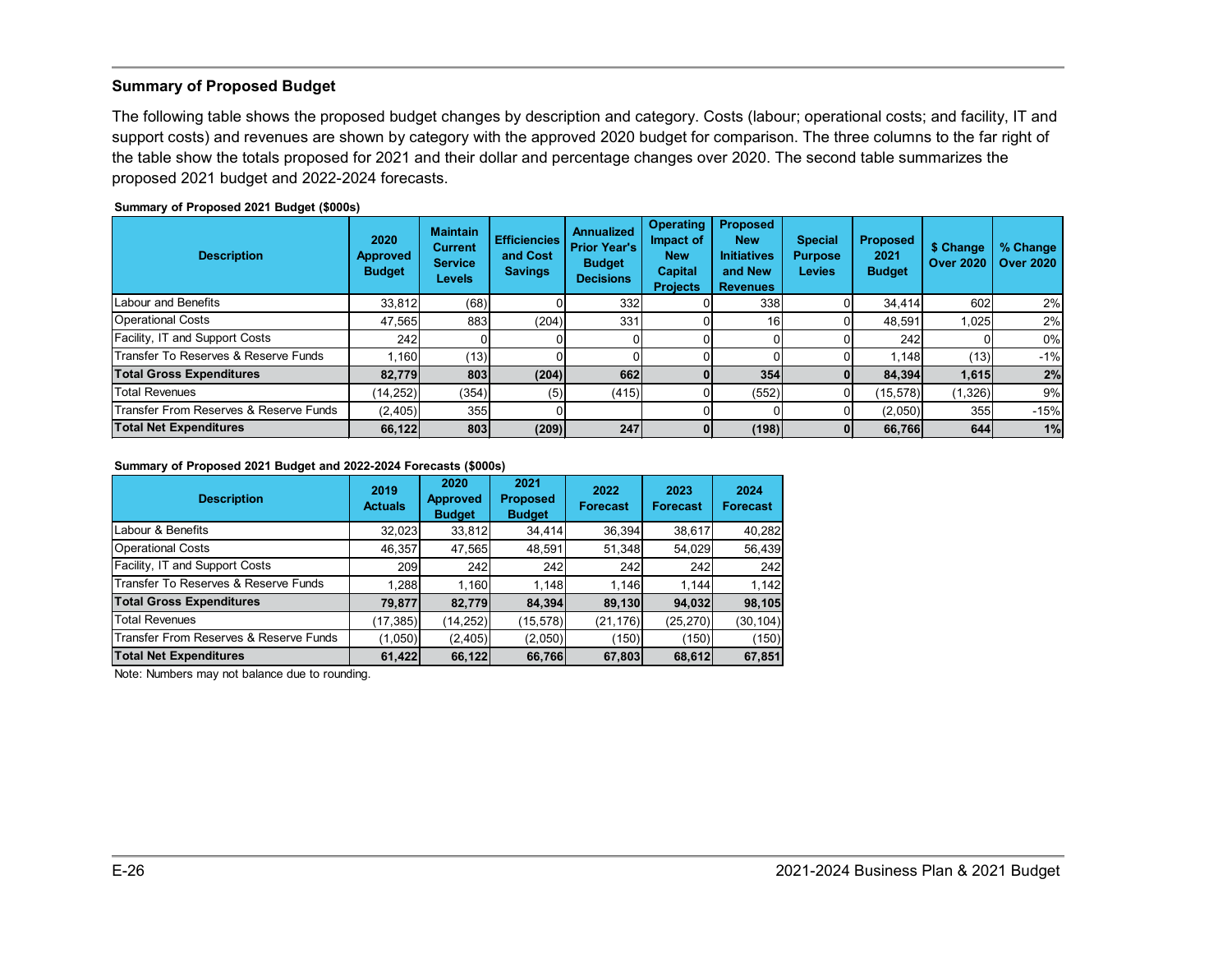### <span id="page-27-0"></span>**Proposed Cost Increase Required to Maintain Current Service Levels**

The following table provides detailed highlights of budget changes by major cost and revenue category. It identifies the net changes to maintain existing current service levels, taking into account efficiencies, cost savings, and cost increases arising from prior year decisions.

| Category                                      | 2020<br><b>Budget</b> | 2021<br>Proposed<br><b>Budget</b> | Change<br>(\$000s) | <b>Details</b><br>(all values in thousands)                                                                                                                                                                                                                                                                                                                                                                                                    |
|-----------------------------------------------|-----------------------|-----------------------------------|--------------------|------------------------------------------------------------------------------------------------------------------------------------------------------------------------------------------------------------------------------------------------------------------------------------------------------------------------------------------------------------------------------------------------------------------------------------------------|
|                                               | (\$000s)              | (\$000s)                          |                    |                                                                                                                                                                                                                                                                                                                                                                                                                                                |
| <b>Labour and Benefits</b>                    | 33,812                | 34,075                            |                    | 264 Increase/Decrease Reflects Labour Adjustments and Other Fringe Benefit<br><b>Changes</b>                                                                                                                                                                                                                                                                                                                                                   |
| Administration and Support Costs              | 242                   | 242                               | $\Omega$           |                                                                                                                                                                                                                                                                                                                                                                                                                                                |
| Advertising & Promotion                       | 110                   | 95                                |                    | (15) (\$15) WOM specific reallocation to communication costs                                                                                                                                                                                                                                                                                                                                                                                   |
| <b>Communication Costs</b>                    | 585                   | 599                               |                    | 14 \$15 WOM specific reallocation from advertising and promotion costs                                                                                                                                                                                                                                                                                                                                                                         |
| <b>Contractor &amp; Professional Services</b> | 33,709                | 34,767                            |                    | 1,059 \$767 Increased winter maintenance contract<br>(\$301) Savings in street sweeping contract<br>\$50 Reallocation from increased revenues<br>\$40 WOM specific reallocation from materials, supplies & other services cost<br>\$330 Vendor cost for automated speed enforcement<br>\$200 Increase in Guild Electric contract, \$45 for license renewal/maintenance<br>(\$55) Reversal of the one time 2020 Operating Budget Reserve (IP&E) |
| Equipment Costs & Maintenance Agreements      | 641                   | 690                               |                    | 50 \$62 Increase in equipment lease cost related to telematics project<br>(\$8) Reallocation of equipment maintenance cost in parking<br>(\$5) Efficiencies within IP&E                                                                                                                                                                                                                                                                        |
| <b>Finance Other</b>                          | 66                    | 98                                |                    | 32 \$20 Reallocation from various budgets to bank charges parking                                                                                                                                                                                                                                                                                                                                                                              |
| Materials, Supplies & Other Services          | 8,977                 | 8,828                             |                    | (149) (\$162) Decrease driven by efficiencies in telematics project<br>(\$50) Decrease driven by reallocations within WOM<br>\$60 Increase in operations for ATMS<br>\$3 Efficiencies within Traffic Mgmt                                                                                                                                                                                                                                      |
| Occupancy & City Costs                        | 7.204                 | 7,214                             |                    | 10 \$15 Increased utilities cost<br>(\$5) Facility rental efficiencies                                                                                                                                                                                                                                                                                                                                                                         |
| <b>Staff Development</b>                      | 177                   | 193                               |                    | 16 \$20 Reallocation from increased revenue within WOM<br>\$5 Increase for training within traffic mgmt. reallocated from transportation costs<br>(\$9) Transfer of Stormwater related staff development costs                                                                                                                                                                                                                                 |
| Transfers To Reserves and Reserve Funds       | 1,160                 | 1.148                             |                    | (13) (13) Decrease to balance Parking Cash in Lieu Reserves                                                                                                                                                                                                                                                                                                                                                                                    |
| <b>Transportation Costs</b>                   | (3,903)               | (3,910)                           |                    | (7) (\$2) Maintenance savings from telematics project<br>(\$5) Increase for training within traffic mgmt. reallocated to staff development                                                                                                                                                                                                                                                                                                     |
| <b>Subtotal - Other Operating Costs</b>       | 48,967                | 49,964                            | 997                |                                                                                                                                                                                                                                                                                                                                                                                                                                                |
| <b>Total Revenues</b>                         | (14, 252)             | (15,026)                          |                    | (774) (\$50) Increase in internal recoveries for WOM<br>(\$5) New streetlighting fee<br>(\$230) Increase in road permits within WOM<br>(\$415) Revenue from MTO speed enforcement violations<br>(\$19) Increased revenue from fees for Sheridan parking lot<br>(\$25) Site Plan Application increase<br>(\$29) Various small increases throughout the IP&E Division                                                                            |
| Transfers From Reserves and Reserve Funds     | (2, 405)              | (2,050)                           |                    | 355 \$300 decrease in Sidewalk and Bus Stop clearing reserve transfer due to New Winter<br>Mainteance Contract<br>\$55 Reversal of the one-time 2020 Operating Budget Reserve                                                                                                                                                                                                                                                                  |
| <b>Subtotal - Revenues</b>                    | (16, 657)             | (17,076)                          | (419)              |                                                                                                                                                                                                                                                                                                                                                                                                                                                |
| <b>Total</b>                                  | 66,122                | 66,964                            | 842                |                                                                                                                                                                                                                                                                                                                                                                                                                                                |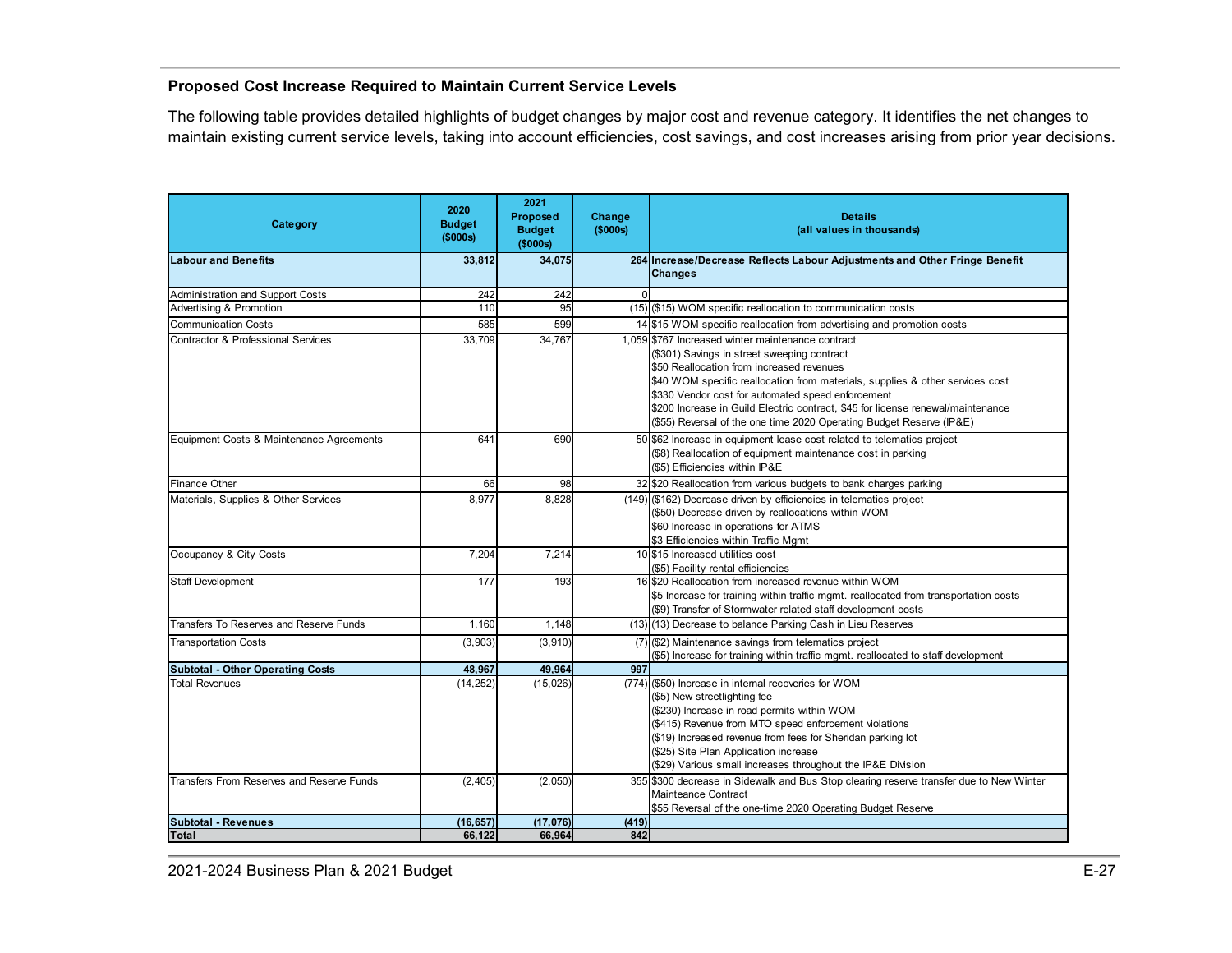### <span id="page-28-0"></span>**Proposed New Initiatives and New Revenues**

This table presents the costs by Budget Request (BR) for proposed new initiatives. Each BR is numbered. Detailed descriptions of any year one and year two BRs can be found in the pages following the table.

| <b>Description</b>                                     | <b>BR#</b> | 2021<br>FTE.<br>Impact | 2021<br><b>Proposed</b><br><b>Budget</b><br>(\$000s) | 2022<br><b>Forecast</b><br>(\$000s) | 2023<br><b>Forecast</b><br>(\$000s) | 2024<br>Forecast<br>(\$000s) | 2021<br>to 2024<br>FTE.<br><b>Impact</b> | 2021<br>to 2024<br>Capital<br>(\$000s) |
|--------------------------------------------------------|------------|------------------------|------------------------------------------------------|-------------------------------------|-------------------------------------|------------------------------|------------------------------------------|----------------------------------------|
| <b>New Initiative</b>                                  |            |                        |                                                      |                                     |                                     |                              |                                          |                                        |
| Improvement to Capital Works Program Delivery          | 5986       | 3.0                    | 01                                                   | 100                                 | 132                                 | 135                          | 5.0                                      | 36                                     |
| Integrated Road Infrastructure Projects - Project      | 8488       | 0.0                    |                                                      | 93                                  | 123                                 | 125                          | 1.0                                      | $\Omega$                               |
| Co-ordinator                                           |            |                        |                                                      |                                     |                                     |                              |                                          |                                        |
| <b>Streetlighting Unit Staffing</b>                    | 8494       | 0.0                    | 0                                                    | 438                                 | 576                                 | 586                          | 5.0                                      | 0                                      |
| Manager, Parking Planning                              | 8506       | 0.0                    |                                                      |                                     | 322                                 | 424                          | 4.0                                      | 0                                      |
| Maintenance and Repair Resourcing Fleet Services       | 8520       | 0.0                    | Ωl                                                   | 441                                 | 582                                 | 593                          | 5.0                                      | 4                                      |
| Safety, Compliance and Training Fleet Services         | 8521       | 0.0                    | Ωl                                                   | $\Omega$                            | 197                                 | 389                          | 3.5                                      | 12                                     |
| Technical Services Cost Recovery                       | 8522       | 4.0                    | (130)                                                | (51)                                | (44)                                | (43)                         | 4.0                                      | 51                                     |
| Sidewalk Repair                                        | 8524       | 0.0                    |                                                      | <sup>0</sup>                        | 175                                 | 230                          | 2.0                                      | 4,043                                  |
| Improvement to Development Application Review,         | 8552       | 1.0                    | (68)                                                 | (43)                                | (41)                                | (40)                         | 1.0                                      | 13                                     |
| <b>Building Permit Review &amp; Inspection Process</b> |            |                        |                                                      |                                     |                                     |                              |                                          |                                        |
| Expanded Internship Program                            | 8553       | 0.0                    | $\Omega$                                             | 0                                   |                                     | <b>146</b>                   | 3.0                                      | $\Omega$                               |
| Neighbourhood Speed Management                         | 8555       | 0.0                    |                                                      | O                                   | 1,039                               | 1,392                        | 7.0                                      | 920                                    |
| Automated Speed Enforcement - Phase 2                  | 8556       | 0.0                    | Ωl                                                   | (2,665)                             | (4, 734)                            | (7, 190)                     | 4.0                                      | $\Omega$                               |
| <b>Total New Initiatives</b>                           |            | 8.0                    | (198)                                                | (1,686)                             | (1, 673)                            | (3, 252)                     | 44.5                                     | 5,079                                  |
| <b>Total</b>                                           |            | 8.0                    | (198)                                                | (1,686)                             | (1, 673)                            | (3, 252)                     | 44.5                                     | 5,079                                  |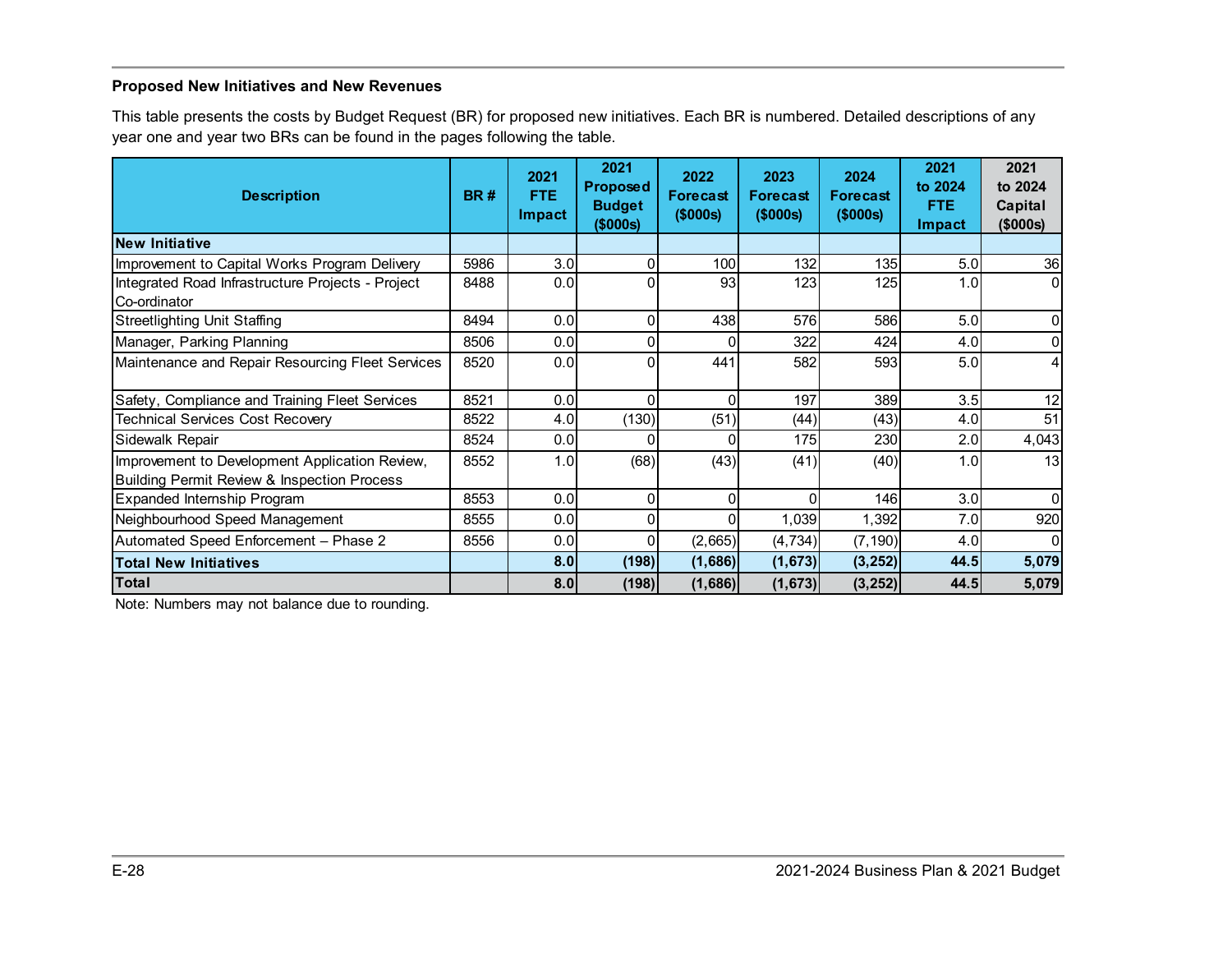| <b>Proposed Initiative</b>   | <b>Department</b>      | <b>Service Area</b> |
|------------------------------|------------------------|---------------------|
| Improvement to Capital Works | Transportation & Works | Roads               |
| Program Delivery             | Department             |                     |

#### **Description of Budget Request**

This Budget Request is seeking approval for an increase in the current staffing level and range of skills of the Capital Works Delivery Section by one permanent Capital Works Project Manager, one permanent Engineering Specialist and one permanent Field Ambassador in 2021; and one permanent Business Advisor and one permanent Supervisor, Design and Contract Administration in 2022. Of these, only the Business Advisor position is funded by the operating budget.

#### **Required Annual Operating Investment**

| Impacts (\$000s)             | 2021 | 2022  | 2023  | 2024             |
|------------------------------|------|-------|-------|------------------|
| <b>Gross Expenditures</b>    | 0.0  | 100.4 | 132.3 | 134.6            |
| Reserves & Reserve Funds     | 0.0  | 0.0   | 0.0   | 0.0              |
| User Fees & Other Revenues   | 0.0  | 0.0   | 0.0   | 0.0              |
| <b>Tax Levy Requirements</b> | 0.0  | 100.4 | 132.3 | 134.6            |
| * Net Change in \$           |      | 100.4 | 31.9  | 2.3              |
| <b>FTEs</b>                  | 3.0  | 5.0   | 5.0   | 5.0 <sub>1</sub> |

*\*In each year, all values are cumulative, not incremental.*

#### **Required Capital Investment**

| <b>Total Capital (\$000s)</b> | 2020 & Prior | 2021 | 2022 | 20231 | 2024 & Beyond |
|-------------------------------|--------------|------|------|-------|---------------|
| Expenditures                  | $0.0\,$      | 36.0 | 0.0  | 0.0   | 0.0           |

#### **Why Staff Recommend this Initiative**

The Roads and Stormwater Capital Programs are forecast to increase by \$30.9 million, or 34 per cent, over the previous actual annual average Capital Program of \$91.9 million. In order to ensure the ongoing successful delivery of the increasing value of the Capital Programs an increase in staff resources and skills is required.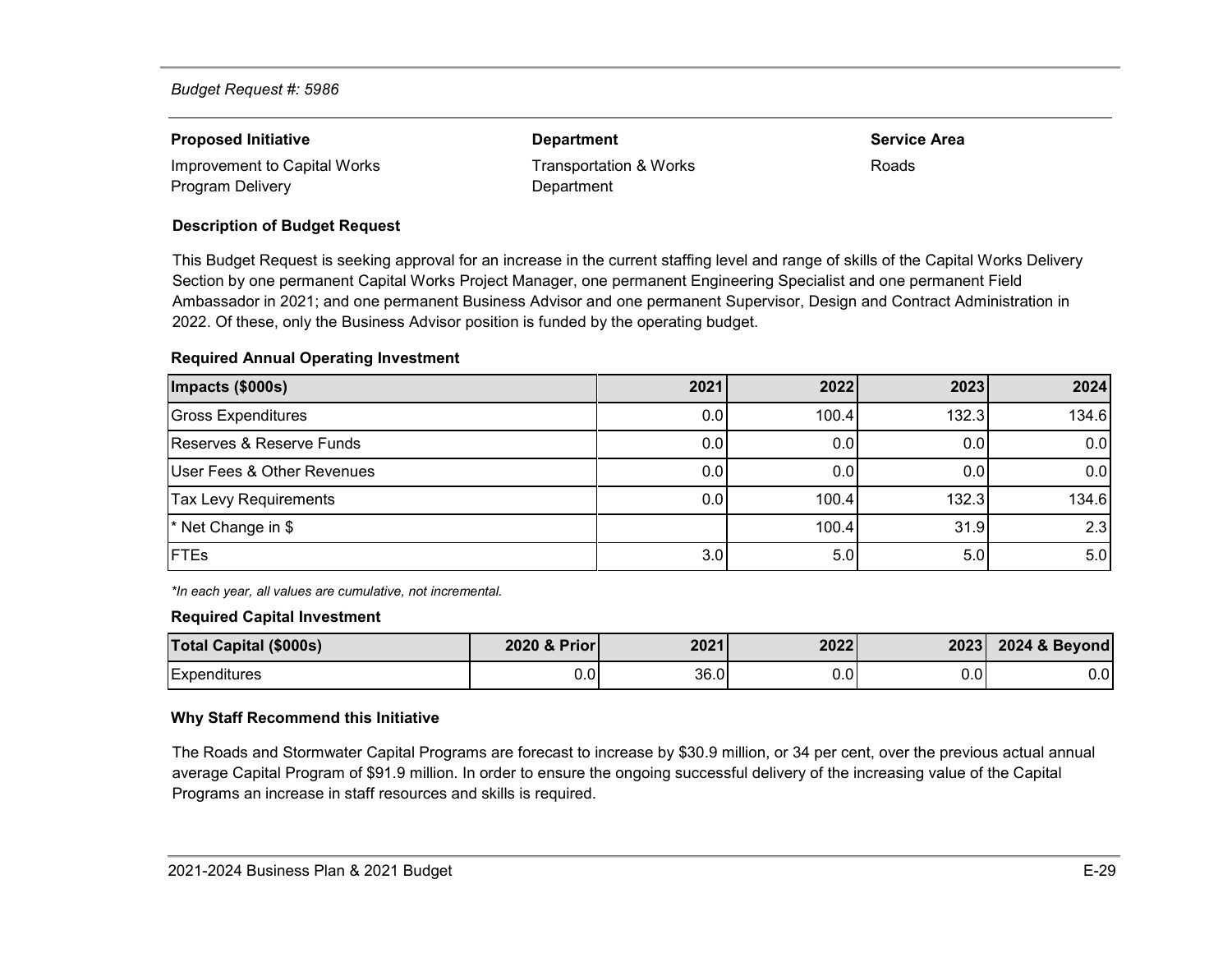#### **Details of Service Change**

The average annual approved and forecasted budget (2020-2023) for the Roads and Stormwater Capital Programs is \$122.8 million. The growth occurring in the Roads and Stormwater Capital Programs necessitates an increase in the current staff complement in order to ensure the ongoing delivery of these critical programs.

In addition to the growing Capital Programs, implementation of current programs is limited by the current staffing level, and is not keeping pace with budgeted plans. There is a backlog of capital projects that needs to be addressed, which also requires additional resources.

In order to address these pressures, this request is recommending an increase in Capital Works delivery staff by of one permanent Project Manager, one permanent Engineering Specialist and one permanent Field Ambassador in 2021; and one permanent Business Advisor and one permanent Supervisor, Design and Contract Administration in 2022. Except for the Business Advisor position, all FTEs will be funded by capital programs at an estimated cost of \$1.9 million (2021-2024).

#### **Service Impact**

These additions will ensure that the growing Roads and Stormwater Capital Programs continue to be successfully delivered. The additional resources will also assist in addressing the current backlog of capital projects. The addition of one Field Ambassador will assist in implementing the Capital Works Communications Strategy developed in 2019 and to ensure the strategy is properly resourced. The addition of the Business Advisor will assist in analyzing, identifying and implementing business process improvements to ensure the efficient planning, programming and delivery of the Capital Program. The addition of the Supervisor, Design and Contract Administration in 2022 will assist with business process improvements.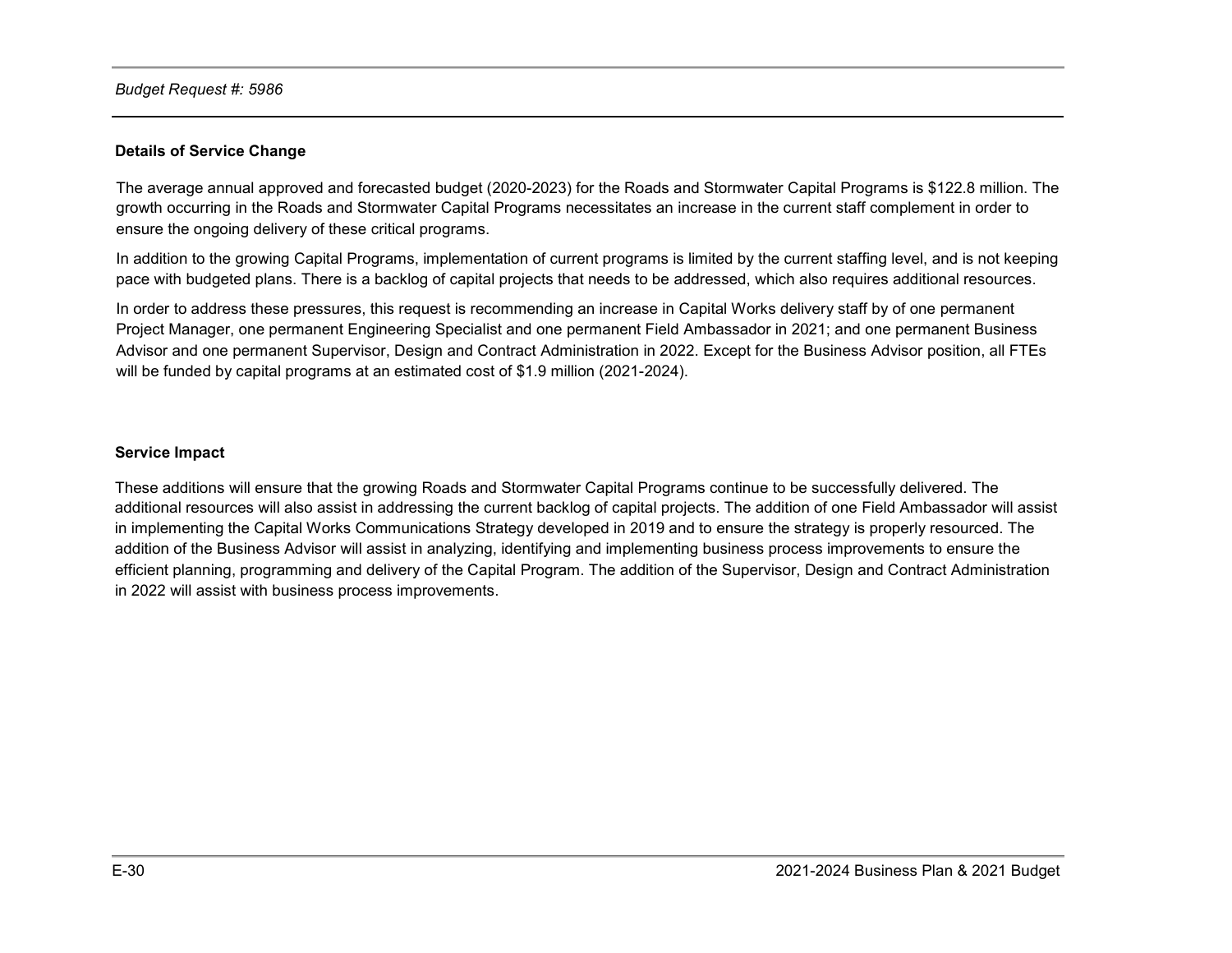| <b>Proposed Initiative</b>      | <b>Department</b>      | <b>Service Area</b> |
|---------------------------------|------------------------|---------------------|
| Integrated Road Infrastructure  | Transportation & Works | Roads               |
| Projects - Project Co-ordinator | Department             |                     |

#### **Description of Budget Request**

This Budget Request is seeking a Project Co-ordinator position within the Transportation Projects Unit in the Transportation Infrastructure Management Section, starting in April 2022, to support the delivery of the Integrated Roadway Infrastructure Program. This position will be dedicated to strategically aligning, co-ordinating and programming capital renewal and improvement needs and opportunities within municipal roads and rights-of-way for design and construction.

#### **Required Annual Operating Investment**

| Impacts (\$000s)             | 2021 | 2022 | 2023  | 2024  |
|------------------------------|------|------|-------|-------|
| Gross Expenditures           | 0.0  | 93.3 | 122.6 | 124.7 |
| Reserves & Reserve Funds     | 0.0  | 0.0  | 0.0   | 0.0   |
| User Fees & Other Revenues   | 0.0  | 0.0  | 0.0   | 0.0   |
| <b>Tax Levy Requirements</b> | 0.0  | 93.3 | 122.6 | 124.7 |
| * Net Change in \$           |      | 93.3 | 29.3  | 2.1   |
| <b>IFTEs</b>                 | 0.0  | 1.01 | 1.01  | 1.0   |

*\*In each year, all values are cumulative, not incremental.*

#### **Required Capital Investment**

| <b>Total Capital (\$000s)</b> | 2020 & Prior | 2021 | 2022    | 2023    | 2024 & Beyond |
|-------------------------------|--------------|------|---------|---------|---------------|
| Expenditures                  | 0.0          | J.U' | $0.0\,$ | $0.0\,$ | $0.0\,$       |

#### **Why Staff Recommend this Initiative**

The goal of the program is to strategically align and integrate infrastructure renewal and improvement opportunities along road corridors to improve the delivery of the City's strategic goals for active transportation, transit priority and asset management. The requested dedicated staff resource will ensure that a greater number of opportunities are realized, leading to improved services, fewer disruptions to local residents and business, and reduced capital costs over the long term.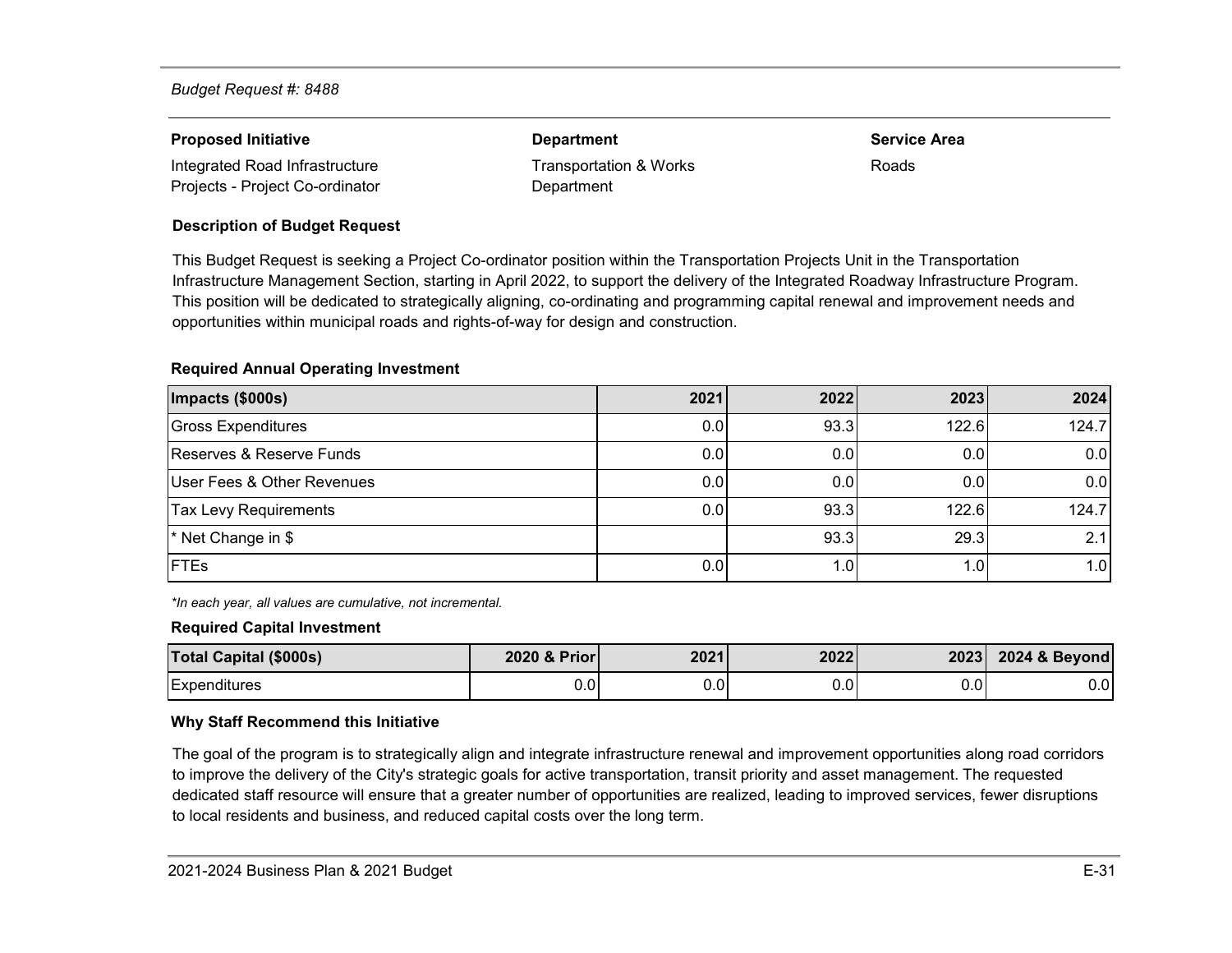### **Details of Service Change**

The Project Co-ordinator will report to the Manager, Transportation Projects and will support the Transportation Project Engineer in delivering the Integrated Roadway Infrastructure Program. The position will be responsible for liaising with internal and external partners and stakeholders, identifying the full range of project requirements, and co-ordinating the Capital programming for each infrastructure renewal or improvement component to ensure the alignment timing and budget requirements for the pre-engineering, detailed design and construction phases of each integrated roadway project. The Project Co-ordinator will also prepare detailed project summaries for the Capital Project Manager responsible for design and construction to ensure that all of the design elements are captured and that the capital budget requests align with project cost estimates, and will leverage the City's digital and spatial asset inventories and mapping tools as they are further developed to improve the communication of project information to the public.

#### **Service Impact**

Over the next five years, approximately 118.5 kilometres of the City's major collector and arterial roads will require pavement rehabilitation. This represents 32 per cent of these road networks and will provide a significant number of opportunities to address other infrastructure renewal and improvement needs concurrently within the roadway corridor. Many of these needs are tied to the delivery of the City's strategic goals and master plans for active transportation, transit priority, traffic signals, streetlight poles, forestry, Region of Peel infrastructure, and others.

This new position will support the planning and co-ordination of infrastructure renewals and improvements within the municipal right-ofway. Improved co-ordination will ensure a greater number of opportunities are realized, leading to improved delivery of the City's strategic goals, improved transportation services along major corridors, fewer disruptions to residents and businesses, and reduced capital costs. Project information-sharing with internal and external partners, the public and other stakeholders will also be improved with this dedicated resource.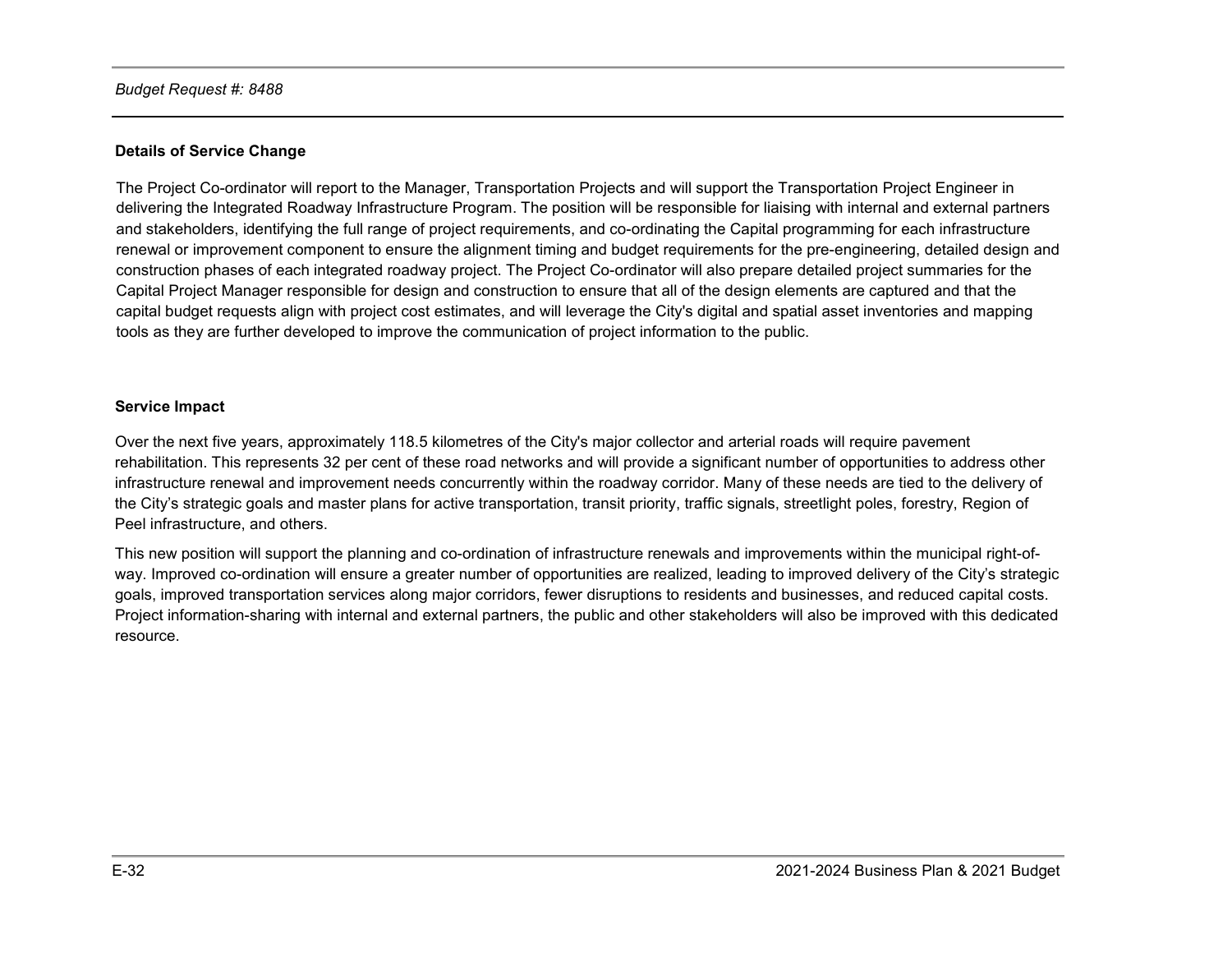| <b>Proposed Initiative</b>          | <b>Department</b>                 | <b>Service Area</b> |
|-------------------------------------|-----------------------------------|---------------------|
| <b>Streetlighting Unit Staffing</b> | Transportation & Works Department | Roads               |

#### **Description of Budget Request**

This budget request is for five new positions to be added to the staff of two presently supporting the Streetlighting Unit. Proactive infrastructure management does not take place, and without sufficient staff a number of risks will occur.

#### **Required Annual Operating Investment**

| Impacts (\$000s)             | 2021 | 2022  | 2023  | 2024  |
|------------------------------|------|-------|-------|-------|
| <b>Gross Expenditures</b>    | 0.0  | 438.0 | 576.4 | 586.5 |
| Reserves & Reserve Funds     | 0.0  | 0.0   | 0.0   | 0.0   |
| User Fees & Other Revenues   | 0.0  | 0.0   | 0.0   | 0.0   |
| <b>Tax Levy Requirements</b> | 0.0  | 438.0 | 576.4 | 586.5 |
| * Net Change in \$           |      | 438.0 | 138.4 | 10.1  |
| <b>FTEs</b>                  | 0.0  | 5.0   | 5.0   | 5.0   |

*\*In each year, all values are cumulative, not incremental.*

#### **Required Capital Investment**

| <b>Total Capital (\$000s)</b> | 2020 & Prior | 2021     | 2022 | 2023          | 2024 & Beyond |
|-------------------------------|--------------|----------|------|---------------|---------------|
| Expenditures                  | $0.0\,$      | ົ<br>U.U | v.v  | $0.0^{\circ}$ | 0.0           |

#### **Why Staff Recommend this Initiative**

The Streetlighting Unit does not have the staff resources needed to adequately manage the streetlighting programs. The City's growth and advances in technology are changing the way we operate and we need to have sufficient staff to perform at the acceptable level of service. It is critical to recruit the recommended number of staff as the right fit for operations.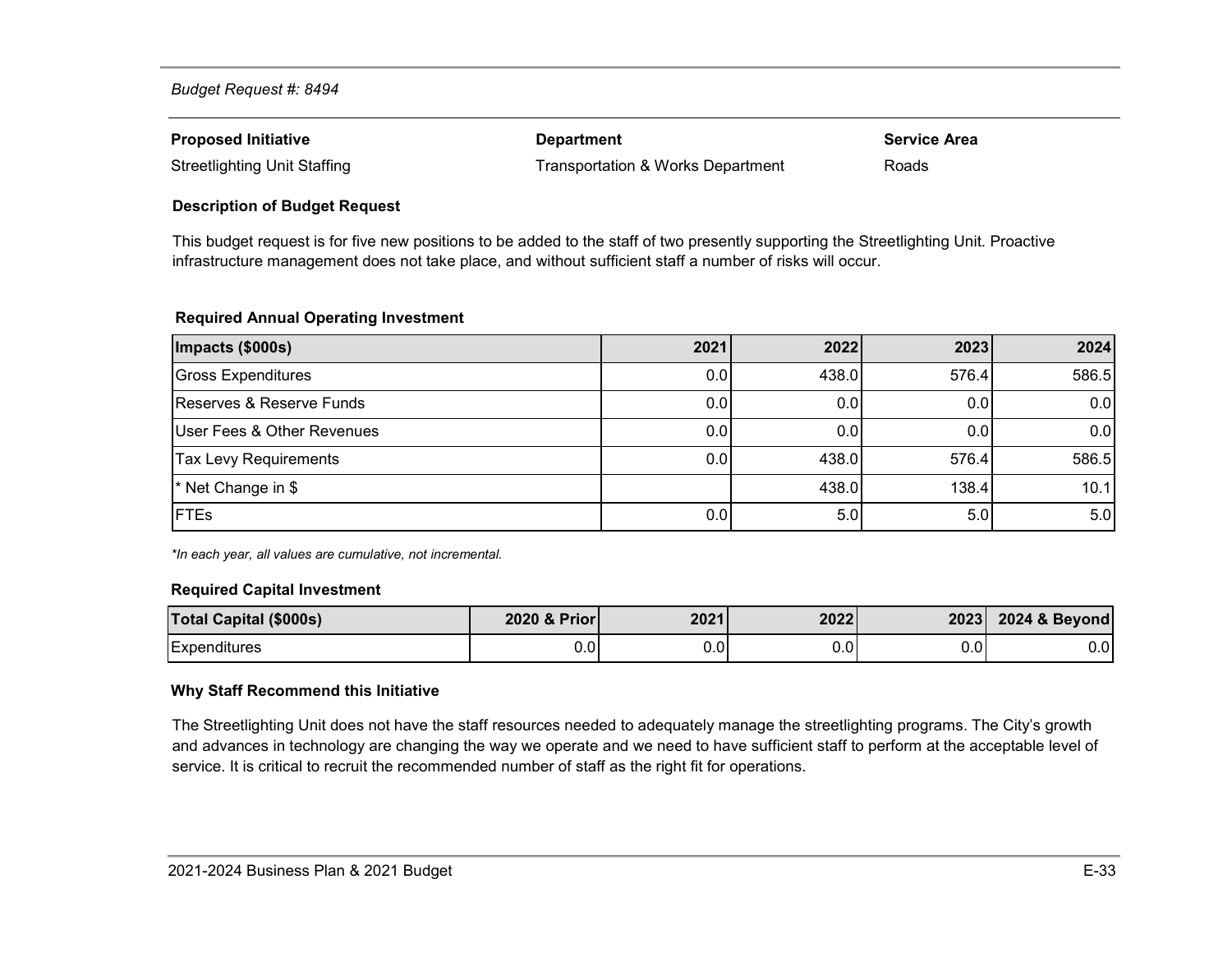#### **Details of Service Change**

The streetlighting staff of two is not adequate compared to the number of streetlights nor does it respond to streetlight growth. Streetlighting is changing and technology is advancing: from standard high pressure sodium (HPS) lights to the full-scale smart Light Emitting Diode (LED) system, technology is changing the way we operate. The advanced streetlight technology also adds a level of complexity, thus contributing to the need for sufficient staff to manage and make the right decisions at the right time. With the proposed increase in staffing level, and with structure and clear, high-quality service standards, risks to the adequate management of street lighting will be low.

#### **Service Impact**

Existing staff levels are barely sufficient to react to complaints (both maintenance and lighting levels) and do a rudimentary job of managing current contractors' maintenance activities. Infrastructure management does not take place at all, and decision-making tends to be ad hoc, rather than based on good information and analysis. Capital projects for site-specific improvements are significantly backlogged. Thus, most of the tasks are not done at all, or are only completed to a minimal level. Operation and monitoring of the centralized control system will detect the streetlighting state of operation, identify malfunctions and efficiently resolve them. Contract management will oversee all aspects of the contractor operation, including compliance with the timeframe requirements and validation of invoices. Field inspection will ensure contractor compliance with traffic and electrical health and safety standards. Capital budget development will be based on the infrastructure and new expansion needs.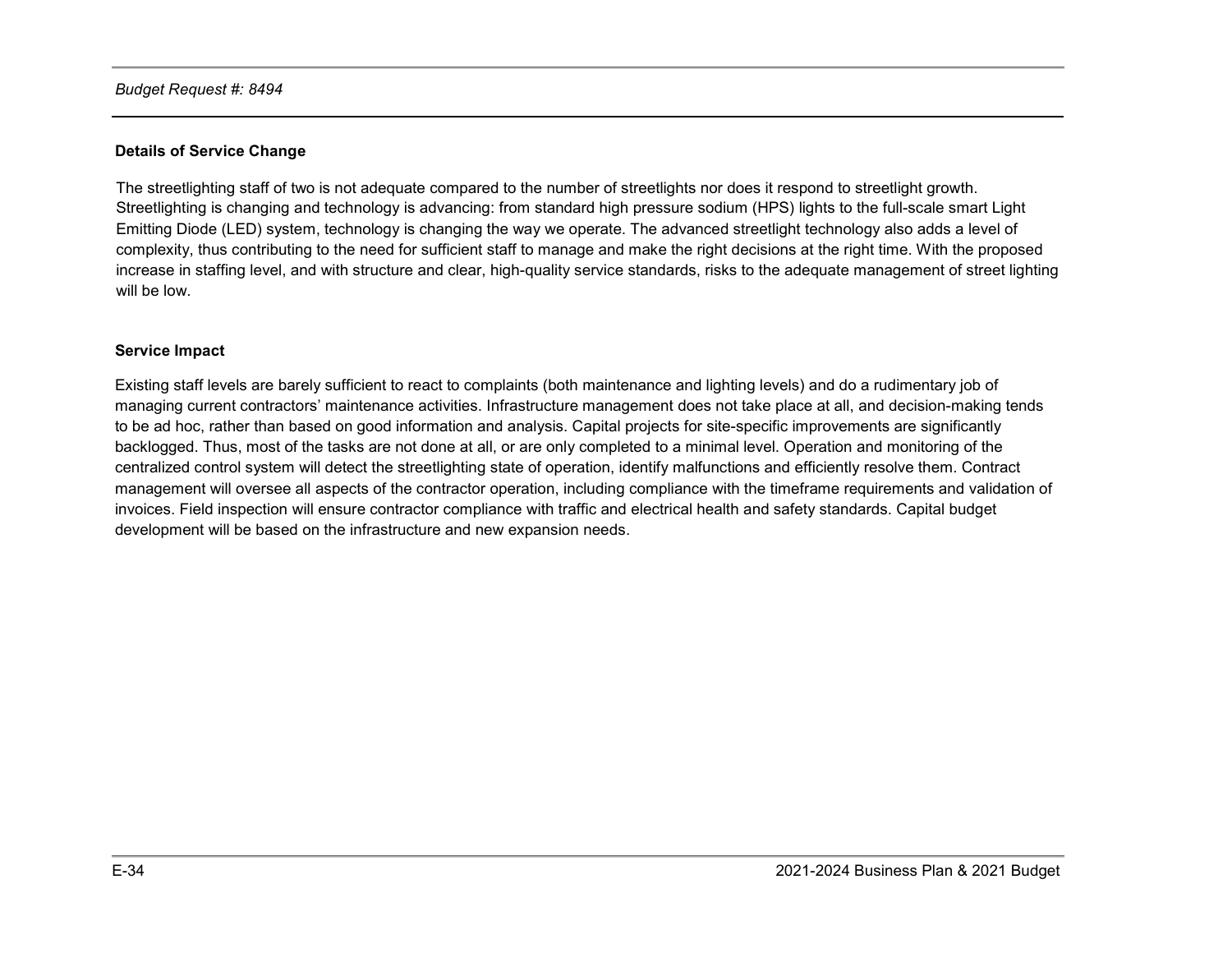| <b>Proposed Initiative</b>       | <b>Department</b>      | <b>Service Area</b> |
|----------------------------------|------------------------|---------------------|
| Maintenance and Repair           | Transportation & Works | <b>Roads</b>        |
| <b>Resourcing Fleet Services</b> | Department             |                     |

#### **Description of Budget Request**

This Budget Request is to introduce an afternoon shift at the Mavis Fleet facility, Monday to Friday, 3:30 p.m. - 12:00 a.m. which will comprise four Service Technicians, one Fleet Supervisor and one Junior Manager (existing position conversion). Fleet lacks the building capacity to add staff on the same shift in the same space. Introducing an afternoon shift will expand the capacity and hours of service without the corresponding capital that would be required to expand the existing facilities.

#### **Required Annual Operating Investment**

| Impacts (\$000s)             | 2021 | 2022  | 2023  | 2024  |
|------------------------------|------|-------|-------|-------|
| Gross Expenditures           | 0.0  | 441.3 | 581.8 | 593.1 |
| Reserves & Reserve Funds     | 0.0  | 0.0   | 0.0   | 0.0   |
| User Fees & Other Revenues   | 0.0  | 0.0   | 0.0   | 0.0   |
| <b>Tax Levy Requirements</b> | 0.0  | 441.3 | 581.8 | 593.1 |
| * Net Change in \$           |      | 441.3 | 140.6 | 11.3  |
| <b>FTEs</b>                  | 0.0  | 5.0   | 5.0   | 5.0   |

*\*In each year, all values are cumulative, not incremental.*

#### **Required Capital Investment**

| <b>Total Capital (\$000s)</b> | 2020 & Prior | 2021 | 2022 | 2023    | 2024 & Beyond |
|-------------------------------|--------------|------|------|---------|---------------|
| Expenditures                  | 0.0          | J.U' | 4.0  | $0.0\,$ | $0.0\,$       |

#### **Why Staff Recommend this Initiative**

The objective is to minimize fleet maintenance costs that will continue to increase proportionally with fleet growth. The Fleet Services staff complement lacks the capacity to support effective fleet operations and has remained the same for more than 20 years, while the fleet has grown 60 per cent. A new shift will increase capacity without big capital costs, reduce need for high-cost overtime, reduce equipment downtime and position Fleet Services for efficiency as the fleet continues to grow.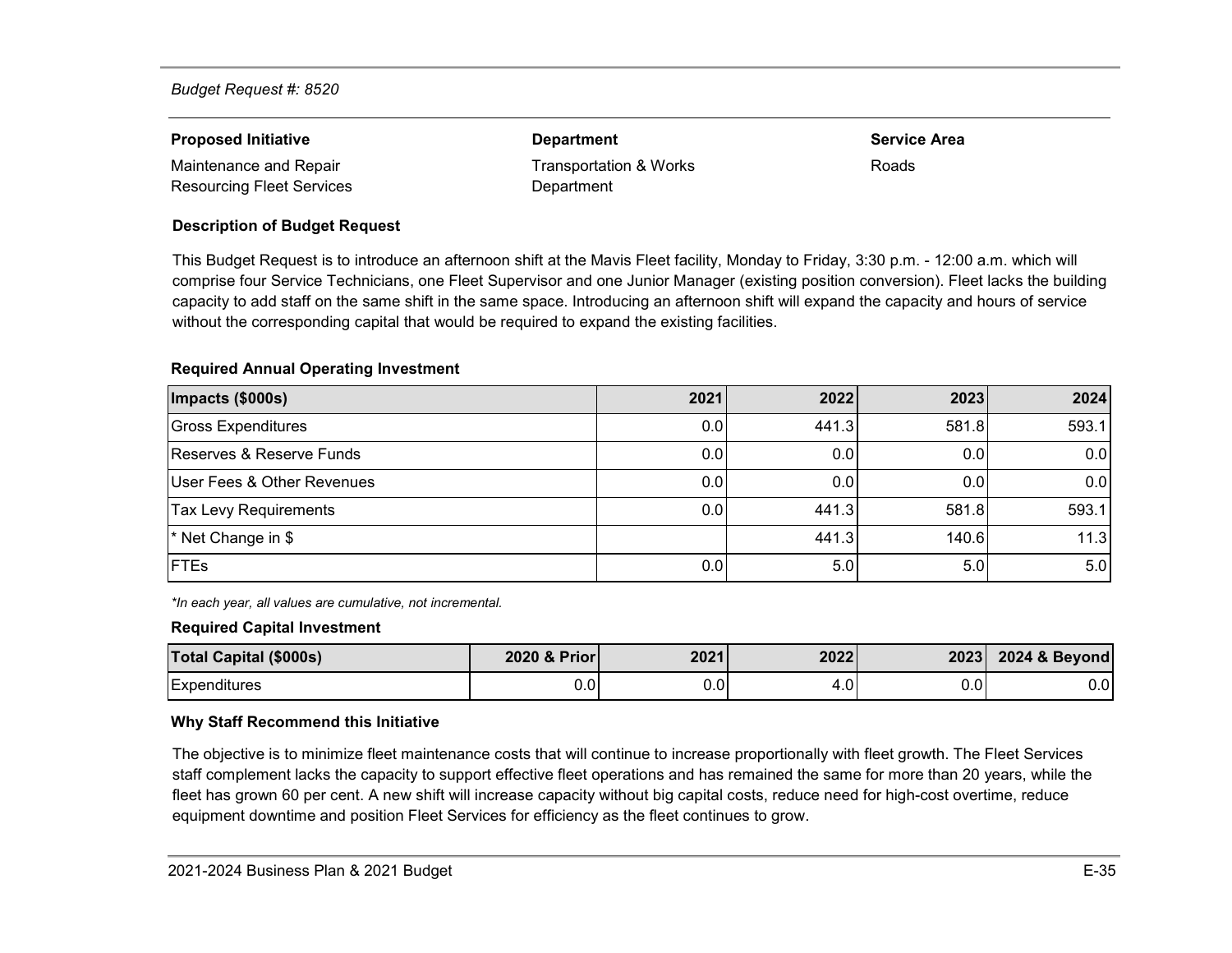#### **Details of Service Change**

Introducing an afternoon shift with new staff complement will expand the staff capacity and hours of service without the corresponding capital cost to expand existing facilities. The addition of an afternoon shift will achieve the following benefits:

- Meet the maintenance requirements of the increasing fleet size
- Minimize the cost of repairs and maintenance associated with fleet growth
- Increase service hours to repair and maintain equipment outside of regular business/in-use hours
- Reduce overtime for after-hours maintenance and urgent repairs
- Provide support to clients working afternoon shifts
- Maximize facility usage, increase capacity of Fleet Services without the need for facility expansion
- Enhance customer service
- Meet service levels and support the growth of City operations
- Increase accountability and provide oversight by the Afternoon Shift Supervisor to ensure productivity and safety are maintained
- Enhance client service and help achieve preventative maintenance compliance goals

#### **Service Impact**

Maintenance and repair costs are going to increase proportionally with fleet growth; minimizing these costs while maintaining a safe and efficient fleet is the basis of this budget request. Introduction of an afternoon shift will:

- Improve service delivery and availability to all fleet clients
- Increase service hours from eight hours a day to 16 hours a day, Monday through Friday
- Improve preventative maintenance performance and compliance
- Reduce vehicle and equipment downtime
- Improve and maintain fleet availability at 95 per cent
- Meet the maintenance requirements of the increasing fleet size and complexity
- Maximize current facility usage and capacity without the need for additional or increased building space
- Build the internal capacity and expertise required to maintain a complex Municipal fleet
- Provide increased accountability and oversight by ensuring that adequate leadership is available during all service hours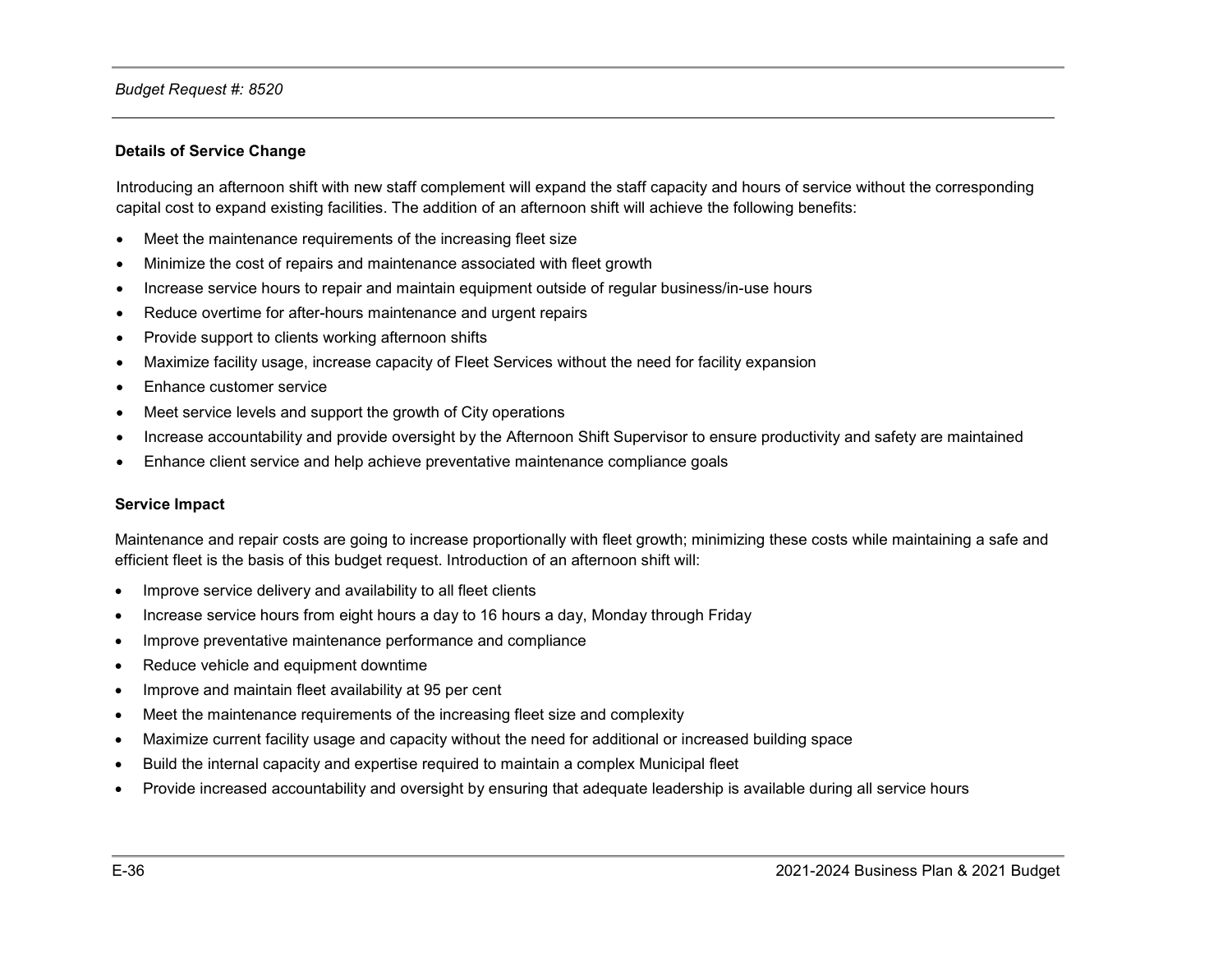| <b>Proposed Initiative</b> | <b>Department</b>      | <b>Service Area</b> |
|----------------------------|------------------------|---------------------|
| Technical Services Cost    | Transportation & Works | Roads               |
| Recovery                   | Department             |                     |

#### **Description of Budget Request**

This request is for four new permanent FTEs including a Permit Technical Co-ordinator, Customer Service Representative, Inspector, and Technical Systems Specialist. These new FTEs will be responsible for the administration, approval, oversight and inspection of a new Road Occupancy Permit (ROP) type for utility-related maintenance works as well as being responsible for the investigation, inspection and resolution of non-compliance issues that arise from issued ROPs.

#### **Required Annual Operating Investment**

| Impacts (\$000s)             | 2021    | 2022   | 2023   | 2024   |
|------------------------------|---------|--------|--------|--------|
| Gross Expenditures           | 272.3   | 358.2  | 372.0  | 380.4  |
| Reserves & Reserve Funds     | 0.0     | 0.0    | 0.0    | 0.0    |
| User Fees & Other Revenues   | 401.8   | 408.9  | 416.0  | 423.3  |
| <b>Tax Levy Requirements</b> | (129.6) | (50.6) | (44.1) | (42.9) |
| * Net Change in \$           |         | 78.9   | 6.6    | 1.11   |
| <b>FTEs</b>                  | 4.0     | 4.0    | 4.0    | 4.0    |

*\*In each year, all values are cumulative, not incremental.*

#### **Required Capital Investment**

| <b>Total Capital (\$000s)</b> | 2020 & Prior | 2021 | 2022 | 2023 | 2024 & Beyond |
|-------------------------------|--------------|------|------|------|---------------|
| Expenditures                  | 0.0          | 51.0 | 0.0  | 0.0  | 0.0           |

#### **Why Staff Recommend this Initiative**

The Technical Services Section is inadequately resourced to 1) address non-compliance issues that arise from ROPs, which has resulted in operational inefficiencies and capacity issues as staff strive to enforce compliance and hold Permit Holders accountable; and 2) provide oversight to maintenance works that are being performed by utility companies on their infrastructure located within the road right-of-way. Oversight for these works is key from a due diligence and risk management perspective.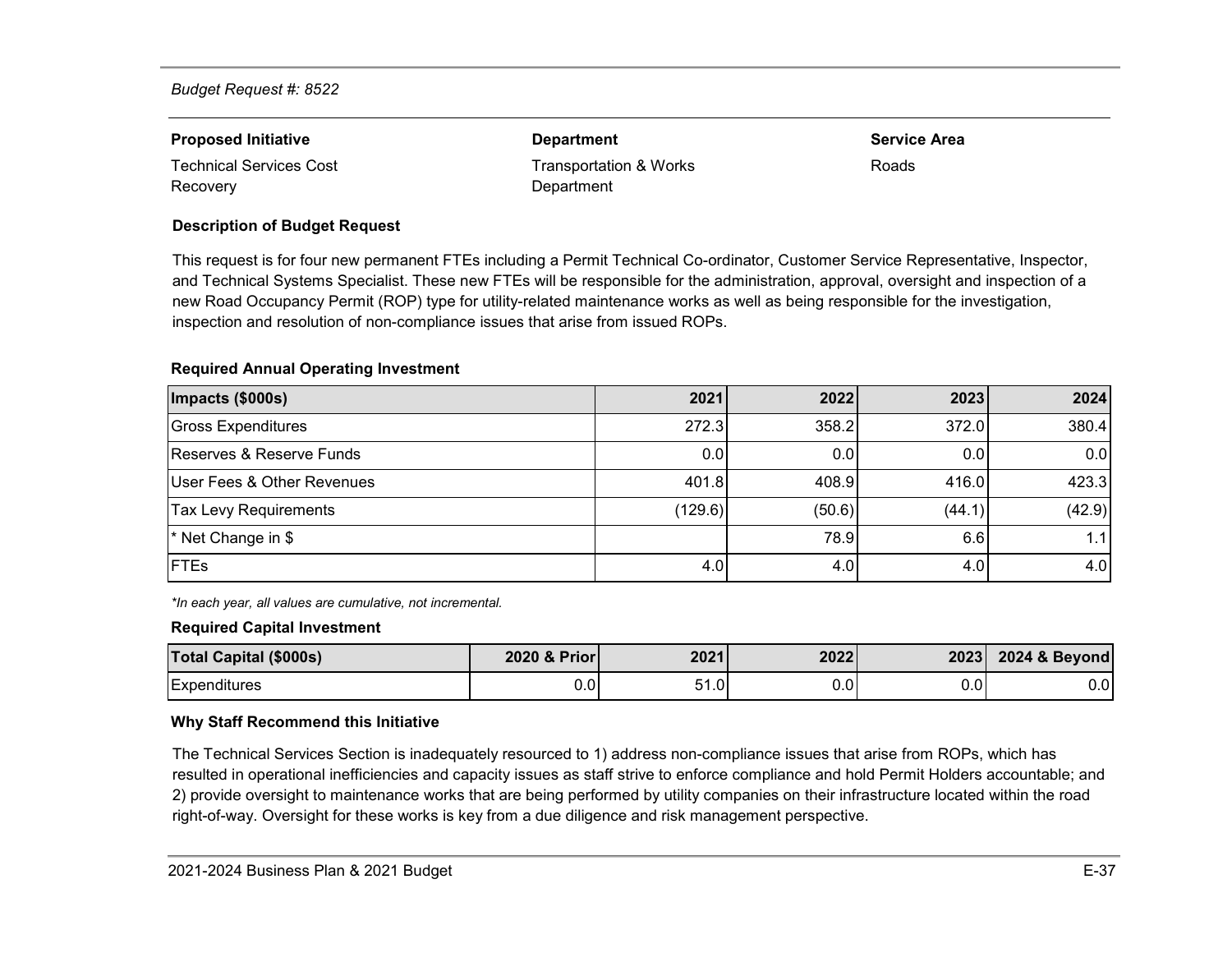#### **Details of Service Change**

Currently, the costs for inspections for non-compliance and oversight for utility-related maintenance works are not recovered by the City. In order to recover costs for the administration and inspections to be provided by the City to Permit Holders (including utility companies), the City is proposing the introduction of two new fees:

1) Non-compliance fee related to on-site non-compliance issues that require investigation and inspection (\$190)

2) Utility (Municipal Consent-Limited) ROP and fee to provide oversight for the following utility-related maintenance works (\$25 per location):

- Excavating a pit (1m x 1m x 1m) in the road right-of-way soft surface (i.e., grassed boulevard area)
- Cable pulling and placing through or on existing utility infrastructure
- Temporary aerial service drops and temporary aerial cables
- Repair to equipment including cabinets, pedestals, poles and other above-ground infrastructure

The two new fees detailed above will be included in the upcoming 2021 update to the User Fees and Charges By-law 0156-2019 and will capture all costs associated with the four FTEs.

#### **Service Impact**

The service impacts of the four FTEs are:

- Align with the City's strategic pillars by ensuring walkable, connected neighbourhoods; and by supporting a transit-oriented City with improved safety and accessibility on City roads for pedestrians, motorists and cyclists
- Ensure a transparent process as the City has improved the tracking and the monitoring of utility-related maintenance works within City roads
- Improve City reputation by demonstrating improved inspection, monitoring and compliance practices for construction works being undertaken within City roads
- Improve adherence to provincial legislative requirements and City standards by demonstrating increased compliance practices
- Increase operational efficiency and raise service levels by introducing new FTEs to support existing staff and a cost recovery plan
- Promote cost savings in reducing risk and litigation by demonstrating increased compliance practices that will mitigate against preventable incidents
- Levy additional costs on Permit Holders including utility companies
- Ensure that costs will be completely recovered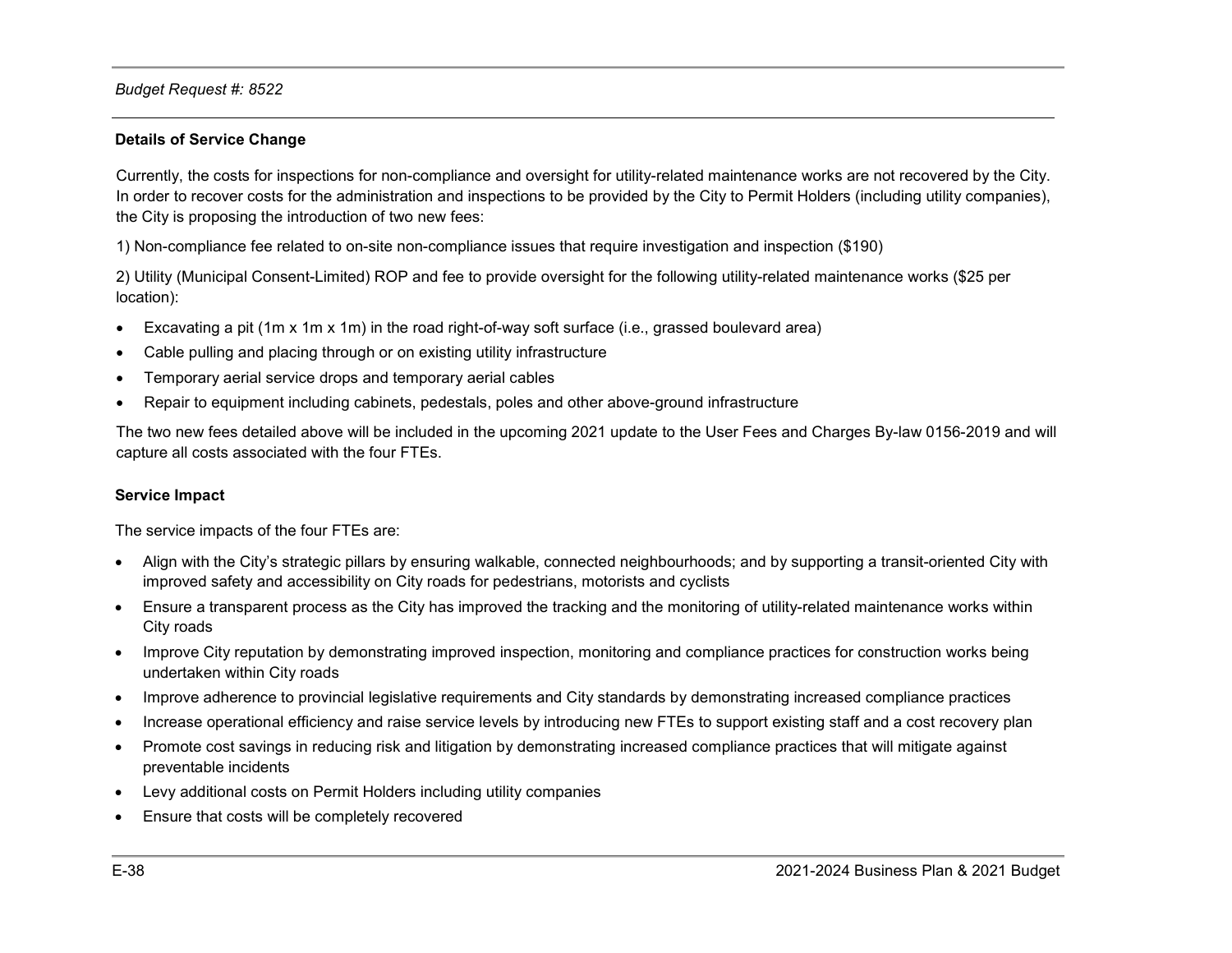#### **Proposed Initiative Department Service Area**

Improvement to Development Application Review, Building Permit Review & Inspection Process

#### **Description of Budget Request**

Department

Transportation & Works

Roads

Increase the complement of Technologists involved in the review of development applications and building permits by one permanent FTE in order to keep pace with the growth of development and to ensure that any backlog is eliminated (Development Engineering & Construction).

#### **Required Annual Operating Investment**

| Impacts (\$000s)             | 2021   | 2022   | 2023   | 2024             |
|------------------------------|--------|--------|--------|------------------|
| <b>Gross Expenditures</b>    | 82.0   | 106.8  | 108.5  | 110.3            |
| Reserves & Reserve Funds     | 0.0    | 0.0    | 0.0    | 0.0              |
| User Fees & Other Revenues   | 150.0  | 150.0  | 150.0  | 150.0            |
| <b>Tax Levy Requirements</b> | (68.0) | (43.2) | (41.5) | (39.7)           |
| * Net Change in \$           |        | 24.8   |        | 1.8 <sub>l</sub> |
| <b>IFTEs</b>                 | 1.0.   | 1.01   | .0     | 1.0 <sub>l</sub> |

*\*In each year, all values are cumulative, not incremental.*

#### **Required Capital Investment**

| <b>Total Capital (\$000s)</b> | 2020 & Prior  | 2021 | 2022 | 2023 | 2024 & Beyond |
|-------------------------------|---------------|------|------|------|---------------|
| Expenditures                  | $\sim$<br>J.U | 13.0 | 0.01 | 0.0  | $0.0\,$       |

#### **Why Staff Recommend this Initiative**

The target is to complete 100 per cent of the application/permit reviews within the legislated timeframes. It is expected it will become increasingly challenging to maintain the service levels as the City continues to intensify and applications become more complex. In addition, service levels that have been established for the release of security deposits will be more difficult to maintain with increasing numbers of inspection requests and increasing number of inspections required per site.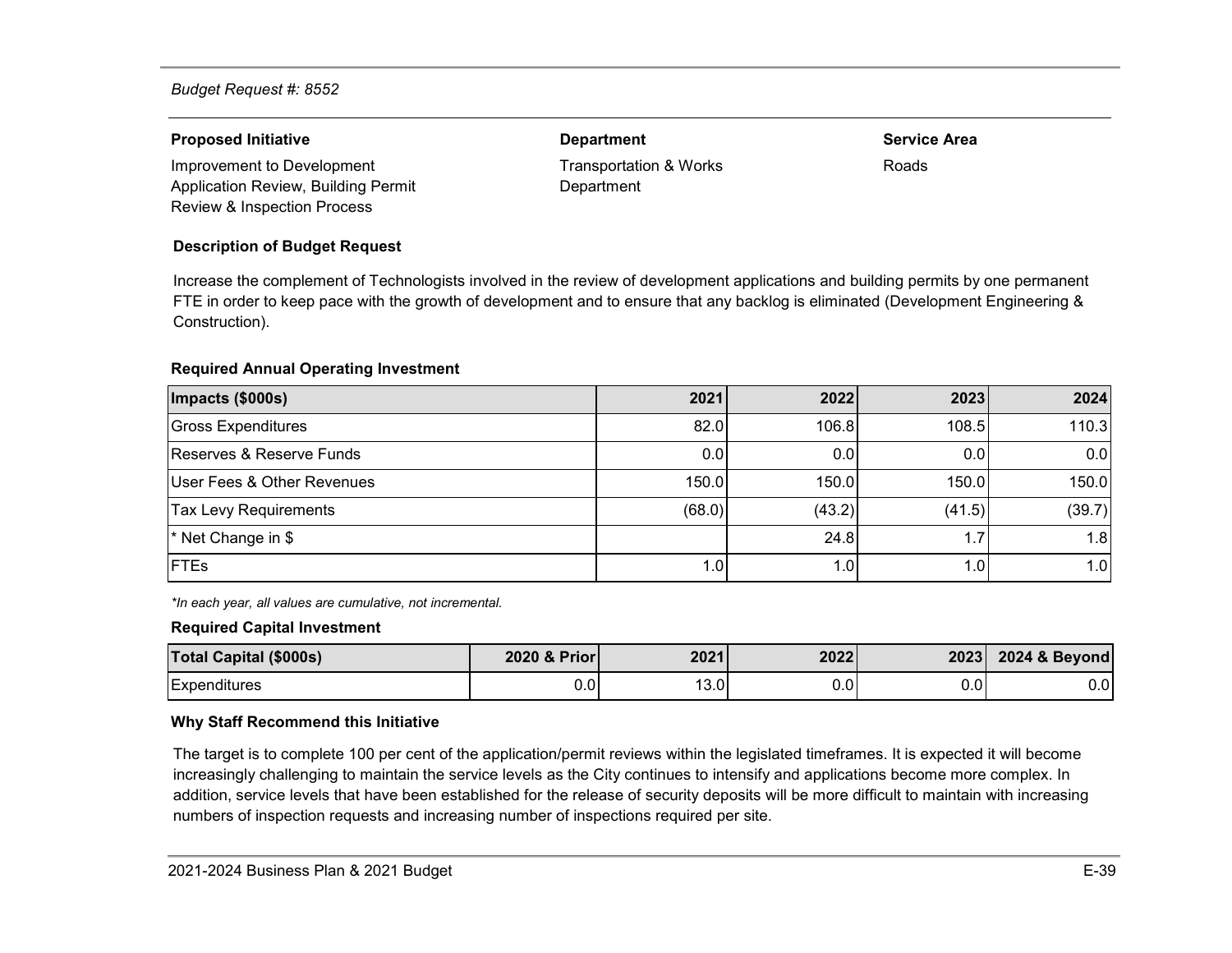#### **Details of Service Change**

- The cost as of April 1, 2020 for one additional FTE at the Technologist (E) level is \$101,430
- The site review fees are intended to cover staff costs associated with permit review and site inspections
- In 2019, the operating revenue for inspection fees was \$346,088, generated from approximately 900 site reviews. The operating revenue for 2017 and 2018 were similar, with a similar number of site reviews
- In 2021, the site review fee is recommended to be increased in order to appropriately recover staff time. The operating revenue will be increased to \$450,000, yielding a projected revenue surplus of \$150,000
- The projected fee revenues are expected to be sufficient to fund the cost of one additional Development Construction Technologist starting in 2021

#### **Service Impact**

The benefits of dedicating an additional Technologist FTE include:

- Compliance with the review timelines as set out by the City for submitted development applications, building permits and inspection requests
- Improved customer service to both internal and external stakeholders
- Resiliency within the group to maintain service levels during staff vacations and absences
- Increased morale with decreased burden on existing Technologists
- The ability to focus on succession planning and prepare for future resourcing needs
- With the additional Technologist, it is expected that service levels will increase with the goal of meeting the target to complete reviews and inspections within expected timelines 100 per cent of the time, improving overall service delivery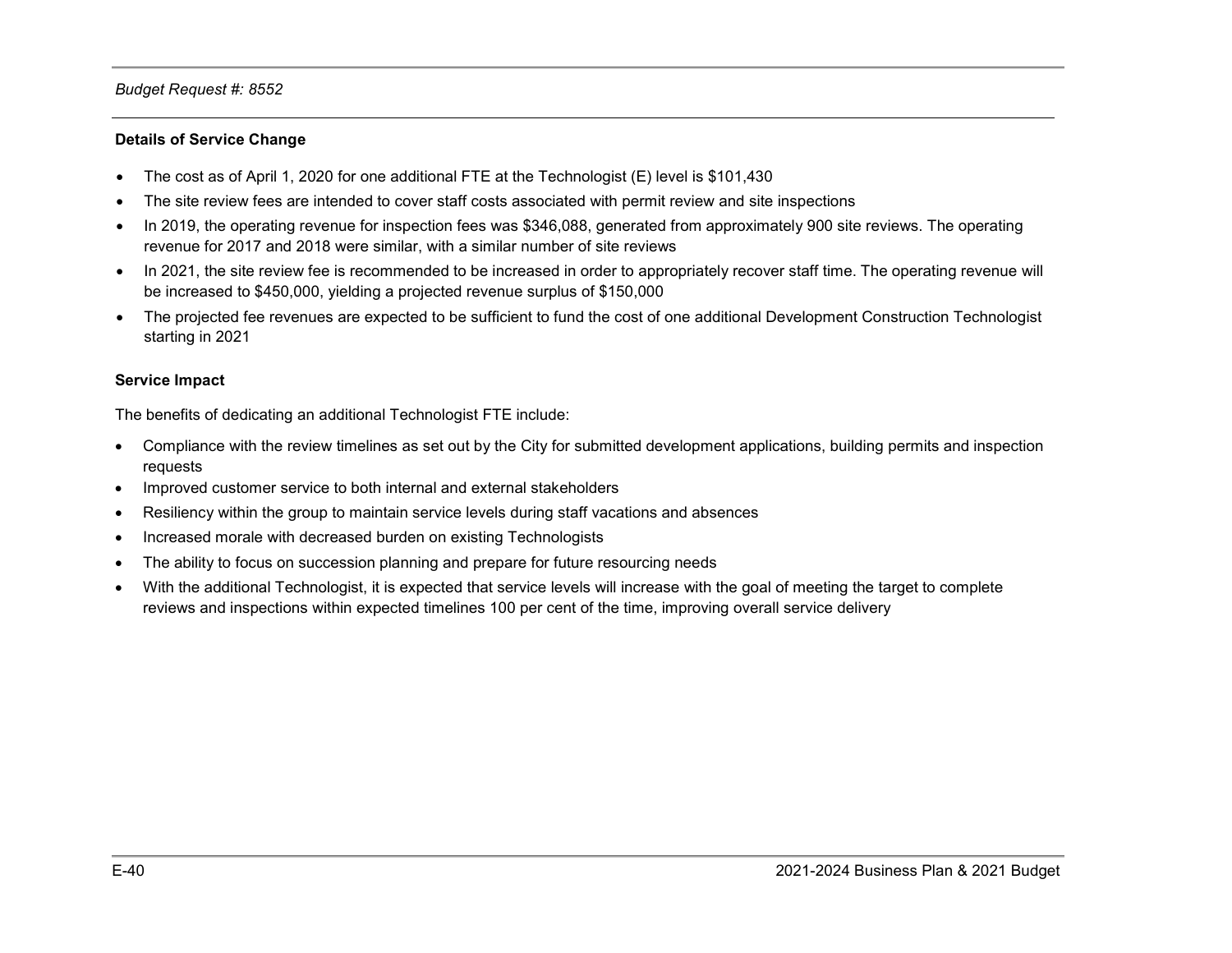| <b>Proposed Initiative</b>    | <b>Department</b>      | <b>Service Area</b> |
|-------------------------------|------------------------|---------------------|
| Automated Speed Enforcement - | Transportation & Works | Roads               |
| Phase 2                       | Department             |                     |

#### **Description of Budget Request**

This Budget Request is for one Technologist and one Communication Advisor in 2022, one Technologist in 2023 and one Technologist in 2024 to implement an enhanced Automated Speed Enforcement (ASE) program in Mississauga. This includes costs for administration of the program; the operation and maintenance of ASE field equipment such as cameras; charges generated, and revenue. Additional resources associated with the Provincial Court System will need to be addressed through a separate process.

#### **Required Annual Operating Investment**

| Impacts (\$000s)             | 2021 | 2022      | 2023      | 2024       |
|------------------------------|------|-----------|-----------|------------|
| Gross Expenditures           | 0.0  | 2,976.6   | 5,044.4   | 7,414.4    |
| Reserves & Reserve Funds     | 0.0  | 0.0       | 0.0       | 0.0        |
| User Fees & Other Revenues   | 0.0  | 5,641.8   | 9,778.6   | 14,604.8   |
| <b>Tax Levy Requirements</b> | 0.0  | (2,665.2) | (4,734.1) | (7, 190.4) |
| * Net Change in \$           |      | (2,665.2) | (2,068.9) | (2,456.2)  |
| <b>IFTEs</b>                 | 0.0  | 2.0       | 3.0       | 4.0        |

*\*In each year, all values are cumulative, not incremental.*

#### **Required Capital Investment**

| <b>Total Capital (\$000s)</b> | 2020 & Prior | 2021 | 2022 |      | 2023 2024 & Beyond |
|-------------------------------|--------------|------|------|------|--------------------|
| Expenditures                  | $_{0.0}$     | J.U  | J.OL | 0.01 | 0.01               |

#### **Why Staff Recommend this Initiative**

Phase 1 of ASE was approved through the 2020 budget process and is a limited deployment program scheduled to begin operation in 2021. Mississauga residents and Members of Council have supported and approved the Transportation Master Plan with all of the contained goals and action items. Multiple action items in the Transportation Master Plan, specifically including a Speed Management Program, support the expansion of ASE.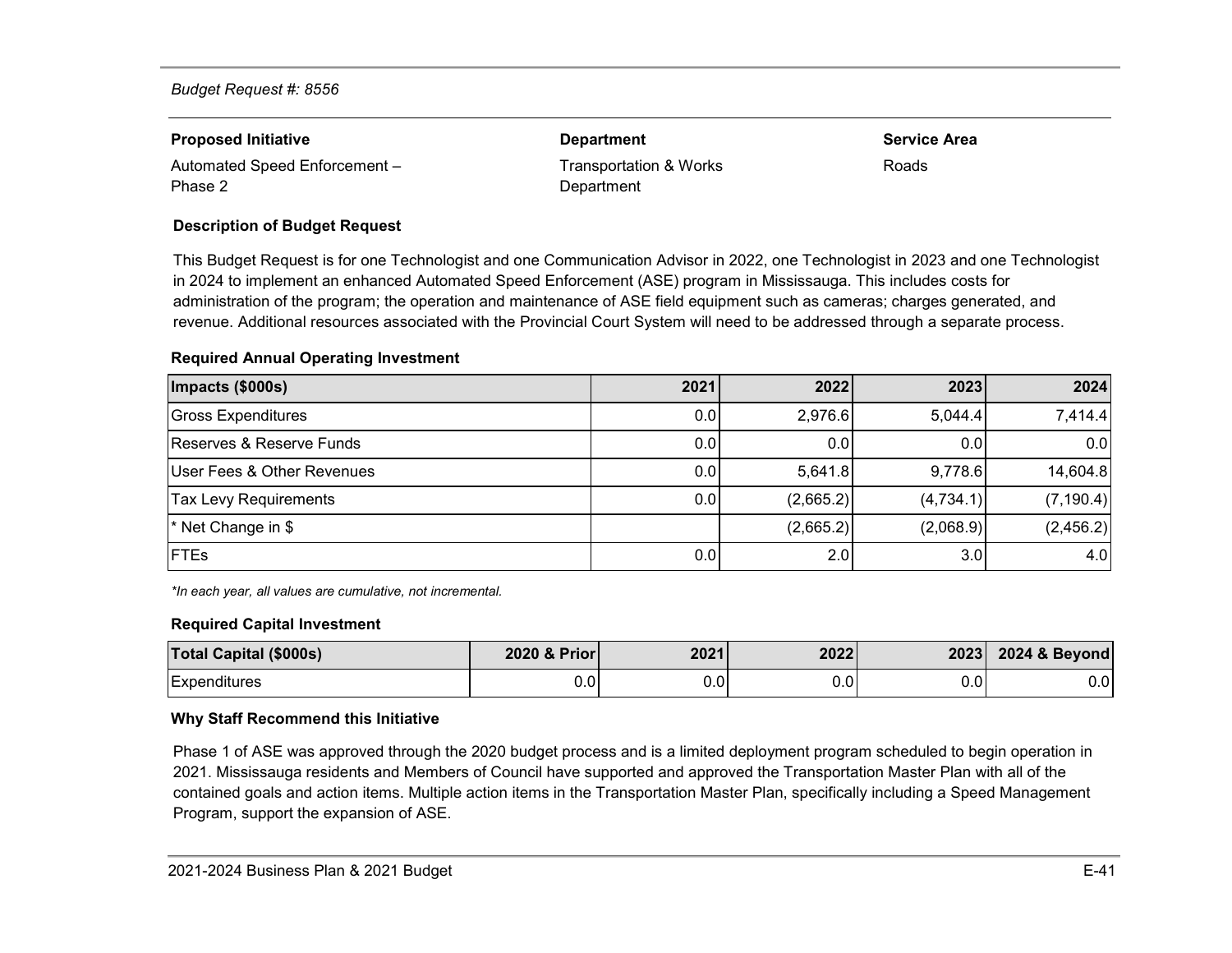### **Details of Service Change**

The City has identified a speeding problem on many of its roadways. Though many programs and initiatives have been implemented to address speeding issues in some areas, the speeding problem persists. Automated Speed Enforcement (ASE) has been used effectively in other jurisdictions to address excessive speeding. The expansion of ASE will provide another effective tool in reducing vehicle operating speeds on the City's roadways.

The planned 2020 Neighbourhood Speed Limit Project, which includes the implementation of 30 km/hr school zone speed limits, will have significant impacts on speed limit compliance and on projected ASE charge volumes. Lower speed limits throughout the City's neighbourhoods will further increase the need for road safety countermeasures, which are effective in reducing operating speeds.

Municipalities throughout Ontario participated in a joint request for proposals (RFP) which resulted in the selection of an ASE vendor for all municipalities interested in operating ASE. The ASE vendor will be responsible for the installation, operation and maintenance of cameras. All processing for ASE violations will be completed by a joint processing centre on a cost-recovery model.

In order to implement additional ASE cameras and process the resulting charges, additional resources are required within Transportation & Works, and other budgets. Additional courtrooms and associated resources are currently unknown and will be required for an expanded ASE program.

#### **Service Impact**

As part of the City's Vision Zero framework and Road Safety Program, Automated Speed Enforcement has been identified as a road safety initiative to reduce vehicle operating speeds and the number of injuries and fatalities on the City's roadways. ASE Phase 2 will provide a countermeasure necessary to achieve suitable operating speeds within school zones where speed limits have been reduced through the Neighbourhood Speed Limit Project.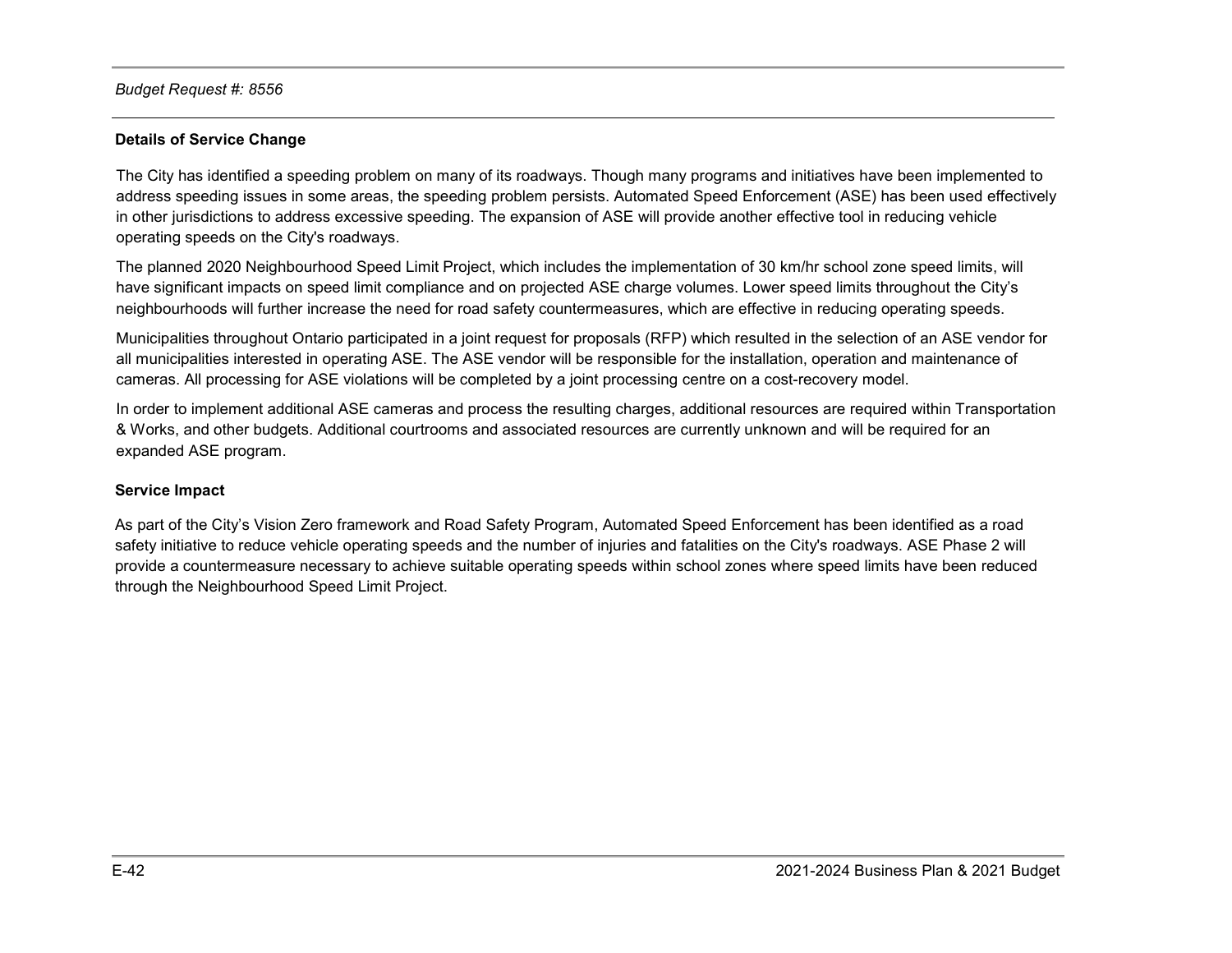# <span id="page-43-0"></span>**Proposed Capital Budget**

This section summarizes the forecast 10-year capital requirements for this service. The following table presents the forecast by major program.

<span id="page-43-1"></span>

| Proposed 2021-2030 Capital Budget by Program |  |  |  |
|----------------------------------------------|--|--|--|
|----------------------------------------------|--|--|--|

| <b>Program Expenditures</b>             | 2021<br><b>Proposed</b><br><b>Budget</b><br>(\$000s) | 2022<br><b>Forecast</b><br>(\$000s) | 2023<br><b>Forecast</b><br>(\$000s) | 2024<br><b>Forecast</b><br>(\$000s) | 2025-2030<br><b>Forecast</b><br>(\$000s) | <b>Total</b><br>2021-2030<br>(\$000s) |
|-----------------------------------------|------------------------------------------------------|-------------------------------------|-------------------------------------|-------------------------------------|------------------------------------------|---------------------------------------|
| <b>Active Transportation</b>            | 13,310                                               | 7,865                               | 7,205                               | 8,327                               | 46,908                                   | 83,615                                |
| Bridge & Structure Renewal              | 7,800                                                | 7,500                               | 7,500                               | 8,000                               | 45,050                                   | 75,850                                |
| <b>Environmental Management</b>         | 375                                                  | 375                                 | 375                                 | 375                                 | 2,250                                    | 3,750                                 |
| <b>Major Road Construction</b>          | 21,145                                               | 22,350                              | 18,930                              | 29,936                              | 100,408                                  | 192,769                               |
| <b>Municipal Parking</b>                | 600                                                  | 100                                 | 6,100                               | 100                                 | 6,600                                    | 13,500                                |
| Noise Wall Infrastructure               | 1,250                                                | 750                                 | 950                                 | 1,720                               | 12,300                                   | 16,970                                |
| Roadway Rehabilitation                  | 26,317                                               | 27,998                              | 29,994                              | 24,684                              | 181,659                                  | 290,652                               |
| <b>Traffic Management</b>               | 10,814                                               | 8,040                               | 7,850                               | 8,020                               | 34,600                                   | 69,324                                |
| Works Fleet and Equipment<br>Management | 3,927                                                | 3,467                               | 3,606                               | 4,086                               | 30,957                                   | 46,043                                |
| Works Improvement                       | 3,550                                                | 8,900                               | 50                                  | 50                                  | 300                                      | 12,850                                |
| Total                                   | 89,089                                               | 87,345                              | 82,560                              | 85,298                              | 461,032                                  | 805,323                               |

Note: Numbers may not balance due to rounding. Numbers are gross.

## **Proposed 2021-2030 Capital Forecast Highlights:**

- Courtneypark Drive East/Highway 410 Interchange (2021-2024) \$25.5 million
- Ninth Line Widening Eglinton Avenue West to Derry Road West (2021-2026) \$31.3 million
- Vehicle & Equipment Replacement (2021-2030) \$43.0 million
- Cycling Programs (Scenario C-Three Years, Improvements, Structures, Major Roads) (2021-2030) \$49.7 million
- Bridge & Infrastructure Renewal and Appraisal (2021-2030) \$75.8 million
- Road Rehabilitation (Integrated, Residential and Non-Residential) (2021-2030) \$287.5 million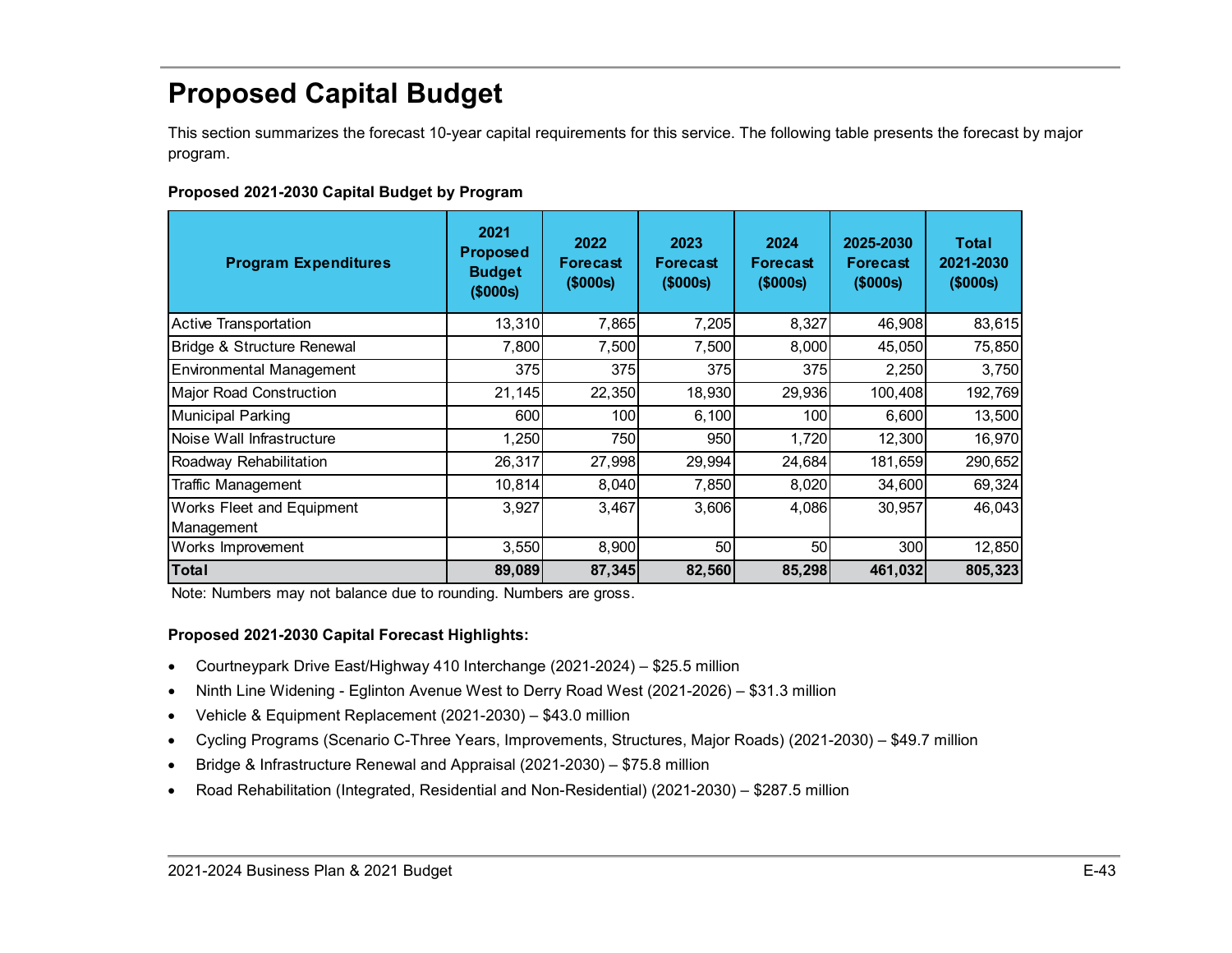## <span id="page-44-0"></span>**Proposed 2021-2030 Capital Budget by Funding Source**

The following table provides the funding sources proposed to fund the capital portion of the proposed 2021-2024 Business Plan and 2021 Budget and the consolidated forecast for 2025-2030.

| <b>Funding</b>                             | 2021<br><b>Proposed</b><br><b>Budget</b><br>(\$000s) | 2022<br><b>Forecast</b><br>(\$000s) | 2023<br><b>Forecast</b><br>(\$000s) | 2024<br><b>Forecast</b><br>(\$000s) | 2025-2030<br><b>Forecast</b><br>(\$000s) | 2021-2030<br><b>Total</b><br>(\$000s) |
|--------------------------------------------|------------------------------------------------------|-------------------------------------|-------------------------------------|-------------------------------------|------------------------------------------|---------------------------------------|
| <b>Tax Capital</b>                         | 15,865.0                                             | 14,388.6                            | 21,641.9                            | 18,702.2                            | 86,069.0                                 | 156,666.6                             |
| <b>Planning Act Reserve Funds</b>          | 500.0                                                | 0.0                                 | 0.0                                 | 0.0                                 | 0.0                                      | 500.0                                 |
| Development Charges                        | 28,090.0                                             | 29,235.0                            | 27,930.0                            | 25,065.0                            | 153,080.0                                | 263,400.0                             |
| <b>Developer Contributions</b>             | 920.0                                                | 0.0                                 | 560.0                               | 660.0                               | 3,400.0                                  | 5,540.0                               |
| Gas Tax                                    | 39,663.7                                             | 38,688.1                            | 29,894.3                            | 32,927.7                            | 217,089.6                                | 358,263.3                             |
| Recoveries                                 | 0.0                                                  | 760.0                               | 40.0                                | 5,343.3                             | 760.0                                    | 6,903.3                               |
| Subsidies and Senior Govt.<br>Level Grants | 4,050.0                                              | 4,273.3                             | 2,493.3                             | 2,600.0                             | 633.3                                    | 14,049.9                              |
| <b>Total</b>                               | 89,088.6                                             | 87,345.0                            | 82,559.5                            | 85,298.1                            | 461,031.9                                | 805,323.1                             |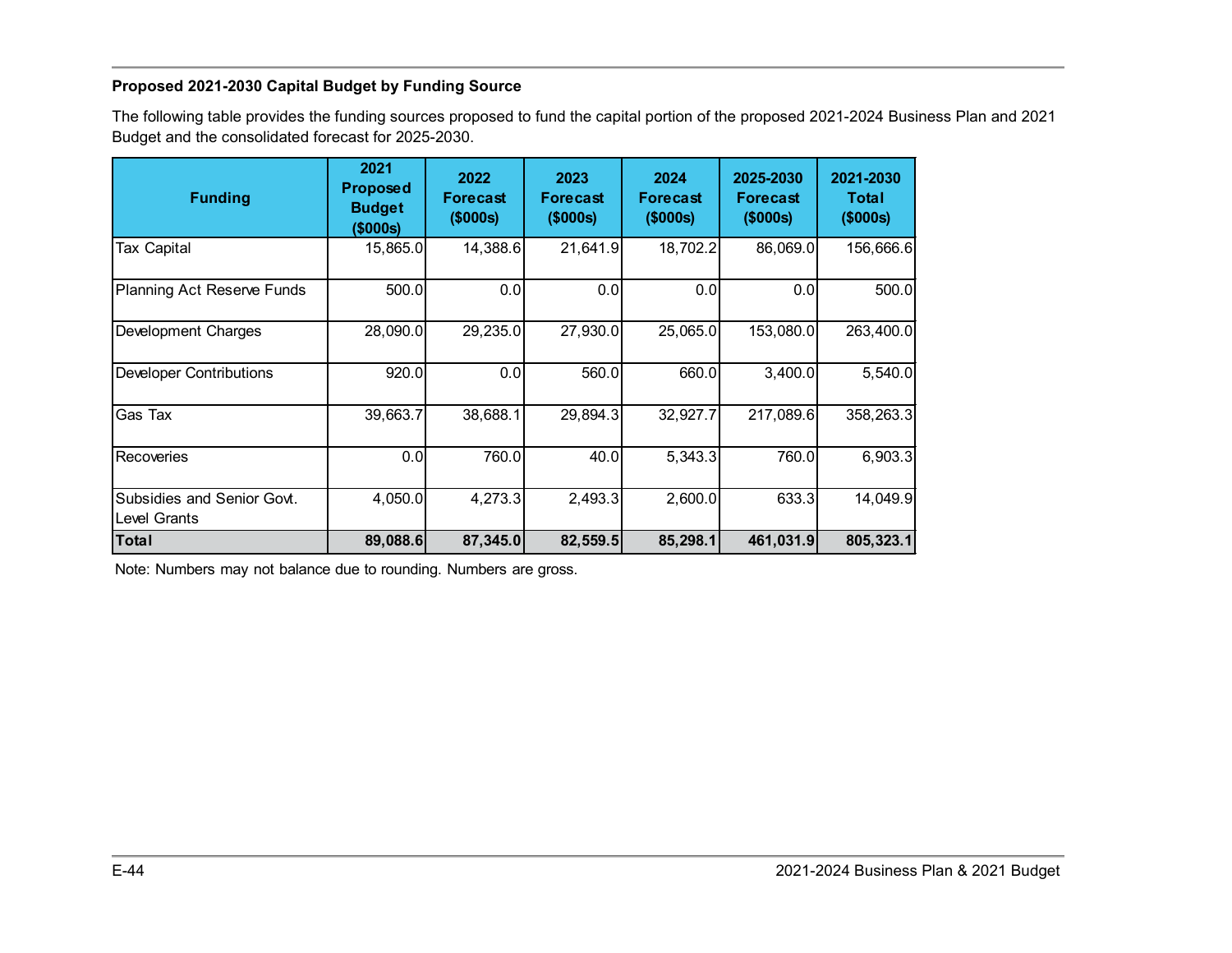## <span id="page-45-0"></span>**Proposed 2021 Capital Budget Detail**

The following tables provide a detailed listing of proposed capital projects for 2021.

Program: Active Transportation

| <b>Project</b><br><b>Number</b> | <b>Project Name</b>                   | <b>Gross</b><br>Cost<br>(\$000s) | <b>Recovery</b><br>(\$000s) | <b>Net</b><br>Cost<br>$($ \$000s $)$ | <b>Funding Source</b>                              |
|---------------------------------|---------------------------------------|----------------------------------|-----------------------------|--------------------------------------|----------------------------------------------------|
| <b>TWCP07739</b>                | Cycling Program (Mid-Block Crossings) | 200                              | $\Omega$                    |                                      | 200 Development Charges                            |
| <b>TWCP07768</b>                | Cycling Program (Structures)          | 300                              | 0                           |                                      | 300 Development Charges                            |
| <b>TWOE00192</b>                | <b>Cycling Program</b>                | 50                               | $\Omega$                    |                                      | 50 Gas Tax, Tax Capital                            |
| <b>TWOE00194</b>                | <b>Sidewalks</b>                      | 1,085                            | 0                           |                                      | 1,085 Developer Contributions, Development Charges |
| TWOE002489                      | <b>Cycling Program</b>                | 2,750                            | $\Omega$                    |                                      | 2,750 Development Charges                          |
| <b>TWOE00360</b>                | <b>Cycling Program</b>                | 250                              | 01                          |                                      | 250 Tax Capital                                    |
| <b>TWOE06839</b>                | <b>Cycling Program (Structures)</b>   | 250                              | ΩI                          |                                      | 250 Development Charges                            |
| <b>TWOE06851</b>                | Cycling Program (Improvements)        | 150                              | $\Omega$                    |                                      | 150 Tax Capital                                    |
| TWOE06860                       | Cycling Program (Parking)             | 50                               | $\Omega$                    |                                      | 50 Gas Tax                                         |
| TWOE06872                       | <b>Cycling Program</b>                | 550                              | $\Omega$                    |                                      | 550 Development Charges                            |
| <b>TWOE06995</b>                | Cycling Program - Scenario C          | 770                              | $\Omega$                    |                                      | 770 Gas Tax, Tax Capital                           |
| <b>TWOE08521</b>                | Cycling Program - Scenario C          | 20                               | $\Omega$                    |                                      | 20 Gas Tax                                         |
| <b>TWOE08536</b>                | <b>Cycling Program</b>                | 5,700                            | $\Omega$                    |                                      | 5,700 Development Charges, Gas Tax                 |
| TWSW08530                       | <b>Sidewalks</b>                      | 600                              | $\Omega$                    |                                      | 600 Gas Tax, Tax Capital                           |
| TWSW08531                       | Sidewalks                             | 585                              | $\Omega$                    |                                      | 585 Gas Tax, Tax Capital                           |
| Total                           |                                       | 13,310                           | $\mathbf{0}$                | 13,310                               |                                                    |

Note: Numbers may not balance due to rounding.

Program: Bridge & Structure Renewal

| <b>Project</b><br><b>Number</b> | <b>Project Name</b>                       | <b>Gross</b><br>Cost<br>(\$000s) | <b>Recovery</b><br>(\$000s) | <b>Net</b><br>Cost<br>(\$000s) | <b>Funding Source</b>      |
|---------------------------------|-------------------------------------------|----------------------------------|-----------------------------|--------------------------------|----------------------------|
| TWBR00036                       | Bridge & Structure Renewal                | 3.800                            |                             |                                | 3,800 Gas Tax, Tax Capital |
| TWBR00057                       | Bridge & Structure Biennial Appraisal     | 200                              |                             |                                | 200 Gas Tax                |
| TWBR07715                       | Bridge & Structure Renewal                | 300                              |                             |                                | 300 Gas Tax, Tax Capital   |
| TWBR07716                       | Bridge & Structure Renewal                | 300                              |                             |                                | 300 Gas Tax, Tax Capital   |
| TWBR08511                       | Dundas Street Retaining Wall Construction | 3.200                            |                             |                                | 3,200 Gas Tax, Tax Capital |
| Total                           |                                           | 7,800                            |                             | 7,800                          |                            |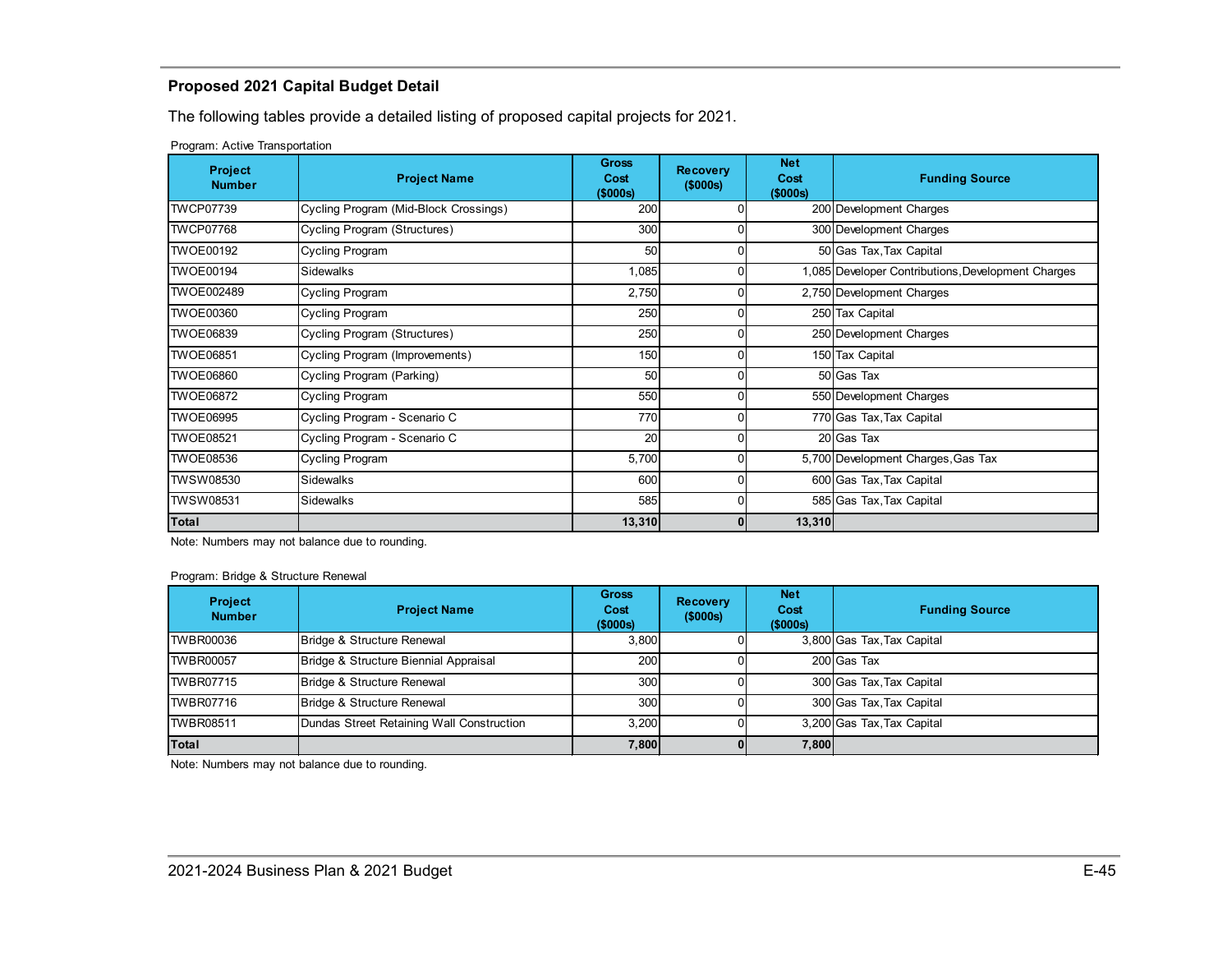#### Program: Environmental Management

| <b>Project</b><br><b>Number</b> | <b>Project Name</b>                  | <b>Gross</b><br>Cost<br>(\$000s) | <b>Recovery</b><br>(\$000s) | <b>Net</b><br>Cost<br>(\$000s) | <b>Funding Source</b> |
|---------------------------------|--------------------------------------|----------------------------------|-----------------------------|--------------------------------|-----------------------|
| ITWOE00290                      | Site Assessments and Data Management | 375                              | 01                          |                                | 375 Tax Capital       |
| Total                           |                                      | 375                              | 01                          | 375                            |                       |

Note: Numbers may not balance due to rounding.

#### Program: Major Road Construction

| <b>Project</b><br><b>Number</b> | <b>Project Name</b>                                                        | <b>Gross</b><br>Cost<br>(5000s) | <b>Recovery</b><br>(\$000s) | <b>Net</b><br>Cost<br>(\$000s) | <b>Funding Source</b>                |
|---------------------------------|----------------------------------------------------------------------------|---------------------------------|-----------------------------|--------------------------------|--------------------------------------|
| TWMR000148                      | Courtneypark Drive East/Highway 410 Interchange                            | 8,100                           | 4.050                       |                                | 4,050 Development Charges            |
| TWMR000190                      | Clarkson Road/Lakeshore Road Intersection -<br>Design & Construction       | 230                             |                             |                                | 230 Development Charges              |
| <b>TWMR00050</b>                | Creekbank Road Extension - Shawson Dr to future<br>Enterprise Rd extension | 300                             | $\Omega$                    |                                | 300 Development Charges, Tax Capital |
| <b>TWMR00077</b>                | Intersection Capital Program                                               | 500                             | 0                           |                                | 500 Development Charges              |
| <b>TWMR00078</b>                | <b>Preliminary Engineering Studies</b>                                     | 115                             | 0                           |                                | 115 Development Charges              |
| TWMR009013                      | McLaughlin Road Improvements Review                                        | 150                             | 0                           |                                | 150 Tax Capital                      |
| <b>TWMR06885</b>                | Road Characterization and Complete Streets<br>Guidelines                   | 250                             | 0                           |                                | 250 Development Charges              |
| <b>TWMR07725</b>                | <b>Transit Master Plan</b>                                                 | 250                             | $\Omega$                    |                                | 250 Development Charges              |
| <b>TWMR07726</b>                | Downtown Mississauga Movement Plan Update                                  | 465                             | $\Omega$                    |                                | 465 Development Charges              |
| <b>TWMR07998</b>                | Kariya Dr. 110 M South of Elm Dr. to Central Pkwy<br>W.                    | 150                             | n                           |                                | 150 Development Charges, Tax Capital |
| <b>TWMR08508</b>                | Development Charges Update (Major Roads)                                   | 175                             | 0                           |                                | 175 Development Charges              |
| <b>TWOE00464</b>                | Square One Drive - Amacon Driveway to Rathburn<br>Road West                | 9,410                           | 0                           |                                | 9,410 Development Charges            |
| <b>TWOE06884</b>                | Transportation Master Plan Implementation                                  | 150                             | $\Omega$                    |                                | 150 Development Charges              |
| <b>TWOE06885</b>                | <b>Corridor Transportation Master Plans</b>                                | 750                             | $\Omega$                    |                                | 750 Development Charges              |
| <b>TWOE06886</b>                | <b>Local Network Studies</b>                                               | 150                             | 0                           |                                | 150 Development Charges              |
| Total                           |                                                                            | 21,145                          | 4,050                       | 17,095                         |                                      |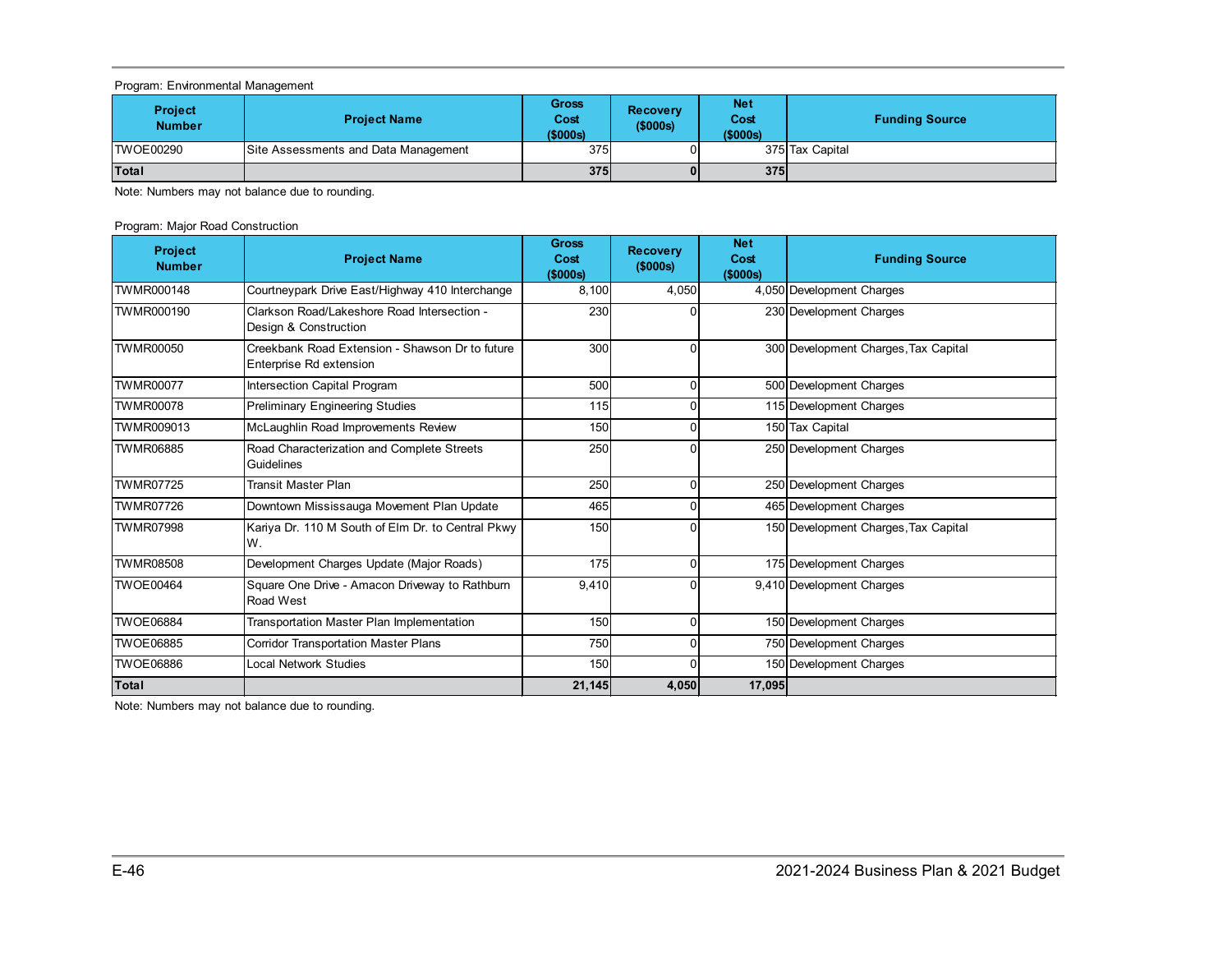#### Program: Municipal Parking

| <b>Project</b><br><b>Number</b> | <b>Project Name</b>                                | <b>Gross</b><br>Cost<br>(\$000s) | <b>Recovery</b><br>(\$000s) | <b>Net</b><br>Cost<br>(\$000s) | <b>Funding Source</b>          |
|---------------------------------|----------------------------------------------------|----------------------------------|-----------------------------|--------------------------------|--------------------------------|
| TW008633                        | Parking Data Collection Strategy for Smart Parking | 75 <sub>1</sub>                  |                             |                                | 75 Planning Act Reserve Funds  |
| TW008634                        | Curbside Management Study                          | 150                              |                             |                                | 150 Planning Act Reserve Funds |
| TW008635                        | Parking Digital Signage Strategy                   | 150                              |                             |                                | 150 Planning Act Reserve Funds |
| TW008636                        | Parking Facility Design Guidelines                 | 50 <sub>l</sub>                  |                             |                                | 50 Planning Act Reserve Funds  |
| TW008637                        | Parking Infrastructure Development Plan            | 75                               |                             |                                | 75 Planning Act Reserve Funds  |
| <b>TWRR00064</b>                | Parking Lot Rehabilitation                         | 100                              |                             |                                | 100 Tax Capital                |
| Total                           |                                                    | 600                              |                             | 600                            |                                |

Note: Numbers may not balance due to rounding.

#### Program: Noise Wall Infrastructure

| <b>Project</b><br><b>Number</b> | <b>Project Name</b>    | <b>Gross</b><br>Cost<br>(\$000s) | <b>Recovery</b><br>(\$000s) | <b>Net</b><br>Cost<br>(\$000s) | <b>Funding Source</b>                |
|---------------------------------|------------------------|----------------------------------|-----------------------------|--------------------------------|--------------------------------------|
| ITWNW07773                      | Noise Wall Upgrades    | 200                              |                             |                                | 200 Development Charges, Tax Capital |
| ITWOE00270                      | Noise Wall Replacement | 650                              |                             |                                | 650 Tax Capital                      |
| ITWOE00279                      | Noise Wall Replacement | 200                              |                             |                                | 200 Tax Capital                      |
| <b>TWOE06957</b>                | Noise Wall Upgrades    | 200                              |                             |                                | 200 Development Charges, Tax Capital |
| Total                           |                        | 1,250                            |                             | 1,250                          |                                      |

Note: Numbers may not balance due to rounding.

#### Program: Roadway Rehabilitation

| <b>Project</b><br><b>Number</b> | <b>Project Name</b>        | <b>Gross</b><br>Cost<br>(\$000s) | <b>Recovery</b><br>(\$000s) | <b>Net</b><br>Cost<br>(\$000s) | <b>Funding Source</b>       |
|---------------------------------|----------------------------|----------------------------------|-----------------------------|--------------------------------|-----------------------------|
| TWRA07729                       | Road Asphalt Crack Sealing | 100                              |                             |                                | 100 Tax Capital             |
| TWRR00046                       | Road Asphalt Crack Sealing | 100                              |                             |                                | 100 Tax Capital             |
| TWRR00093                       | Roadway Rehabilitation     | 17.304                           |                             |                                | 17,304 Gas Tax, Tax Capital |
| TWRR00103                       | Roadway Rehabilitation     | 6.313                            |                             |                                | 6,313 Gas Tax, Tax Capital  |
| TWRR07762                       | Roadway Rehabilitation     | 2.500                            |                             |                                | 2,500 Gas Tax, Tax Capital  |
| Total                           |                            | 26,317                           |                             | 26,317                         |                             |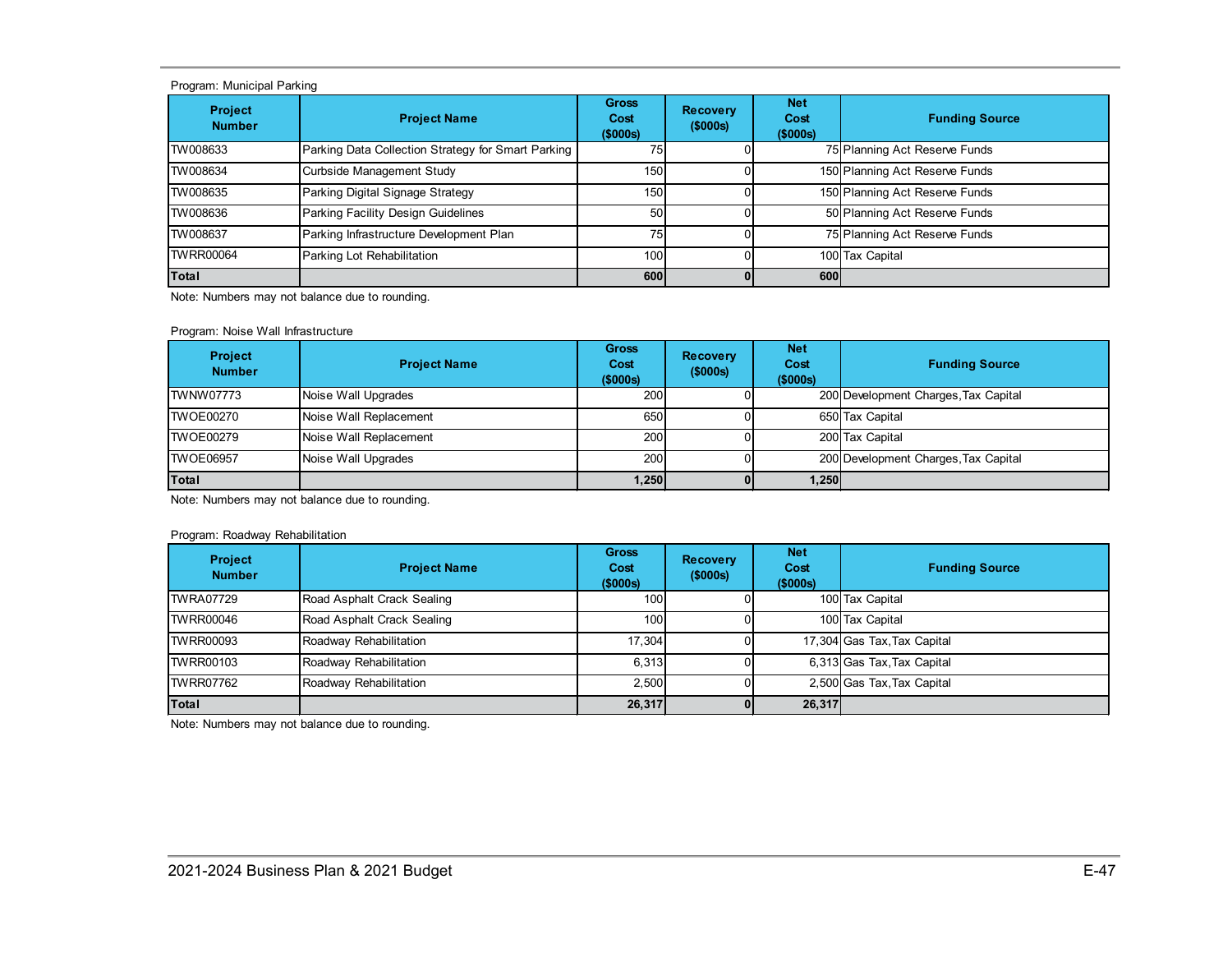| Program. Hallic Management |                                                    |                                  |                             |                                |                                                    |
|----------------------------|----------------------------------------------------|----------------------------------|-----------------------------|--------------------------------|----------------------------------------------------|
| Project<br><b>Number</b>   | <b>Project Name</b>                                | <b>Gross</b><br>Cost<br>(\$000s) | <b>Recovery</b><br>(\$000s) | <b>Net</b><br>Cost<br>(\$000s) | <b>Funding Source</b>                              |
| TW008472                   | <b>Transportation Data Study</b>                   | 594                              |                             |                                | 594 Tax Capital                                    |
| TW008643                   | 40 km/h When Flashing Speed Zones                  | 420                              |                             |                                | 420 Tax Capital                                    |
| <b>TWOE00158</b>           | LED City Wide Traffic Signal Lens Replacement      | 1,500                            | 0                           |                                | ,500 Tax Capital                                   |
| <b>TWOE00160</b>           | Transit Signal Priority (TSP)                      | 340                              | 0                           |                                | 340 Development Charges                            |
| <b>TWOE00197</b>           | Field Equipment Replacement - Traffic Controllers  | 190                              | 0                           |                                | 190 Tax Capital                                    |
| <b>TWOE00198</b>           | <b>Traffic Signal Equipment Enhancements</b>       | 350                              | 0                           |                                | 350 Development Charges                            |
| <b>TWOE00200</b>           | Traffic Signals - New                              | 1,070                            | 0                           |                                | 1,070 Developer Contributions, Development Charges |
| <b>TWOE00201</b>           | Traffic Signals - Rebuild                          | 1,200                            | 0                           |                                | 1,200 Tax Capital                                  |
| <b>TWOE00202</b>           | Traffic System and ITS                             | 200                              | ŋ                           |                                | 200 Development Charges                            |
| <b>TWOE00272</b>           | Streetlighting                                     | 850                              | 0                           |                                | 850 Tax Capital                                    |
| <b>TWOE00306</b>           | Fire Pre-Emption Equipment Replacement             | 1,500                            | 0                           |                                | 1,500 Tax Capital                                  |
| <b>TWOE00396</b>           | Streetlighting                                     | 300                              | ŋ                           |                                | 300 Tax Capital                                    |
| <b>TWOE00408</b>           | <b>Traffic Calming Program</b>                     | 250                              | 0                           |                                | 250 Tax Capital                                    |
| TWOE006749                 | <b>ITS Initiatives - Place Holder</b>              | 250                              | 0                           |                                | 250 Development Charges                            |
| <b>TWOE006756</b>          | Streetlighting                                     | 800                              | 0                           |                                | 800 Tax Capital                                    |
| <b>TWOE007602</b>          | Pedestrian Crossover Program                       | 200                              | 0                           |                                | 200 Tax Capital                                    |
| TWOE008582                 | Streetlighting                                     | 300                              | 0                           |                                | 300 Tax Capital                                    |
| TWOE008632                 | Arterial Speed Management and Road Safety<br>Study | 500                              | 0                           |                                | 500 Tax Capital                                    |
| Total                      |                                                    | 10,814                           | $\mathbf{0}$                | 10,814                         |                                                    |

Program: Traffic Management

Note: Numbers may not balance due to rounding.

Program: Works Fleet and Equipment Management

| <b>Project</b><br><b>Number</b> | <b>Project Name</b>             | <b>Gross</b><br>Cost<br>(\$000s) | <b>Recovery</b><br>(\$000s) | <b>Net</b><br>Cost<br>(\$000s) | <b>Funding Source</b>   |
|---------------------------------|---------------------------------|----------------------------------|-----------------------------|--------------------------------|-------------------------|
| TW008390                        | Infor Mobile for WOM            | 231                              |                             |                                | 231 Tax Capital         |
| <b>TWOE00254</b>                | Specialized Equipment           | 50 <sub>1</sub>                  |                             |                                | 50 Tax Capital          |
| <b>TWOE00267</b>                | New Vehicles & Equipment        | 230                              |                             |                                | 230 Development Charges |
| <b>TWOE00271</b>                | Vehicle & Equipment Replacement | 3,391                            |                             |                                | 3,391 Tax Capital       |
| <b>TWOE008570</b>               | <b>BIA Waste Equipment</b>      | 25                               |                             |                                | 25 Tax Capital          |
| <b>Total</b>                    |                                 | 3,927                            |                             | 3,927                          |                         |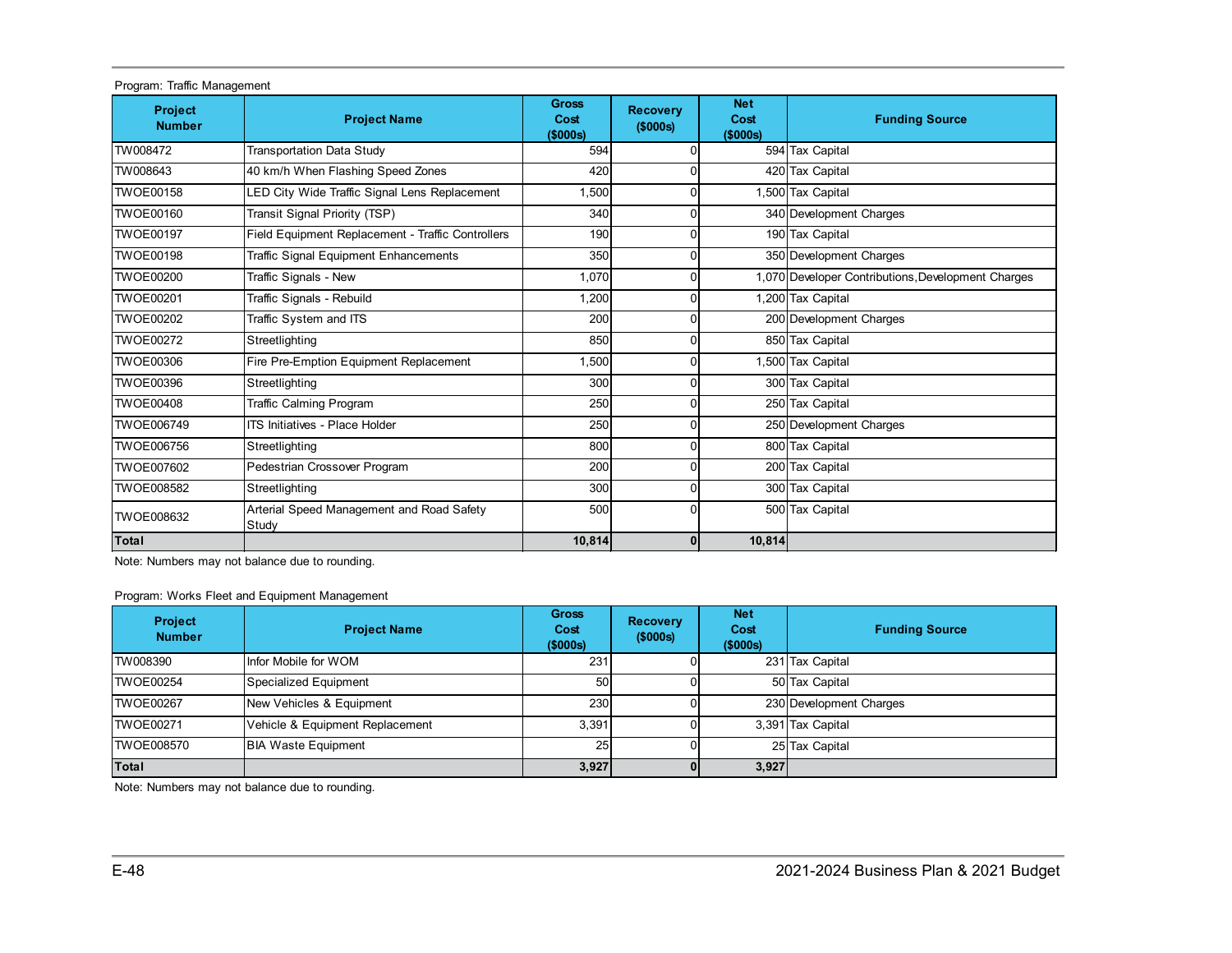#### Program: Works Improvement

| <b>Project</b><br><b>Number</b> | <b>Project Name</b>     | Gross<br>Cost<br>(\$000s) | <b>Recovery</b><br>(\$000s) | Net<br>Cost<br>(\$000s) | <b>Funding Source</b>                  |
|---------------------------------|-------------------------|---------------------------|-----------------------------|-------------------------|----------------------------------------|
| <b>TW008400</b>                 | <b>West Credit Site</b> | 3,500                     |                             |                         | 3,500 Development Charges, Tax Capital |
| <b>ITWOE00193</b>               | Salt Management Program | 50                        |                             |                         | 50 Tax Capital                         |
| Total                           |                         | 3,550                     | 01                          | 3,550                   |                                        |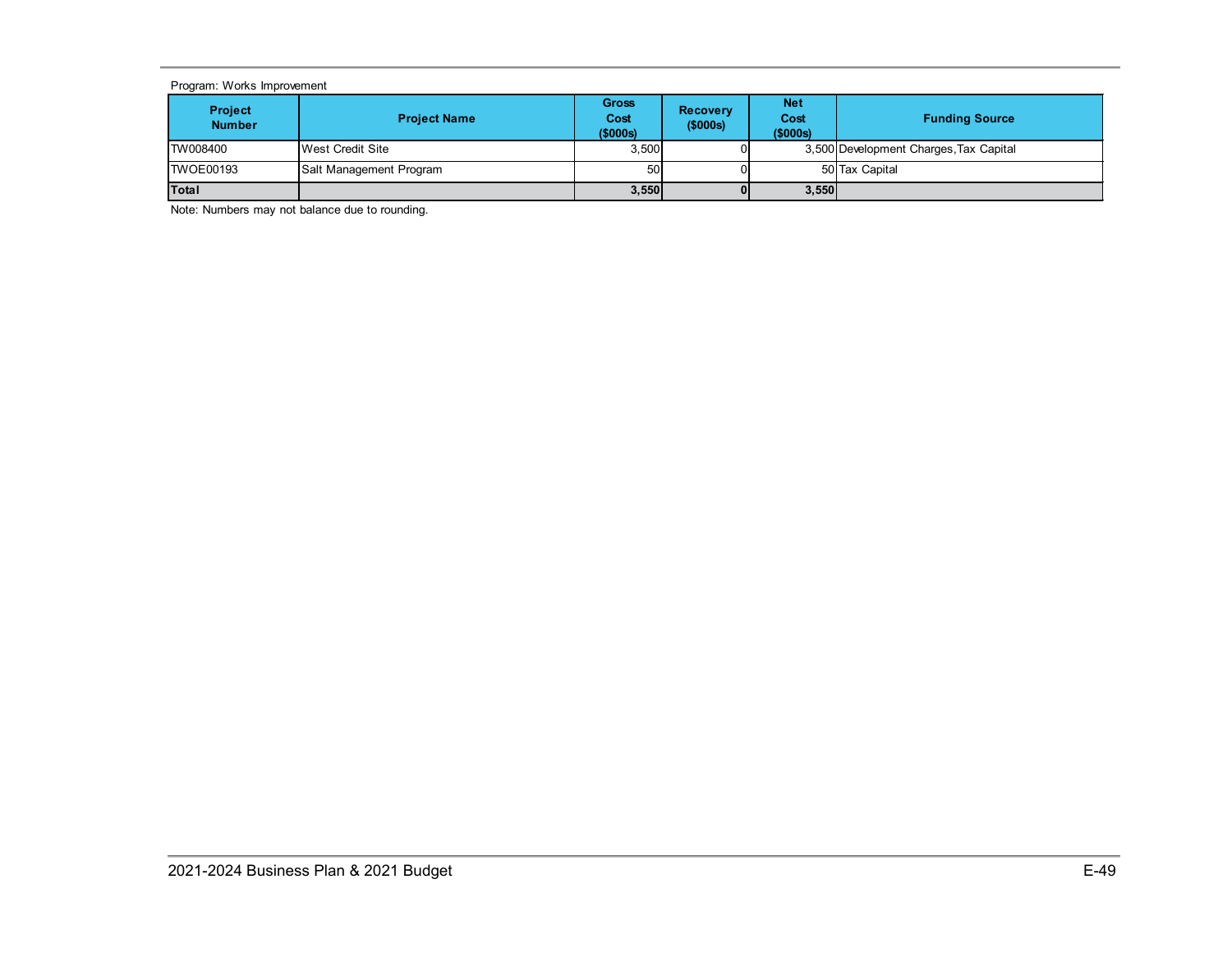### <span id="page-50-0"></span>**Proposed 2021-2030 Capital Budget by Sub-Program**

The following tables provide a listing of capital forecast by sub-program for 2021-2030.

| Sub-Program                  | 2021<br> Proposed <br><b>Budget</b><br>(\$000s) | 2022<br>Forecast I<br>(5000s) | 2023<br>Forecast<br>(5000s) | 2024<br><b>Forecast</b><br>(\$000s) | 2025<br>Forecast I<br>(5000s) | 2026<br>Forecast   Forecast  <br>(5000s) | 2027<br>$($ \$000s) | 2028<br><b>Forecast</b><br>(5000s) | 2029<br><b>Forecast Forecast</b><br>(\$000s) | 2030<br>$($ \$000s) | Total<br>Forecast<br>(\$000s) |
|------------------------------|-------------------------------------------------|-------------------------------|-----------------------------|-------------------------------------|-------------------------------|------------------------------------------|---------------------|------------------------------------|----------------------------------------------|---------------------|-------------------------------|
| Active Transportation        |                                                 |                               |                             |                                     |                               |                                          |                     |                                    |                                              |                     |                               |
| <b>ROADS Cycling Program</b> | 11.040                                          | 5.207                         | 3.377                       | 6.100                               | 1.925                         | 6,032                                    | 5.550               | 5.800                              | 18.600                                       | 5.800               | 69.430                        |
| <b>ROADS Sidewalks</b>       | 2.270                                           | .265                          | 3.755                       | 2.227                               |                               | 450                                      | 450                 | 227                                | 227                                          | 454                 | 11.325                        |
| <b>Subtotal</b>              | 13.310                                          | 6.472                         | 7,132                       | 8,327                               | 925.                          | 6,482                                    | 6.000               | 6,027                              | 18.827                                       | 6,254               | 80.755                        |

Note: Numbers may not balance due to rounding. Numbers are net.

| Sub-Program                        | 2021<br> Proposed <br><b>Budget</b><br>(\$000s) | 2022<br><b>Forecast</b><br>(5000s) | 2023<br><b>Forecast</b><br>$($ \$000s $)$ | 2024<br>(5000s) | 2025<br>(5000s) | 2026<br>(\$000s) | 2027<br>(5000s) | 2028<br>(5000s) | 2029<br>(\$000s) | 2030<br>  Forecast   Forecast   Forecast   Forecast   Forecast   Forecast   Forecast   Forecast<br>(5000s) | Total<br>(\$000s) |
|------------------------------------|-------------------------------------------------|------------------------------------|-------------------------------------------|-----------------|-----------------|------------------|-----------------|-----------------|------------------|------------------------------------------------------------------------------------------------------------|-------------------|
| Bridge & Structure Renewal         |                                                 |                                    |                                           |                 |                 |                  |                 |                 |                  |                                                                                                            |                   |
| ROADS Bridge & Structure Appraisal | <b>2001</b>                                     |                                    | 300                                       |                 | 300             |                  | 300             |                 | 300              |                                                                                                            | .400 <sub>l</sub> |
| ROADS Bridge & Structure Renewal   | 7.600                                           | 7.500                              | 7.200                                     | 8.000           | 7.200           | 7,500            | 7.250           | 7,500           | 7.200            | 7,500                                                                                                      | 74.450            |
| Subtotal                           | 7,800                                           | 7,500                              | .500                                      | 8.000           | 7,500           | .500             | 7.550           | 7,500           | .500             | 7.500                                                                                                      | 75,850            |

Note: Numbers may not balance due to rounding. Numbers are net.

| Sub-Program                                    | 2021<br>IProposed I<br><b>Budget</b><br>(\$000s) | 2022<br>(5000s) | 2023<br><b>Forecast   Forecast  </b><br>$($ \$000s $)$ | 2024<br>$($ \$000s $)$ | 2025<br>(5000s) | 2026<br>(5000s) | 2027<br>Forecast   Forecast   Forecast   Forecast   Forecast   Forecast   Forecast   Forecast<br>$($ \$000s) | 2028<br>(5000s) | 2029<br>(5000s) | 2030<br>$($ \$000s) | Total<br>(\$000s) |
|------------------------------------------------|--------------------------------------------------|-----------------|--------------------------------------------------------|------------------------|-----------------|-----------------|--------------------------------------------------------------------------------------------------------------|-----------------|-----------------|---------------------|-------------------|
| <b>Environmental Management</b>                |                                                  |                 |                                                        |                        |                 |                 |                                                                                                              |                 |                 |                     |                   |
| ROADS Environmental Mmgt-City Owned Properties | 375                                              | 375I            | 375                                                    | 375                    | 375             | 375             | 375                                                                                                          | 375             | 375             | 375I                | 3.750             |
| <b>Subtotal</b>                                | 375                                              | 375I            | 375                                                    | 375                    | 375             | 375             | 375                                                                                                          | 375             | 375             | 375                 | 3.750             |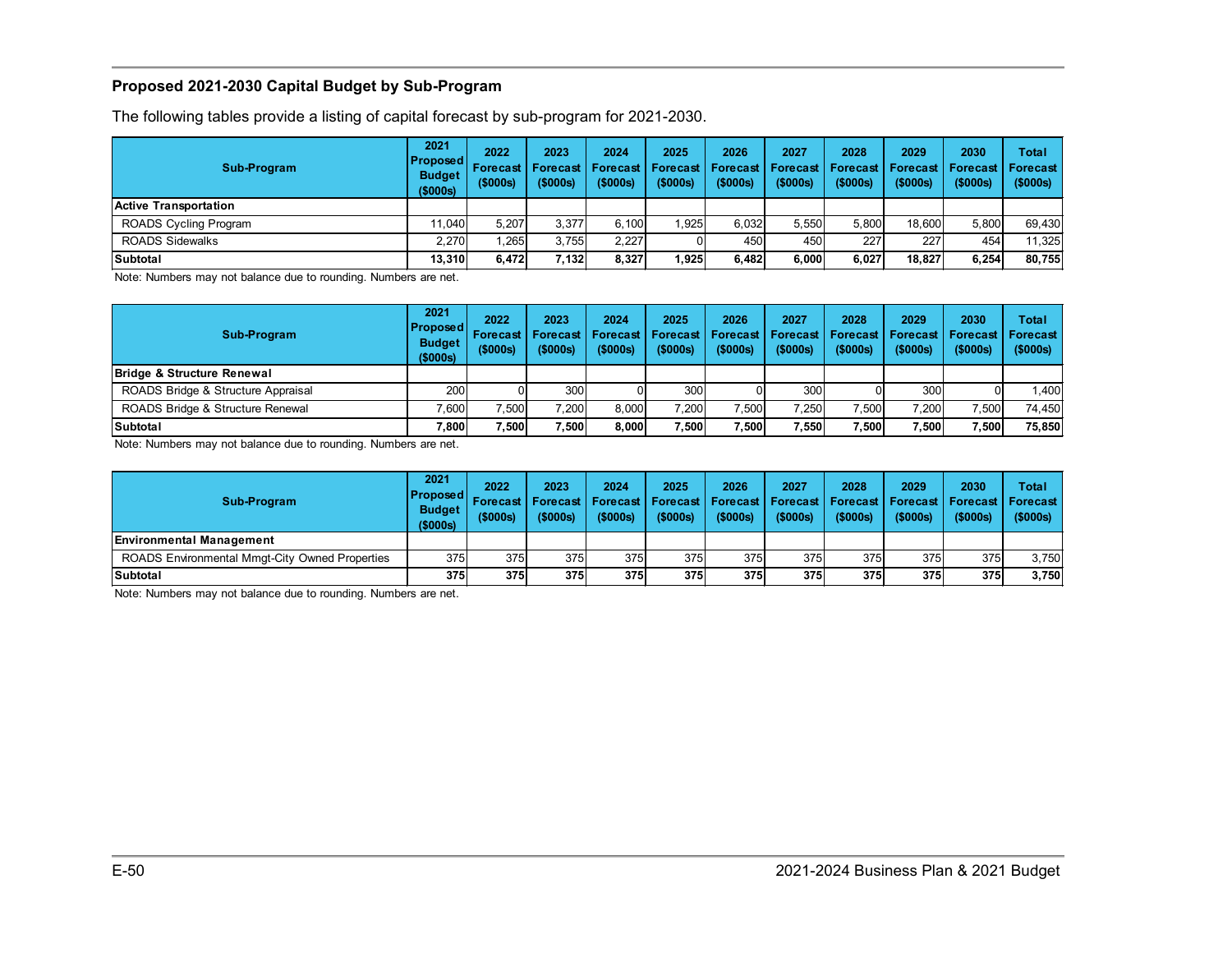| Sub-Program                       | 2021<br>  Proposed   <br><b>Budget</b><br>(\$000s) | 2022<br><b>Forecast</b><br>(\$000s) | 2023<br><b>Forecast</b><br>(\$000s) | 2024<br>Forecast<br>(5000s) | 2025<br><b>Forecast</b><br>(\$000s) | 2026<br>Forecast<br>(\$000s) | 2027<br><b>Forecast</b><br>(\$000s) | 2028<br><b>Forecast</b><br>(\$000s) | 2029<br>Forecast<br>(\$000s) | 2030<br><b>Forecast</b><br>(\$000s) | Total<br><b>Forecast</b><br>(\$000s) |
|-----------------------------------|----------------------------------------------------|-------------------------------------|-------------------------------------|-----------------------------|-------------------------------------|------------------------------|-------------------------------------|-------------------------------------|------------------------------|-------------------------------------|--------------------------------------|
| <b>Major Road Construction</b>    |                                                    |                                     |                                     |                             |                                     |                              |                                     |                                     |                              |                                     |                                      |
| <b>ROADS Grade Separation</b>     |                                                    | 11.750                              | 5,250                               |                             |                                     |                              |                                     |                                     |                              |                                     | 17,000                               |
| ROADS Intersection Improvements   | 730                                                |                                     |                                     | .200                        | 750                                 | .550                         |                                     | 500                                 |                              | 469                                 | 5.199                                |
| <b>ROADS Property Acquisition</b> |                                                    |                                     |                                     | ا 108.،                     |                                     | 7,341                        | 4.154                               | 3,856                               | 1.434                        |                                     | 17,893                               |
| ROADS Road Improvements           | 16.365                                             | 6.960                               | 11.220                              | 19.685                      | 20.714                              | 11.012                       | 11.181                              | 14,983                              | 4.944                        | 17.520                              | 134,584                              |
| Subtotal                          | 17.095                                             | 18.710                              | 16.470                              | 21,993                      | 21.464                              | 19.903                       | 15,335                              | 19.339                              | 6,379                        | 17.989                              | 174,676                              |

Note: Numbers may not balance due to rounding. Numbers are net.

| Sub-Program               | 2021<br> Proposed <br><b>Budget</b><br>(\$000s) | 2022<br>Forecast<br>(5000s) | 2023<br><b>Forecast</b><br>$($ \$000s) | 2024<br>(\$000s) | 2025<br>  Forecast   Forecast   Forecast   Forecast   Forecast  <br>(5000s) | 2026<br>(\$000s) | 2027<br>(\$000s) | 2028<br>(\$000s) | 2029<br>∣ Forecast ∣ Forecast ∣ Forecast<br>(\$000s) | 2030<br>(\$000s) | Total<br>(\$000s) |
|---------------------------|-------------------------------------------------|-----------------------------|----------------------------------------|------------------|-----------------------------------------------------------------------------|------------------|------------------|------------------|------------------------------------------------------|------------------|-------------------|
| lMunicipal Parking        |                                                 |                             |                                        |                  |                                                                             |                  |                  |                  |                                                      |                  |                   |
| ROADS Parking - Municipal | 500                                             |                             | 6.000                                  |                  |                                                                             |                  | 6.000            |                  |                                                      |                  | 12,500            |
| ROADS Parking Lot Rehab   | 100                                             | 100                         | 100                                    | 100              | 100                                                                         | 100              | 100              | 100              | 100                                                  | 100 <sup>1</sup> | 1.000             |
| <b>Subtotal</b>           | 600                                             | 100                         | 6.100                                  | <b>100</b>       | 100                                                                         | 100 <sub>1</sub> | 6.100            | 100              | 100                                                  | 100 <sup>1</sup> | 13.500            |

Note: Numbers may not balance due to rounding. Numbers are net.

| Sub-Program               | 2021<br><b>Proposed</b><br><b>Budget</b><br>(\$000s) | 2022<br>Forecast<br>(5000s) | 2023<br><b>Forecast</b><br>(5000s) | 2024<br>(\$000s) | 2025<br>(5000s) | 2026<br>(5000s) | 2027<br>(\$000s) | 2028<br>(5000s) | 2029<br>(5000s) | 2030<br>Forecast   Forecast   Forecast   Forecast   Forecast   Forecast   Forecast   Forecast<br>(\$000s) | Total<br>(\$000s) |
|---------------------------|------------------------------------------------------|-----------------------------|------------------------------------|------------------|-----------------|-----------------|------------------|-----------------|-----------------|-----------------------------------------------------------------------------------------------------------|-------------------|
| Noise Wall Infrastructure |                                                      |                             |                                    |                  |                 |                 |                  |                 |                 |                                                                                                           |                   |
| ROADS Noise Wall Program  | .250                                                 | 750I                        | 950                                | .720             | .200            | 3.500           | 3.400            | .400            | .400            | 1.400                                                                                                     | 16.970            |
| <b>Subtotal</b>           | .250                                                 | 750                         | 950                                | 1.720            | .200            | 3.500           | 3.400            | ,400            | .400            | 1,400                                                                                                     | 16.970            |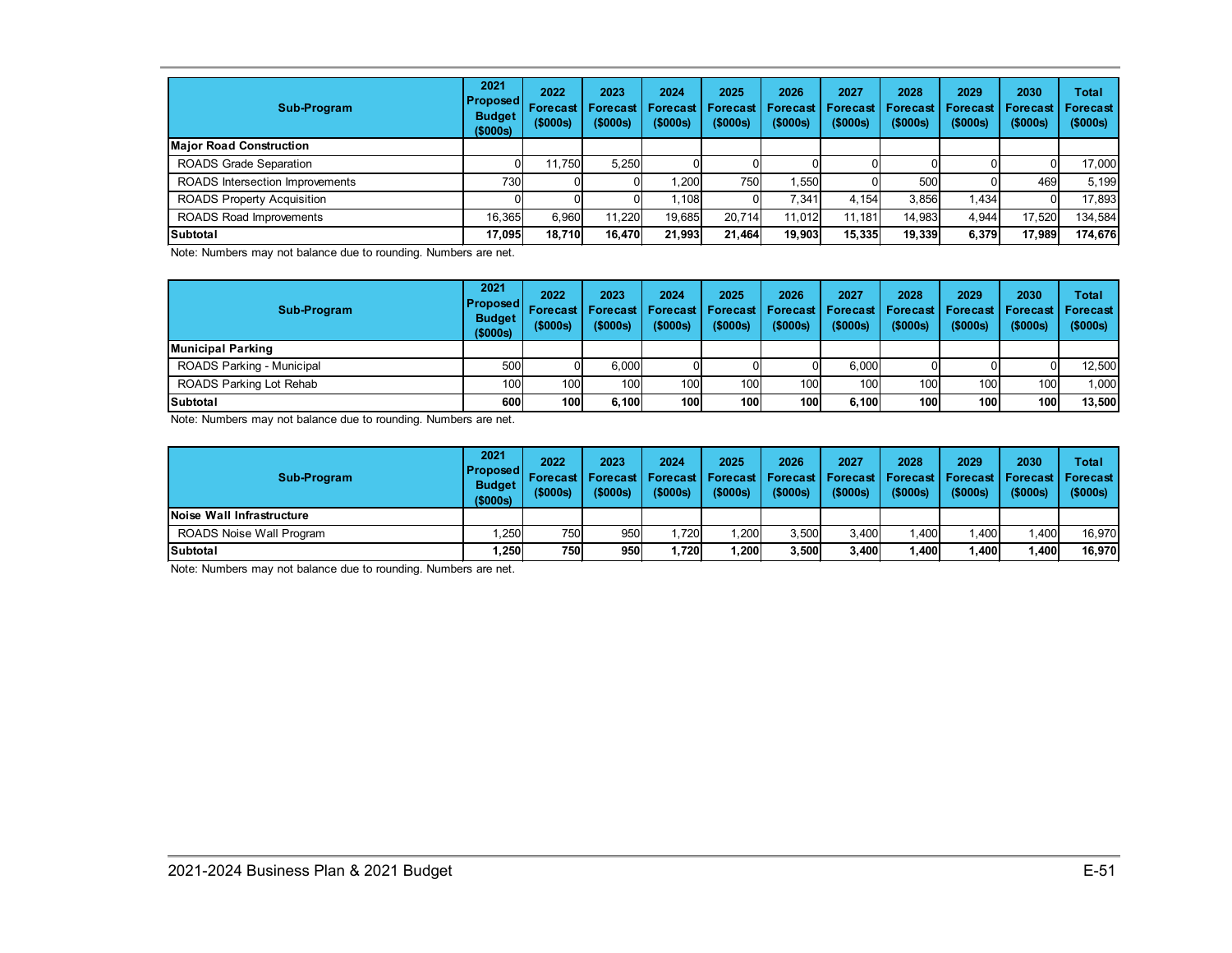| Sub-Program                          | 2021<br><b>Proposed</b><br><b>Budget</b><br>\$000s | 2022<br><b>Forecast</b><br>(\$000s) | 2023<br><b>Forecast</b><br>(\$000s) | 2024<br><b>Forecast</b><br>(\$000s) | 2025<br><b>Forecast</b><br>(\$000s) | 2026<br>Forecast<br>(\$000s) | 2027<br><b>Forecast</b><br>(\$000s) | 2028<br><b>Forecast</b><br>(\$000s) | 2029<br>Forecast<br>(\$000s) | 2030<br>Forecast<br>(\$000s) | Total<br>Forecast<br>(\$000s) |
|--------------------------------------|----------------------------------------------------|-------------------------------------|-------------------------------------|-------------------------------------|-------------------------------------|------------------------------|-------------------------------------|-------------------------------------|------------------------------|------------------------------|-------------------------------|
| Roadway Rehabilitation               |                                                    |                                     |                                     |                                     |                                     |                              |                                     |                                     |                              |                              |                               |
| <b>ROADS Crack Sealing</b>           | 200                                                | 200                                 | 200                                 | 200                                 | 200                                 | 200                          | 200                                 | 200                                 | 200                          | 200                          | 2.000                         |
| <b>ROADS Road Rehabilitation</b>     | 26.117                                             | 27.598                              | 29.594                              | 24.284                              | 30.424                              | 32,724                       | 25.974                              | 28.554                              | 31.523                       | 30.660                       | 287,452                       |
| ROADS Roadways Infrastructure Review |                                                    | <b>200</b>                          | 200                                 | 200                                 | 200                                 | 200                          | 200                                 |                                     |                              |                              | ,200                          |
| Subtotal                             | 26.317                                             | 27.998                              | 29.994                              | 24.684                              | 30.824                              | 33.124                       | 26.374                              | 28.754                              | 31.723                       | 30.860                       | 290,652                       |

Note: Numbers may not balance due to rounding. Numbers are net.

| Sub-Program                  | 2021<br> Proposed <br><b>Budget</b><br>(\$000s) | 2022<br><b>Forecast</b><br>(\$000s) | 2023<br><b>Forecast</b><br>(\$000s) | 2024<br>Forecast<br>(\$000s) | 2025<br><b>Forecast</b><br>(\$000s) | 2026<br><b>Forecast</b><br>(\$000s) | 2027<br>Forecast<br>(\$000s) | 2028<br><b>Forecast</b><br>(\$000s) | 2029<br>Forecast<br>(\$000s) | 2030<br><b>Forecast</b><br>(\$000s) | <b>Total</b><br><b>Forecast</b><br>(\$000s) |
|------------------------------|-------------------------------------------------|-------------------------------------|-------------------------------------|------------------------------|-------------------------------------|-------------------------------------|------------------------------|-------------------------------------|------------------------------|-------------------------------------|---------------------------------------------|
| Traffic Management           |                                                 |                                     |                                     |                              |                                     |                                     |                              |                                     |                              |                                     |                                             |
| <b>ROADS Road Safety</b>     | 250                                             | 250                                 | 500                                 | 920                          | .460                                | 250                                 | 250                          | 250                                 | 250                          | 250 <b>1</b>                        | 4.630                                       |
| ROADS Signs & Markings       |                                                 |                                     |                                     |                              |                                     |                                     |                              |                                     |                              |                                     | $\Omega$                                    |
| <b>ROADS Street Lighting</b> | 2,250                                           | 3.000                               | 2,250                               | 2,250                        | 2,250                               | 2,250                               | 2,250                        | 2.250                               | 2.250                        | 2,250                               | 23,250                                      |
| <b>ROADS Traffic Signals</b> | 8.314                                           | 4.790                               | 5.100                               | 4,850                        | .390                                | 3.350                               | 3,350                        | 3.350                               | 3.600                        | 3,350                               | 41.444                                      |
| Subtotal                     | 10.814                                          | 8.040                               | 7,850                               | 8.020                        | 5.100                               | 5,850                               | 5,850                        | 5.850                               | 6.100                        | 5,850                               | 69,324                                      |

Note: Numbers may not balance due to rounding. Numbers are net.

| Sub-Program                                 | 2021<br><b>Proposed</b><br><b>Budget</b><br>(\$000s) | 2022<br><b>Forecast</b><br>(5000s) | 2023<br><b>Forecast</b><br>(5000s) | 2024<br>$($ \$000s) | 2025<br><b>Forecast   Forecast  </b><br>(5000s) | 2026<br><b>Forecast</b><br>(5000s) | 2027<br>Forecast<br>$($ \$000s) | 2028<br><b>Forecast</b><br>(5000s) | 2029<br><b>Forecast</b><br>(5000s) | 2030<br><b>Forecast   Forecast</b><br>(\$000s) | Total<br>(\$000s) |
|---------------------------------------------|------------------------------------------------------|------------------------------------|------------------------------------|---------------------|-------------------------------------------------|------------------------------------|---------------------------------|------------------------------------|------------------------------------|------------------------------------------------|-------------------|
| <b>Works Fleet and Equipment Management</b> |                                                      |                                    |                                    |                     |                                                 |                                    |                                 |                                    |                                    |                                                |                   |
| ROADS New Vehicles & Equipment              | 230                                                  | 195                                | 230                                | 195                 | 195                                             | 195                                | 195 <sub>1</sub>                | 1951                               | 195                                | 195                                            | 2.020             |
| <b>ROADS Specialized Equipment</b>          | 306                                                  | 272                                | 85                                 | 50                  | 50 <sub>l</sub>                                 | 50                                 | 50                              | <b>50</b>                          | 50                                 | 50                                             | 1.0131            |
| ROADS Vehicle & Equipment Replacement       | 3,391                                                | 3.000                              | 3,291                              | 3,841               | 3.941                                           | 4.041                              | 4.141                           | 4.241                              | 8.682                              | 4.441                                          | 43.010            |
| Subtotal                                    | 3,927                                                | 3.467                              | 3.606                              | 4,086               | 4.186                                           | 4,286                              | 4,386                           | 4,486                              | 8.927                              | 4.686                                          | 46.043            |